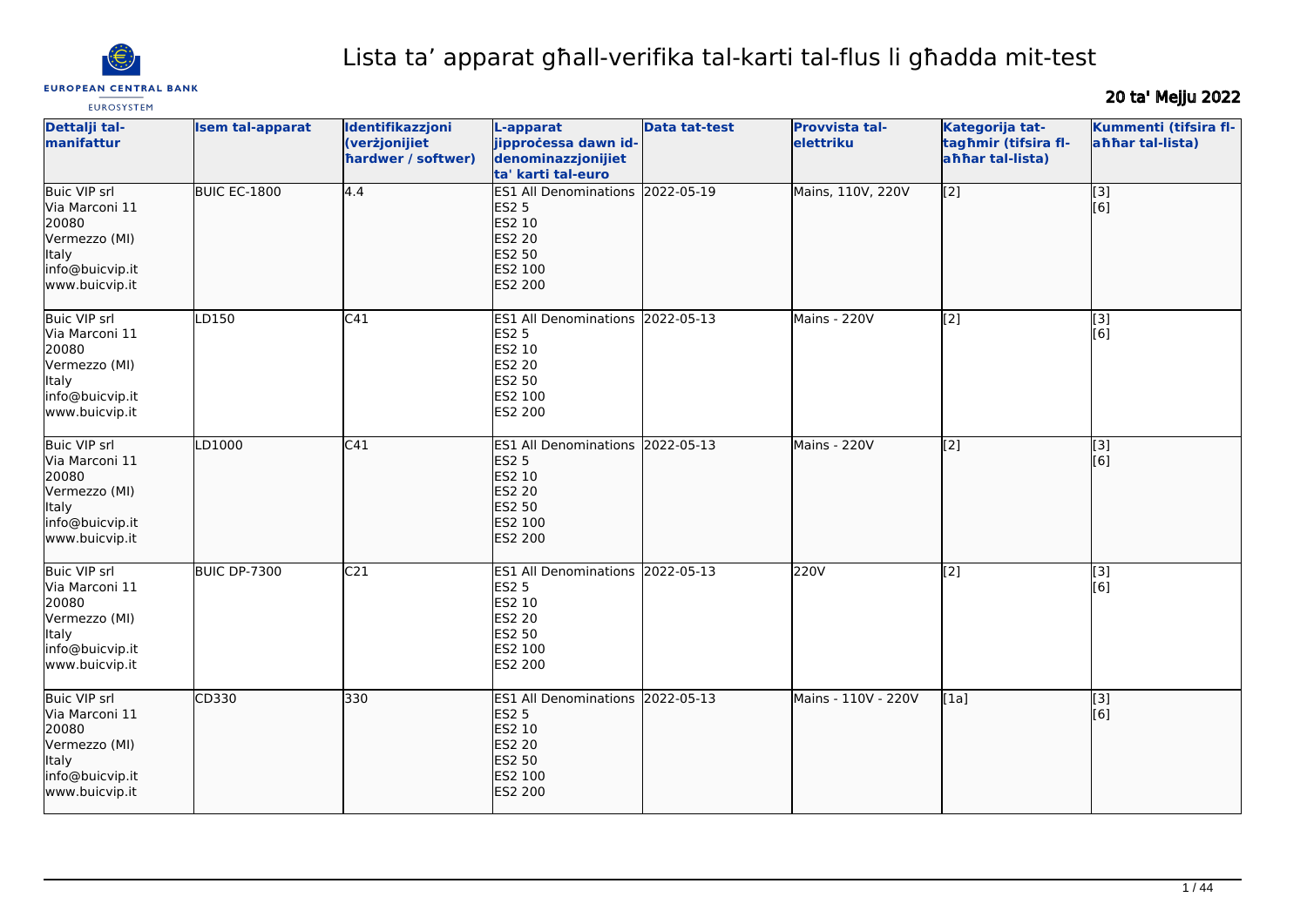

| Dettalji tal-<br>manifattur                                                                                                                             | <b>Isem tal-apparat</b> | Identifikazzjoni<br>(verżjonijiet<br>hardwer / softwer) | L-apparat<br>jipprocessa dawn id-<br>denominazzjonijiet<br>ta' karti tal-euro                                                    | <b>Data tat-test</b> | <b>Provvista tal-</b><br>elettriku | Kategorija tat-<br>tagħmir (tifsira fl-<br>ahhar tal-lista) | Kummenti (tifsira fl-<br>ahhar tal-lista) |
|---------------------------------------------------------------------------------------------------------------------------------------------------------|-------------------------|---------------------------------------------------------|----------------------------------------------------------------------------------------------------------------------------------|----------------------|------------------------------------|-------------------------------------------------------------|-------------------------------------------|
| Lidix Co Ltd<br>505 Kolon Digital<br>Tower Billant 222-7,<br>Guro-Dong, Goro-Gu<br>152-777<br>Seoul<br>Korea<br>www.lidix.co.kr                         | $CL-2$                  | CL-MAIN_V05                                             | ES1 All Denominations 2022-05-12<br><b>ES2 5</b><br><b>ES2 10</b><br><b>ES2 20</b><br><b>ES2 50</b><br>ES2 100<br>ES2 200        |                      | 100V-240V                          | [2]                                                         | [3]                                       |
| Crane Payment<br>Innovations<br>109 Chemin du Pont-dul<br>Centenaire<br>CH-1228<br>Plan-les-Quates<br>Switzerland<br>www.CranePI.com                    | <b>BNR</b> series       | 481EUR05018                                             | ES1 All Denominations 2022-05-04<br><b>ES2 5</b><br>ES2 10<br><b>ES2 20</b><br><b>ES2 50</b><br>ES2 100<br><b>ES2 200</b>        |                      | 24V, 220V                          | [1b]                                                        | [[3]<br>[6]                               |
| <b>CM Europe GmbH</b><br>Mündelheimer Weg 60<br>40472<br>Düsseldorf<br>Germany<br>info@jcmglobal.eu<br>www.jcmglobal.eu                                 | <b>EBA-4x Series</b>    | $V1.56-41$                                              | ES1 All Denominations 2022-05-04<br><b>ES2 5</b><br>ES2 10<br><b>ES2 20</b><br><b>ES2 50</b><br>ES2 100<br>ES2 200               |                      | 12V/24V                            | [1b]                                                        | [3]                                       |
| Kisan Electronics Co<br>Ltd<br>273-1 Sungsoo-Dong<br>2GA 3 Dong<br>Sungdong-Gu 133, 831<br>Seoul<br>South Korea<br>yshin21@kisane.com<br>www.kisane.com | NEWTON mini             | Main: v1.6, Reco: v1.6                                  | ES1 All Denominations 2022-04-28<br><b>ES2 5</b><br><b>ES2 10</b><br><b>ES2 20</b><br><b>ES2 50</b><br>ES2 100<br><b>ES2 200</b> |                      | 110; 220V                          | $\sqrt{2}$                                                  | [3]<br>[[6]                               |
| CM Europe B.V.<br>Danzigweg 15<br>7418 EN<br>Deventer<br>Nederland<br>info@cmeurope.com                                                                 | <b>B110</b>             | $C21-1$                                                 | ES1 All Denominations 2022-04-21<br><b>ES2 5</b><br>ES2 10<br><b>ES2 20</b><br><b>ES2 50</b><br>ES2 100                          |                      | 100-240V                           | $\overline{[2]}$                                            | [3]<br>[6]                                |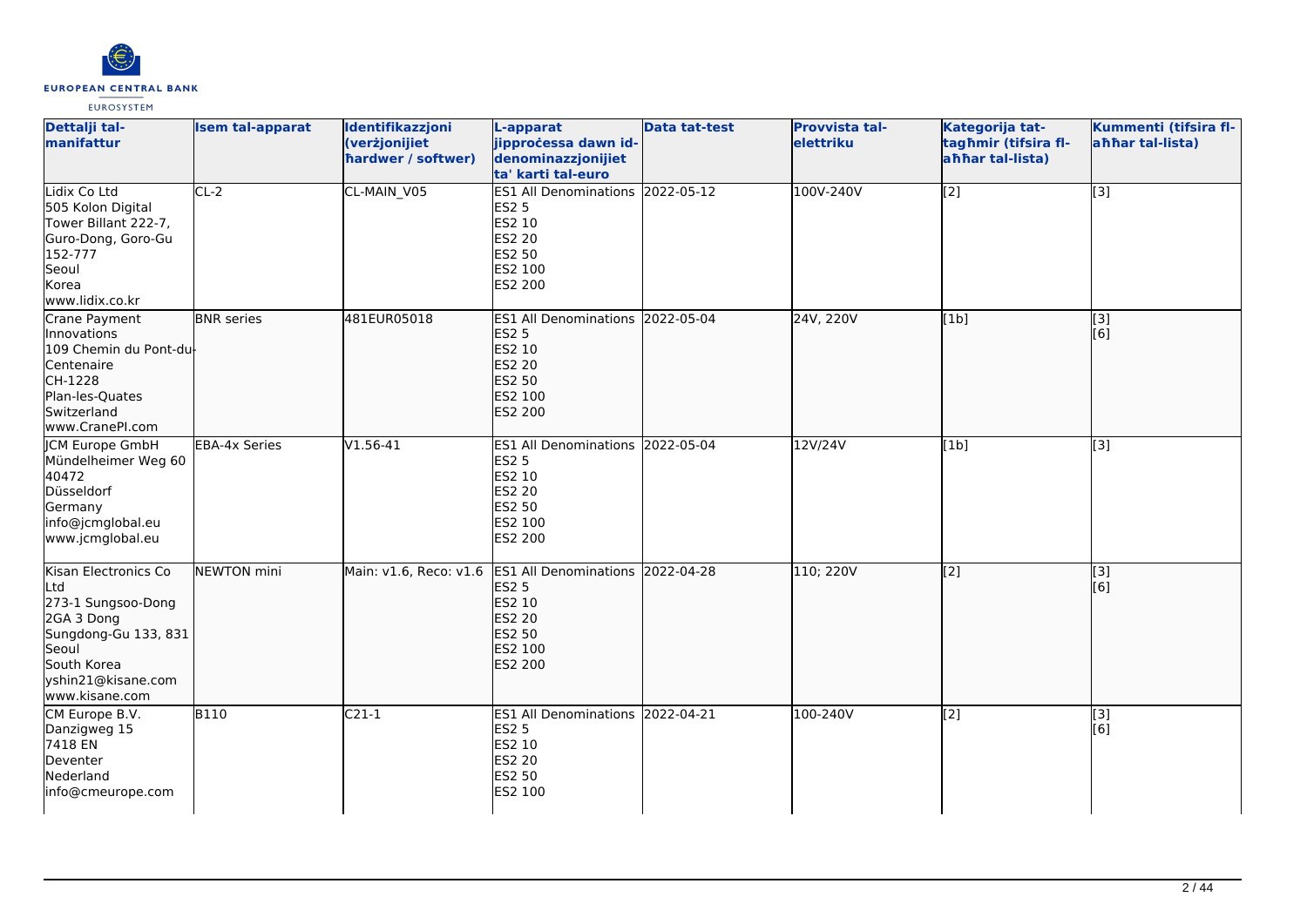

| Dettalji tal-<br>manifattur                                                                                                          | <b>Isem tal-apparat</b> | Identifikazzjoni<br>(verżjonijiet<br>hardwer / softwer) | L-apparat<br>jipprocessa dawn id-<br>denominazzjonijiet<br>ta' karti tal-euro                                  | <b>Data tat-test</b> | Provvista tal-<br>elettriku                                                      | Kategorija tat-<br>tagħmir (tifsira fl-<br>ahhar tal-lista) | Kummenti (tifsira fl-<br>ahhar tal-lista) |
|--------------------------------------------------------------------------------------------------------------------------------------|-------------------------|---------------------------------------------------------|----------------------------------------------------------------------------------------------------------------|----------------------|----------------------------------------------------------------------------------|-------------------------------------------------------------|-------------------------------------------|
| www.cmeurope.com                                                                                                                     |                         |                                                         | <b>ES2 200</b>                                                                                                 |                      |                                                                                  |                                                             |                                           |
| Iternet-European<br>Distribution<br>Via S. Merli 64/66<br>29122<br>Piacenza<br>Italy<br>www.iternet-<br>securitysystems.com          | HT-6070                 | V12                                                     | <b>ES1 All Denominations</b><br><b>ES2 5</b><br>ES2 10<br><b>ES2 20</b><br><b>ES2 50</b><br>ES2 100<br>ES2 200 | 2022-04-14           | DC 12 Vdc                                                                        | [1a]                                                        | $\overline{[3]}$<br>[6]                   |
| Iternet-European<br>Distribution<br>Via S. Merli 64/66<br>29122<br>Piacenza<br>Italy<br>www.iternet-<br>securitysystems.com          | <b>HT-7100</b>          | CO <sub>2</sub>                                         | <b>ES1 All Denominations</b><br><b>ES2 5</b><br>ES2 10<br>ES2 20<br>ES2 50<br>ES2 100<br>ES2 200               | 2022-04-14           | Rechargeable battery - [1a]<br>Adapter (INPUT:100-24<br>OVac-<br>OUTPUT:12Vdc/1A |                                                             | $\overline{[3]}$<br>[6]                   |
| Masterwork<br>Automodules<br>4F, 223, Chong Yang<br>Rd<br>115 Nangang<br>Taipei<br>Taiwan<br>www.automodules.com                     | CashPoint (OEM)         | EUR 002.110                                             | <b>ES1 All Denominations</b><br><b>ES2 5</b><br>ES2 10<br><b>ES2 20</b><br>ES2 50<br>ES2 100<br><b>ES2 200</b> | 2022-04-14           | 110V; 220V                                                                       | [1b]                                                        | $\overline{[}$ [3]<br>[6]                 |
| Cashtester/Amwit<br>Security B.V.<br>De Corridor 9<br>3621 ZA<br>Breukelen<br>Netherlands<br>mw@cashtester.com<br>www.cashtester.com | CT411                   | V1.81                                                   | <b>ES1 All Denominations</b><br><b>ES2 5</b><br>ES2 10<br>ES2 20<br>ES2 50<br>ES2 100<br>ES2 200               | 2022-04-12           | Other: 12V                                                                       | [1a]                                                        | [3]<br>[6]                                |
| Masterwork<br>Automodules<br>4F, 223, Chong Yang<br><b>Rd</b><br>115 Nangang                                                         | <b>BEAM</b>             | EUR 002.117                                             | ES1 All Denominations 2022-04-11<br><b>ES2 5</b><br>ES2 10<br><b>ES2 20</b><br>ES2 50                          |                      | 110-220V                                                                         | $\overline{[2]}$                                            | $\overline{[}3]$<br>[6]                   |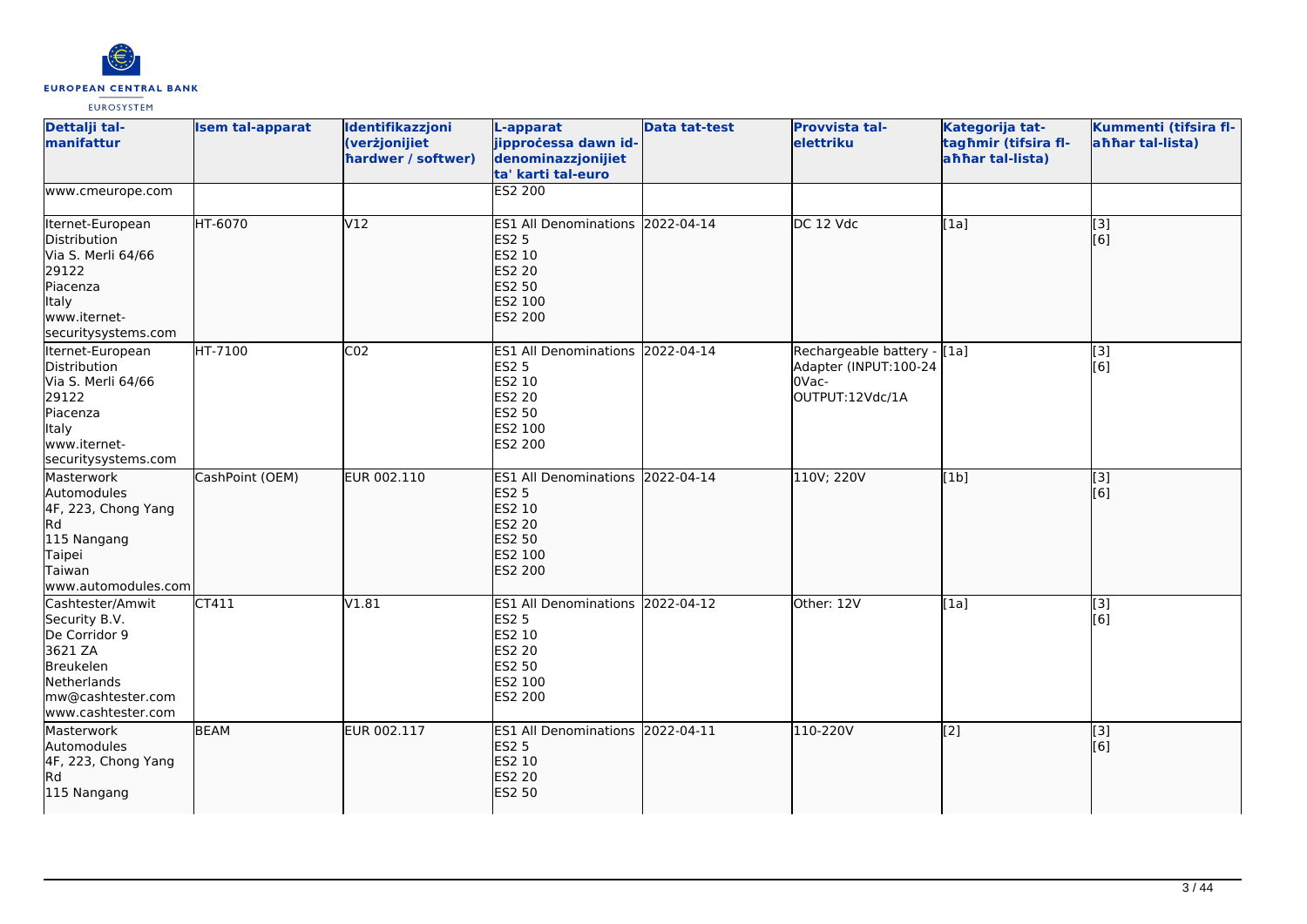

| Dettalji tal-<br>manifattur<br>Taipei                                                                                                | <b>Isem tal-apparat</b> | Identifikazzjoni<br>(verżjonijiet<br>hardwer / softwer)                                 | L-apparat<br>jipprocessa dawn id-<br>denominazzjonijiet<br>ta' karti tal-euro<br>ES2 100                                                                 | <b>Data tat-test</b> | Provvista tal-<br>elettriku | Kategorija tat-<br>tagħmir (tifsira fl-<br>ahhar tal-lista) | Kummenti (tifsira fl-<br>ahhar tal-lista) |
|--------------------------------------------------------------------------------------------------------------------------------------|-------------------------|-----------------------------------------------------------------------------------------|----------------------------------------------------------------------------------------------------------------------------------------------------------|----------------------|-----------------------------|-------------------------------------------------------------|-------------------------------------------|
| Taiwan<br>www.automodules.com                                                                                                        |                         |                                                                                         | ES2 200                                                                                                                                                  |                      |                             |                                                             |                                           |
| <b>TNSi Europe GmbH</b><br>Amsterdamsestrasse<br>230<br>50735<br>Köln<br>Germany<br>www.t-ns.co.jp                                   | <b>BR-7200B</b>         | <b>Banknote Circulary</b><br>Acceptor for Ticketing<br>Validation Software<br>Val. V.51 | <b>ES15</b><br>ES1 10<br>ES1 20<br>ES1 50<br>ES1 100<br>ES1 200<br><b>ES2 5</b><br>ES2 10<br>ES2 20<br>ES2 50<br>ES2 100<br>ES2 200                      | 2022-03-30           | Other: 24V                  | [1b]                                                        | $\overline{[2]}$<br>[3]<br>[6]<br>[8]     |
| <b>TNSi Europe GmbH</b><br>Amsterdamsestrasse<br>230<br>50735<br>Köln<br>Germany<br>www.t-ns.co.jp                                   | <b>BV-6200G</b>         | Validation Software<br>Val. V.51                                                        | <b>ES15</b><br>ES1 10<br>ES1 20<br><b>ES1 50</b><br>ES1 100<br>ES1 200<br><b>ES2 5</b><br>ES2 10<br><b>ES2 20</b><br><b>ES2 50</b><br>ES2 100<br>ES2 200 | 2022-03-30           | Other: 24 V                 | [1b]                                                        | $\overline{[2]}$<br>[3]<br>[6]<br>[8]     |
| Cashtester/Amwit<br>Security B.V.<br>De Corridor 9<br>3621 ZA<br>Breukelen<br>Netherlands<br>mw@cashtester.com<br>www.cashtester.com | <b>BC 141 SD</b>        | C41                                                                                     | ES1 All Denominations 2022-03-29<br><b>ES2 5</b><br>ES2 10<br>ES2 20<br>ES2 50<br>ES2 100<br><b>ES2 200</b>                                              |                      | 220V                        | $\overline{[2]}$                                            | [3]<br>[6]                                |
| Cashtester/Amwit<br>Security B.V.                                                                                                    | <b>BC 241 SD</b>        | C41                                                                                     | ES1 All Denominations 2022-03-23<br><b>ES2 5</b>                                                                                                         |                      | 100-240V                    | $\overline{[2]}$                                            | [3]<br>[6]                                |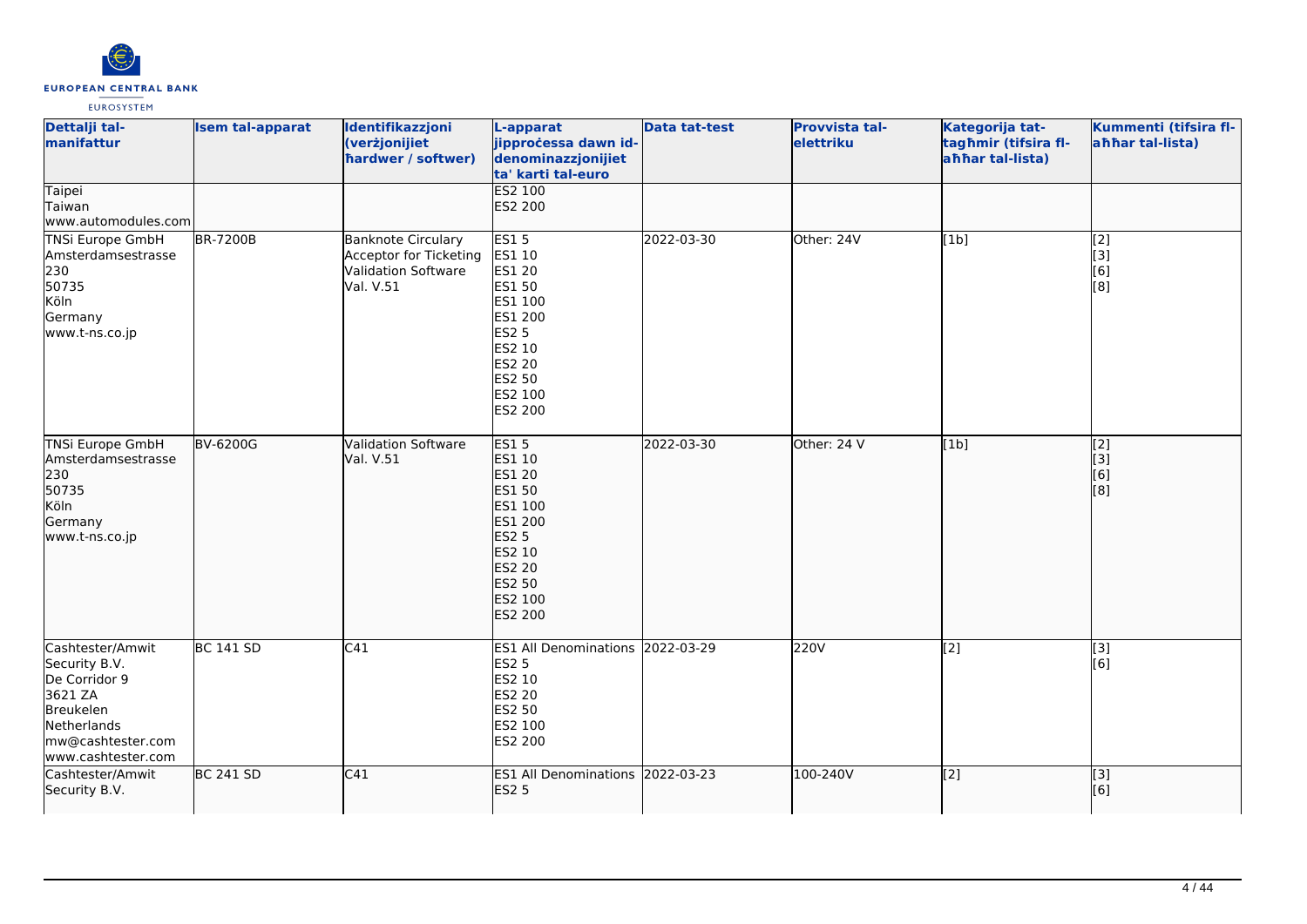

| Dettalji tal-<br>manifattur                                                                                                                                    | <b>Isem tal-apparat</b> | Identifikazzjoni<br>(verżjonijiet<br>hardwer / softwer) | L-apparat<br>jipprocessa dawn id-<br>denominazzjonijiet<br>ta' karti tal-euro                                             | <b>Data tat-test</b> | <b>Provvista tal-</b><br>elettriku | Kategorija tat-<br>tagħmir (tifsira fl-<br>ahhar tal-lista) | Kummenti (tifsira fl-<br>ahhar tal-lista) |
|----------------------------------------------------------------------------------------------------------------------------------------------------------------|-------------------------|---------------------------------------------------------|---------------------------------------------------------------------------------------------------------------------------|----------------------|------------------------------------|-------------------------------------------------------------|-------------------------------------------|
| De Corridor 9<br>3621 ZA<br>Breukelen<br>Netherlands<br>mw@cashtester.com<br>www.cashtester.com                                                                |                         |                                                         | <b>ES2 10</b><br><b>ES2 20</b><br><b>ES2 50</b><br>ES2 100<br><b>ES2 200</b>                                              |                      |                                    |                                                             |                                           |
| Cashtester/Amwit<br>Security B.V.<br>De Corridor 9<br>3621 ZA<br>Breukelen<br>Netherlands<br>mw@cashtester.com<br>www.cashtester.com                           | CT 334                  | C12                                                     | ES1 All Denominations 2022-03-23<br><b>ES2 5</b><br>ES2 10<br><b>ES2 20</b><br><b>ES2 50</b><br>ES2 100<br>ES2 200        |                      | 12V                                | [1a]                                                        | [3]<br>[6]<br>[4a]                        |
| Safescan B.V.<br>Heliumstraat 14<br>2718 SL<br>Zoetermeer<br>Holland<br>info@safescan.com<br>www.safescan.com                                                  | Safescan 2865-S (G2)    | 2865SG2-E04                                             | ES1 All Denominations 2022-03-16<br><b>ES2 5</b><br>ES2 10<br><b>ES2 20</b><br><b>ES2 50</b><br>ES2 100<br><b>ES2 200</b> |                      | 100-240V                           | [2]                                                         | $\overline{[}3]$<br>[6]                   |
| Fujitsu Frontech<br>Limited<br>1766 Yanokuchi, Inagi-<br>shi<br>206-855<br>Tokyo<br>Japan<br>www.frontech.fujitsu.c<br>om/en                                   | G60 BRU                 | BV10<br>EU35AA                                          | <b>ES1 All Denominations</b><br><b>ES2 5</b><br>ES2 10<br>ES2 20<br>ES2 50<br>ES2 100<br>ES2 200                          | 2022-03-04           | <b>24V DC</b>                      | [2]                                                         | [3]                                       |
| Hyundai MIB<br>International Co. Ltd.<br>3301, A Bld, 17, Gosan-<br>ro 148beon-gil<br>15850<br>Gunpo-si, Gyeonggi-do,<br>15850, Gunpo City<br>KOREA (Republic) | $MIB-15$                | Main: 5.8; Image: 3.0                                   | ES1 All Denominations 2022-02-24<br><b>ES2 5</b><br>ES2 10<br><b>ES2 20</b><br>ES2 50<br>ES2 100<br><b>ES2 200</b>        |                      | Mains                              | $\overline{[2]}$                                            | $\overline{[}3]$<br>[6]                   |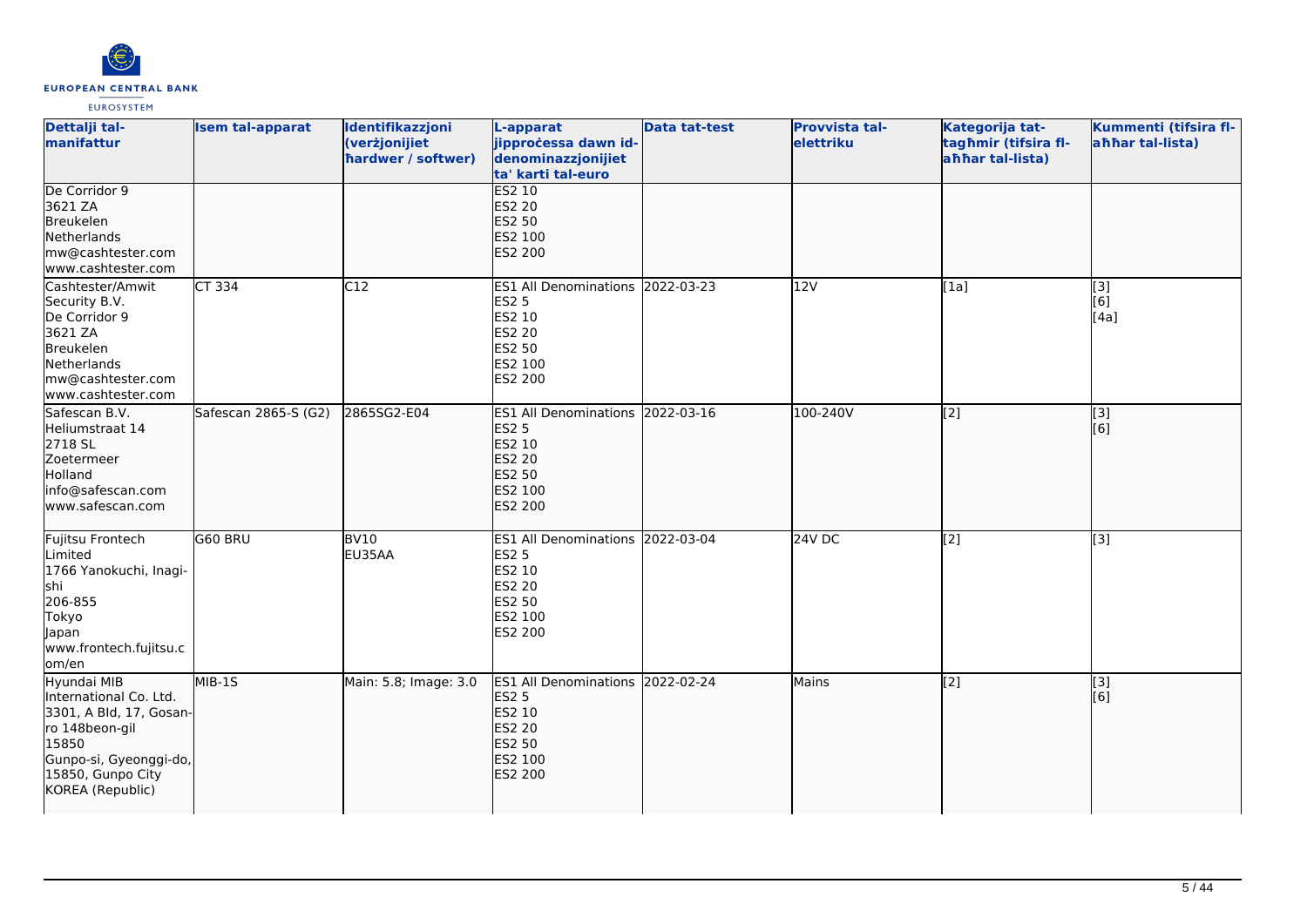

| Dettalji tal-<br>manifattur                                                                                                                                                           | <b>Isem tal-apparat</b> | Identifikazzjoni<br>(verżjonijiet<br>hardwer / softwer)                                                             | L-apparat<br>jipprocessa dawn id-<br>denominazzjonijiet<br>ta' karti tal-euro                                      | <b>Data tat-test</b> | <b>Provvista tal-</b><br>elettriku | Kategorija tat-<br>tagħmir (tifsira fl-<br>ahhar tal-lista) | Kummenti (tifsira fl-<br>ahhar tal-lista) |
|---------------------------------------------------------------------------------------------------------------------------------------------------------------------------------------|-------------------------|---------------------------------------------------------------------------------------------------------------------|--------------------------------------------------------------------------------------------------------------------|----------------------|------------------------------------|-------------------------------------------------------------|-------------------------------------------|
| sjpark5423@hyundaim<br>ib.com<br>www.hyundaimib.com                                                                                                                                   |                         |                                                                                                                     |                                                                                                                    |                      |                                    |                                                             |                                           |
| Comercial del Sur de<br>Papelariá, S.L.<br>C/. Bodequeros, 54<br>29006<br>Málaga<br>Spain<br>www.liderpapel.com                                                                       | KF14930-N2              | C <sub>22</sub>                                                                                                     | ES1 All Denominations 2022-02-22<br><b>ES2 5</b><br>ES2 10<br><b>ES2 20</b><br><b>ES2 50</b><br>ES2 100<br>ES2 200 |                      | Adapter 12V DC                     | [1a]                                                        | $\overline{[3]}$                          |
| Nanjing NUMENMATIC<br>TECH Co., LTD<br>$606#$ , Jiuzhou B<br>Building, PingYang<br>325400<br>WenZhou City<br>China<br>brian@numenmatic.co<br>lm.<br>www.numenmatic.com                | Numenmatic SH-27C       | Mainboard; CIS; IR;<br>MG; UV; Motor<br>SW1:11520<br>SW2:A8611333<br>SW3:CSNM06C10306<br>SW4:20220221190159 ES2 100 | ES1 All Denominations 2022-02-21<br><b>ES2 5</b><br>ES2 10<br><b>ES2 20</b><br><b>ES2 50</b><br><b>ES2 200</b>     |                      | 110V 220V                          | $\overline{[2]}$                                            | $\overline{[3]}$<br>[6]                   |
| Suzhou Ribao<br>Technology Co., Ltd<br>No.299, YuanQi Rd<br>Yuanhe Technology<br>Park<br>Xiangcheng<br>215133<br>Suzhou<br>China<br>info@nippo.com.cn<br>www.ribaotechnology.c<br>lom | $BC-40$                 | <b>ECB: 0002</b>                                                                                                    | ES1 All Denominations 2022-02-14<br><b>ES2 5</b><br>ES2 10<br><b>ES2 20</b><br><b>ES2 50</b><br>ES2 100<br>ES2 200 |                      | 110V, 220V                         | [2]                                                         | [3]<br>[6]                                |
| Masterwork<br>Automodules<br>4F, 223, Chong Yang<br><b>Rd</b><br>115 Nangang<br>Taipei                                                                                                | NC-3301                 | EUR 002.007                                                                                                         | ES1 All Denominations 2022-02-09<br><b>ES2 5</b><br>ES2 10<br><b>ES2 20</b><br><b>ES2 50</b><br>ES2 100            |                      | 110V - 220V                        | $\left[ \begin{matrix} 2 \end{matrix} \right]$              | $\overline{[}3]$<br>[6]                   |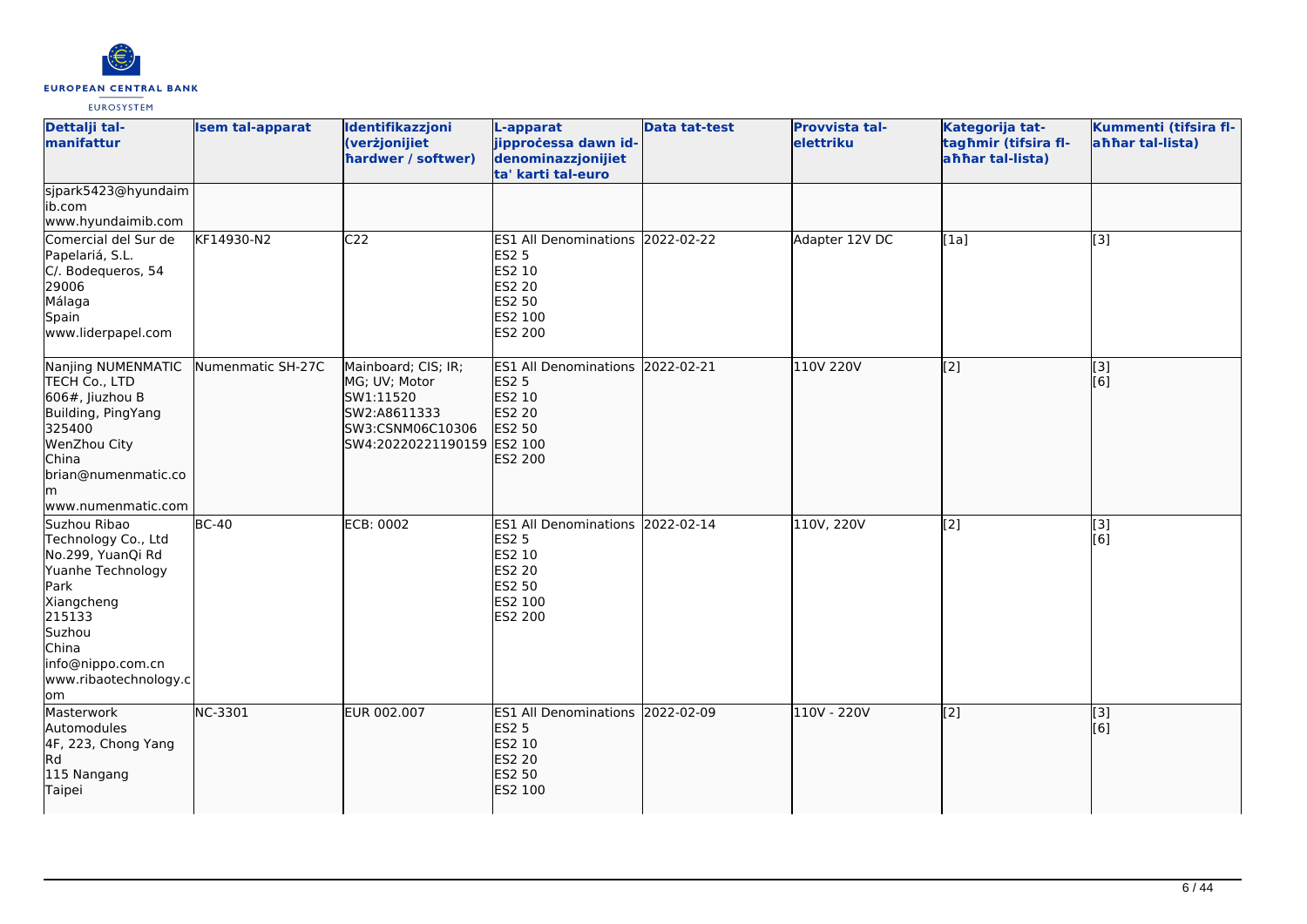

| Dettalji tal-<br>manifattur<br>Taiwan<br>www.automodules.com                                                                         | <b>Isem tal-apparat</b> | Identifikazzjoni<br>(verżjonijiet<br>hardwer / softwer) | L-apparat<br>jipprocessa dawn id-<br>denominazzjonijiet<br>ta' karti tal-euro<br>ES2 200                           | <b>Data tat-test</b> | <b>Provvista tal-</b><br><b>elettriku</b> | Kategorija tat-<br>tagħmir (tifsira fl-<br>ahhar tal-lista) | Kummenti (tifsira fl-<br>ahhar tal-lista) |
|--------------------------------------------------------------------------------------------------------------------------------------|-------------------------|---------------------------------------------------------|--------------------------------------------------------------------------------------------------------------------|----------------------|-------------------------------------------|-------------------------------------------------------------|-------------------------------------------|
| Masterwork<br>Automodules<br>4F, 223, Chong Yang<br>Rd<br>115 Nangang<br>Taipei<br>Taiwan<br>www.automodules.com                     | NC-3501                 | EUR 002.007                                             | ES1 All Denominations 2022-02-09<br><b>ES2 5</b><br>ES2 10<br>ES2 20<br>ES2 50<br>ES2 100<br>ES2 200               |                      | 110V - 220V                               | $\overline{[2]}$                                            | $\overline{[3]}$<br>[6]                   |
| <b>Masterwork</b><br>Automodules<br>4F, 223, Chong Yang<br>Rd.<br>115 Nangang<br>Taipei<br>Taiwan<br>www.automodules.com             | <b>IIAN</b>             | v1.3                                                    | ES1 All Denominations 2022-02-03<br><b>ES2 5</b><br>ES2 10<br><b>ES2 20</b><br><b>ES2 50</b><br>ES2 100<br>ES2 200 |                      | Adapter 5V or AA<br>Batterie              | [1b]                                                        | $\overline{[3]}$<br>[6]                   |
| Giesecke+Devrient<br><b>Currency Technology</b><br>GmbH<br>Prinzregentenstraße<br>159<br>81677<br>Munich<br>Germany<br>www.gi-de.com | ProNote 1a              | 200.3                                                   | ES1 All Denominations 2022-01-19<br><b>ES2 5</b><br>ES2 10<br>ES2 20<br>ES2 50<br>ES2 100<br>ES2 200               |                      | 110V/120V, Other:<br>100-240V 50/60Hz 3A  | [2]                                                         | [3]<br>[6]                                |
| CM Europe B.V.<br>Danzigweg 15<br>7418 EN<br>Deventer<br><b>Nederland</b><br>info@cmeurope.com<br>www.cmeurope.com                   | <b>B108</b>             | 1.0                                                     | ES1 All Denominations 2022-01-17<br><b>ES2 5</b><br>ES2 10<br><b>ES2 20</b><br><b>ES2 50</b><br>ES2 100<br>ES2 200 |                      | Mains 220V                                | $\overline{[2]}$                                            | $\overline{[3]}$<br>[6]                   |
| CM Europe B.V.<br>Danzigweg 15<br>7418 EN<br>Deventer                                                                                | D001                    | 329                                                     | ES1 All Denominations 2022-01-17<br><b>ES2 5</b><br>ES2 10<br><b>ES2 20</b>                                        |                      | Mains 220V                                | [1a]                                                        | [3]<br>[6]                                |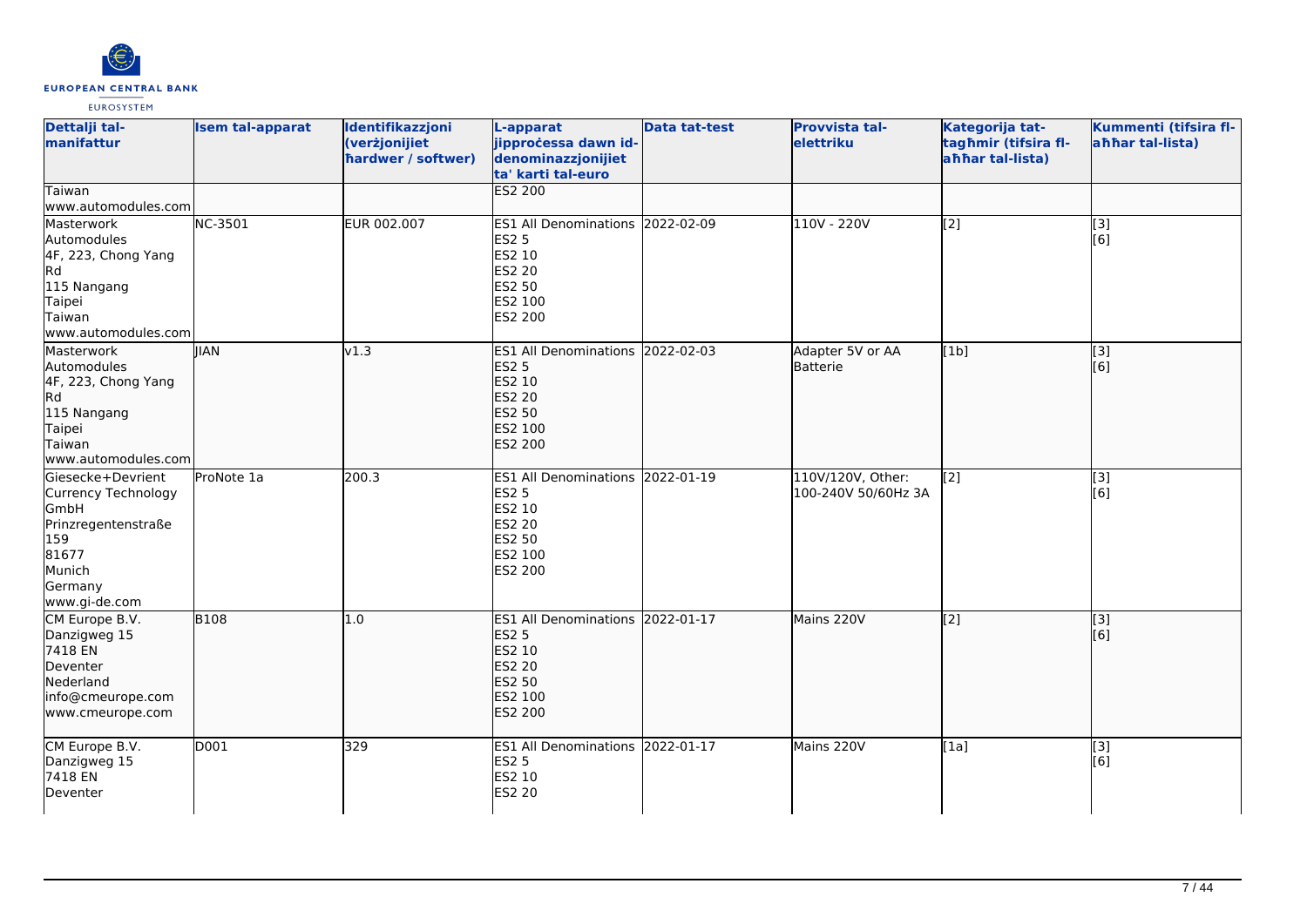

| Dettalji tal-<br>manifattur                                                                                   | <b>Isem tal-apparat</b>    | Identifikazzjoni<br>(verżjonijiet<br>hardwer / softwer) | L-apparat<br>jipprocessa dawn id-<br>denominazzjonijiet<br>ta' karti tal-euro                                             | <b>Data tat-test</b> | <b>Provvista tal-</b><br>elettriku | Kategorija tat-<br>tagħmir (tifsira fl-<br>ahhar tal-lista) | Kummenti (tifsira fl-<br>ahhar tal-lista) |
|---------------------------------------------------------------------------------------------------------------|----------------------------|---------------------------------------------------------|---------------------------------------------------------------------------------------------------------------------------|----------------------|------------------------------------|-------------------------------------------------------------|-------------------------------------------|
| Nederland<br>info@cmeurope.com<br>www.cmeurope.com                                                            |                            |                                                         | <b>ES2 50</b><br>ES2 100<br>ES2 200                                                                                       |                      |                                    |                                                             |                                           |
| CM Europe B.V.<br>Danzigweg 15<br>7418 EN<br>Deventer<br>Nederland<br>info@cmeurope.com<br>www.cmeurope.com   | D005                       | <b>B21</b>                                              | ES1 All Denominations 2022-01-17<br><b>ES2 5</b><br>ES2 10<br><b>ES2 20</b><br><b>ES2 50</b><br>ES2 100<br><b>ES2 200</b> |                      | Mains 220V                         | [1a]                                                        | [3]<br>[6]                                |
| Safescan B.V.<br>Heliumstraat 14<br>2718 SL<br>Zoetermeer<br>Holland<br>info@safescan.com<br>www.safescan.com | Safescan 155-S (GD-<br>R2) | S31-71                                                  | <b>ES1 All Denominations</b><br><b>ES2 5</b><br>ES2 10<br>ES2 20<br>ES2 50<br>ES2 100<br>ES2 200                          | 2022-01-12           | 110V-220V                          | [1a]                                                        | [3]<br>[6]                                |
| Safescan B.V.<br>Heliumstraat 14<br>2718 SL<br>Zoetermeer<br>Holland<br>info@safescan.com<br>www.safescan.com | Safescan 155-S (NT-<br>R1) | S31-71                                                  | ES1 All Denominations 2022-01-12<br><b>ES2 5</b><br>ES2 10<br><b>ES2 20</b><br><b>ES2 50</b><br>ES2 100<br>ES2 200        |                      | 110V-220V                          | [1a]                                                        | $\overline{[}3]$<br>[6]                   |
| Safescan B.V.<br>Heliumstraat 14<br>2718 SL<br>Zoetermeer<br>Holland<br>info@safescan.com<br>www.safescan.com | Safescan 2665-S            | S61-11                                                  | ES1 All Denominations 2022-01-12<br><b>ES2 5</b><br>ES2 10<br>ES2 20<br>ES2 50<br>ES2 100<br>ES2 200                      |                      | Mains 110V-220V                    | $\overline{[2]}$                                            | $[3]$<br>[6]                              |
| GO Europe GmbH<br>Zum Kraftwerk 1<br>45527                                                                    | <b>NC 620</b>              | U30 008                                                 | <b>ES2 5</b><br>ES2 10<br><b>ES2 20</b>                                                                                   | 2021-12-15           | Mains, 220V                        | $\left[ \begin{matrix} 2 \end{matrix} \right]$              | [3]<br>[6]                                |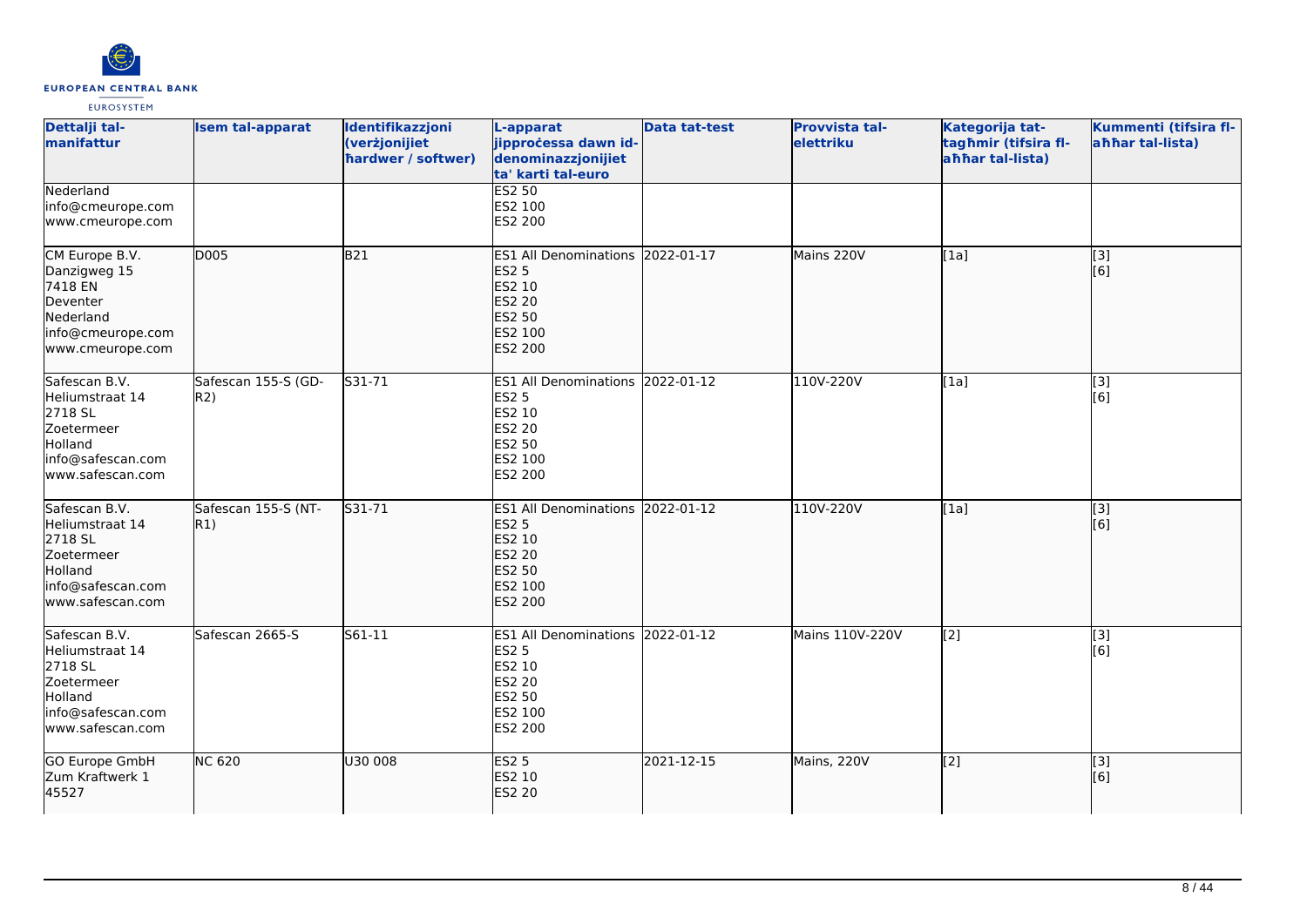

| Dettalji tal-<br>manifattur                                                                                               | <b>Isem tal-apparat</b> | Identifikazzjoni<br>(verżjonijiet<br>hardwer / softwer) | L-apparat<br>jipprocessa dawn id-<br>denominazzjonijiet<br>ta' karti tal-euro                                             | <b>Data tat-test</b> | Provvista tal-<br>elettriku | Kategorija tat-<br>tagħmir (tifsira fl-<br>ahhar tal-lista) | Kummenti (tifsira fl-<br>ahhar tal-lista) |
|---------------------------------------------------------------------------------------------------------------------------|-------------------------|---------------------------------------------------------|---------------------------------------------------------------------------------------------------------------------------|----------------------|-----------------------------|-------------------------------------------------------------|-------------------------------------------|
| Hattingen<br>Germany<br>Bemd.koenig@go-<br>europe.com<br>www.go-europe.com                                                |                         |                                                         | <b>ES2 50</b><br>ES2 100<br><b>ES2 200</b>                                                                                |                      |                             |                                                             |                                           |
| Safescan B.V.<br>Heliumstraat 14<br>2718 SL<br>Zoetermeer<br>Holland<br>info@safescan.com<br>www.safescan.com             | Safescan 155-S (G2)     | EU-01                                                   | <b>ES1 All Denominations</b><br><b>ES2 5</b><br>ES2 10<br>ES2 20<br>ES2 50<br>ES2 100<br>ES2 200                          | 2021-12-15           | 110V 220V                   | [1a]                                                        | [3]<br>[6]                                |
| Safescan B.V.<br>Heliumstraat 14<br>2718 SL<br>Zoetermeer<br>Holland<br>info@safescan.com<br>www.safescan.com             | Safescan 2465-S         | S55-71                                                  | ES1 All Denominations 2021-12-15<br><b>ES2 5</b><br>ES2 10<br><b>ES2 20</b><br><b>ES2 50</b><br>ES2 100<br><b>ES2 200</b> |                      | Mains 110V 220V             | [2]                                                         | $\overline{[3]}$<br>[6]                   |
| GO Europe GmbH<br>Zum Kraftwerk 1<br>45527<br>Hattingen<br>Germany<br>Bemd.koenig@go-<br>europe.com<br>www.go-europe.com  | <b>NC 590</b>           | BJ-LSJ-MB<br>U30 008                                    | <b>ES2 5</b><br>ES2 10<br>ES2 20<br><b>ES2 50</b><br>ES2 100<br>ES2 200                                                   | 2021-12-15           | Mains, 220V                 | [2]                                                         | $[3]$<br>[6]                              |
| GO Europe GmbH<br>Zum Kraftwerk 1<br>45527<br>Hattingen<br>Germany<br>Bemd.koenig@go-<br>europe.com<br>www .go-europe.com | <b>NC 570</b>           | BJ-82+1000-MB<br>U30 008                                | <b>ES2 5</b><br>ES2 10<br><b>ES2 20</b><br><b>ES2 50</b><br>ES2 100<br>ES2 200                                            | 2021-12-15           | Mains, 220V                 | [2]                                                         | [3]<br>[6]                                |
| Cashtester/Amwit<br>Security B.V.                                                                                         | <b>BC 242 SD</b>        | $C21 - 1$                                               | ES1 All Denominations 2021-12-13<br><b>ES2 5</b>                                                                          |                      | 100-240V                    | [2]                                                         | [3]<br>[6]                                |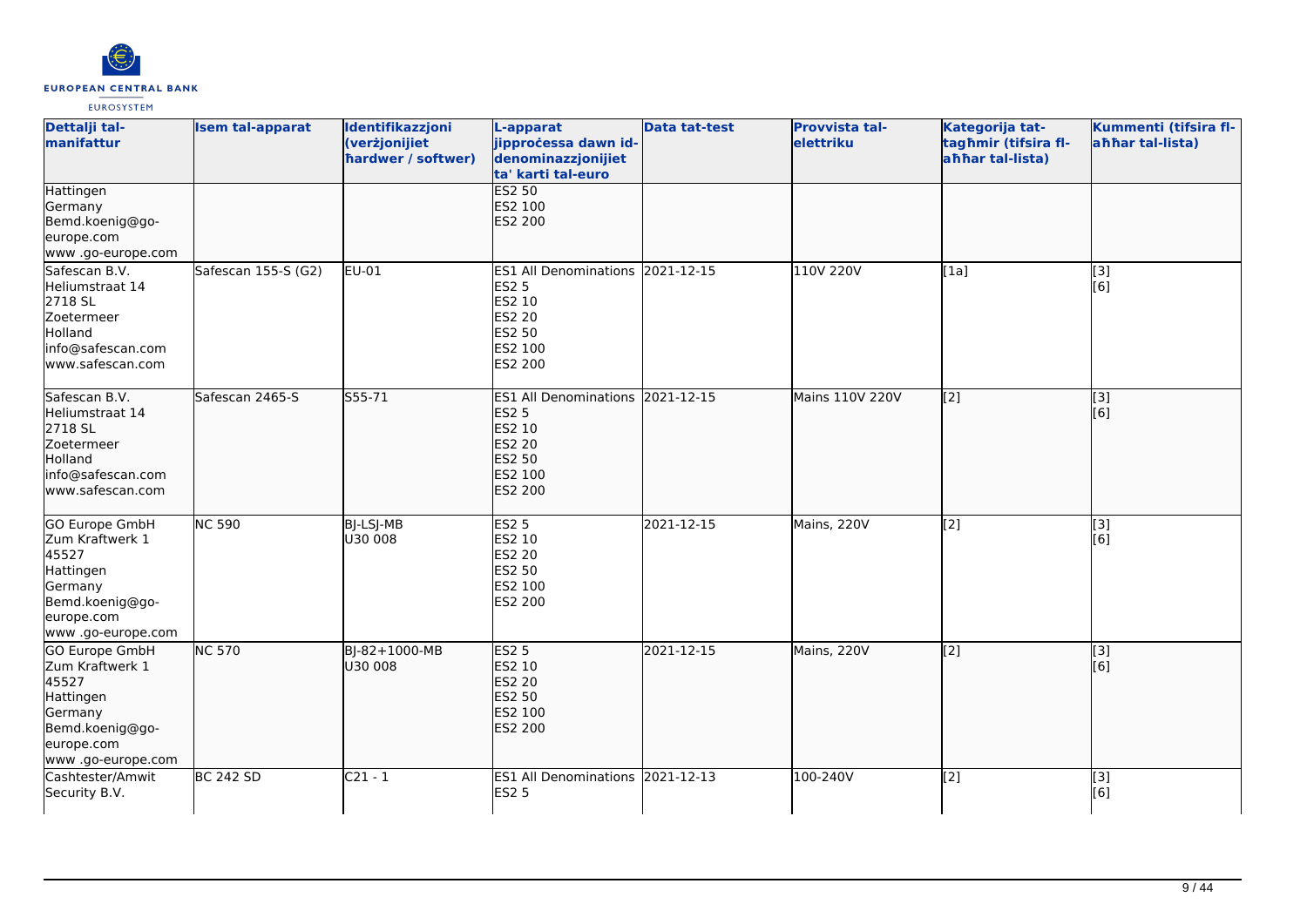

| Dettalji tal-<br>manifattur                                                                                                                                                                                          | <b>Isem tal-apparat</b>                | Identifikazzjoni<br>(verżjonijiet<br>hardwer / softwer) | L-apparat<br>jipprocessa dawn id-<br>denominazzjonijiet<br>ta' karti tal-euro                                                    | <b>Data tat-test</b> | <b>Provvista tal-</b><br>elettriku | Kategorija tat-<br>tagħmir (tifsira fl-<br>ahhar tal-lista) | Kummenti (tifsira fl-<br>ahhar tal-lista) |
|----------------------------------------------------------------------------------------------------------------------------------------------------------------------------------------------------------------------|----------------------------------------|---------------------------------------------------------|----------------------------------------------------------------------------------------------------------------------------------|----------------------|------------------------------------|-------------------------------------------------------------|-------------------------------------------|
| De Corridor 9<br>3621 ZA<br>Breukelen<br>Netherlands<br>mw@cashtester.com<br>www.cashtester.com                                                                                                                      |                                        |                                                         | <b>ES2 10</b><br><b>ES2 20</b><br>ES2 50<br>ES2 100<br>ES2 200                                                                   |                      |                                    |                                                             |                                           |
| ZHEJIANG SEMTOM<br>ELECTRONIC CO. LTD<br>1 Bldg, Section B<br>Shoes Ind. Zone Eco.<br>Development Area,<br>Pingyan<br>325401 Wenzhou<br>Zhejiang<br><b>CHINA</b><br>sales3@semtom.com<br>http://www.semtom.co<br>lm/ | ST-1400                                | V1.0                                                    | ES1 All Denominations 2021-12-13<br><b>ES2 5</b><br><b>ES2 10</b><br><b>ES2 20</b><br><b>ES2 50</b><br>ES2 100<br><b>ES2 200</b> |                      | Mains 220V                         | [2]                                                         | $\overline{[}3]$<br>[6]                   |
| Suzo international NL.<br>B.V. / Suzohapp<br>Rijnzathe 12<br>3454PV<br>De Meern<br>Netherlands<br>info@suzohapp.nl<br>eu.suzohapp.com                                                                                | Bill-to-Bill 100/200/300 EU1111<br>lxe |                                                         | ES1 All Denominations 2021-12-09<br><b>ES2 5</b><br>ES2 10<br><b>ES2 20</b><br>ES2 50<br>ES2 100<br>ES2 200                      |                      | Other 12/24 V                      | [1b]                                                        | [3]<br>$\overline{[}6\overline{)}$        |
| Suzo international NL.<br>B.V. / Suzohapp<br>Rijnzathe 12<br>3454PV<br>De Meern<br>Netherlands<br>info@suzohapp.nl<br>eu.suzohapp.com                                                                                | MFL-XXXX-EU1230<br><b>CCNET</b>        | <b>EU1230</b>                                           | ES1 All Denominations 2021-12-09<br><b>ES2 5</b><br>ES2 10<br><b>ES2 20</b><br><b>ES2 50</b><br>ES2 100<br><b>ES2 200</b>        |                      | Other: 12/24_V                     | [1b]                                                        | $\overline{[}3]$<br>[6]                   |
| Suzo international NL.<br>B.V. / Suzohapp<br>Rijnzathe 12<br>3454PV<br>De Meern                                                                                                                                      | Bill-to-Bill 100/200/300 EU1192        |                                                         | ES1 All Denominations 2021-12-09<br><b>ES2 5</b><br>ES2 10<br><b>ES2 20</b><br><b>ES2 50</b>                                     |                      | Other_12/24_V                      | [1b]                                                        | [3]<br>[6]                                |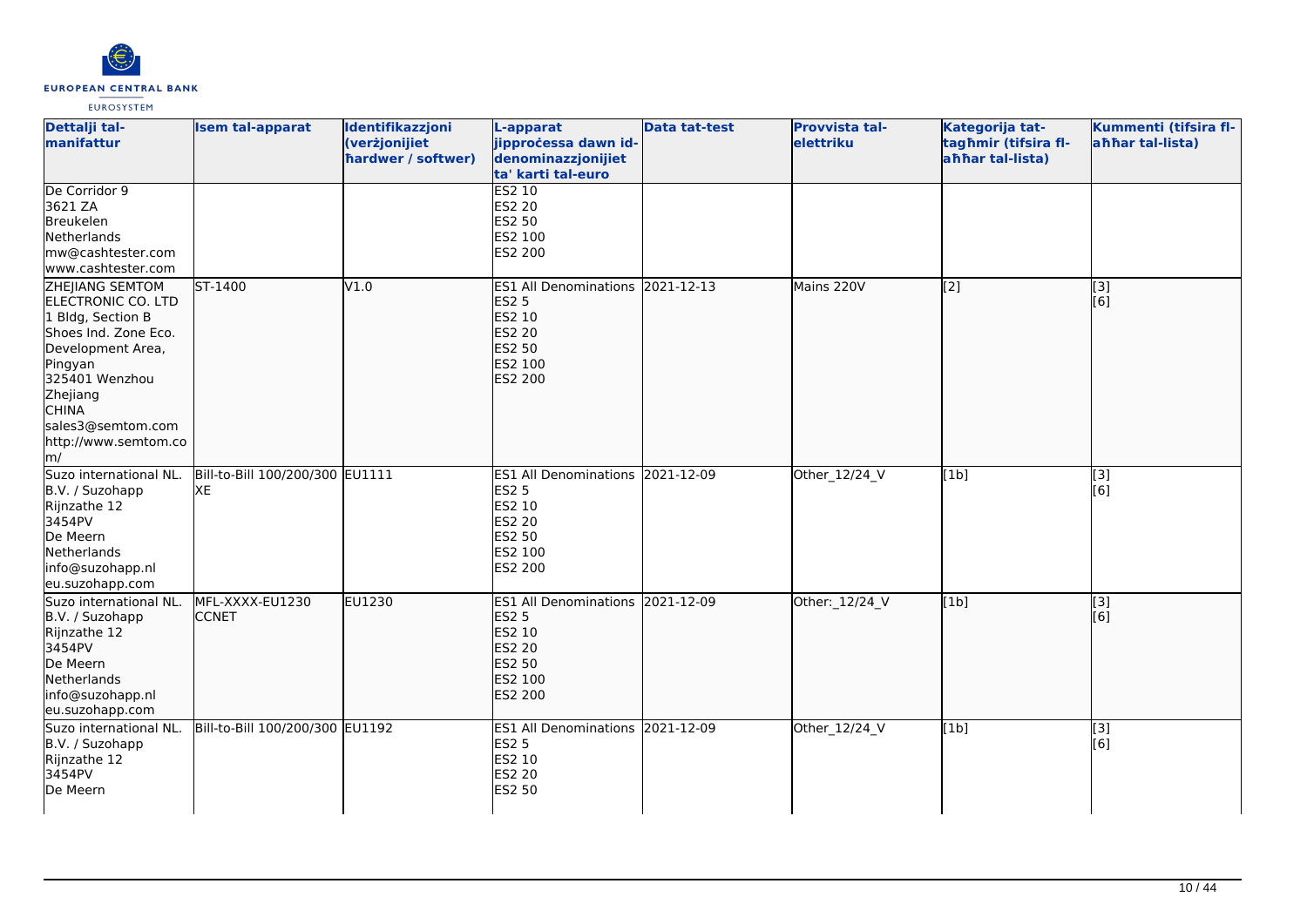

| Dettalji tal-<br>manifattur                                                                                                                                                      | <b>Isem tal-apparat</b> | Identifikazzjoni<br>(verżjonijiet<br>hardwer / softwer) | L-apparat<br>jipprocessa dawn id-<br>denominazzjonijiet<br>ta' karti tal-euro                                             | <b>Data tat-test</b> | Provvista tal-<br>elettriku | Kategorija tat-<br>tagħmir (tifsira fl-<br>ahhar tal-lista) | Kummenti (tifsira fl-<br>ahhar tal-lista) |
|----------------------------------------------------------------------------------------------------------------------------------------------------------------------------------|-------------------------|---------------------------------------------------------|---------------------------------------------------------------------------------------------------------------------------|----------------------|-----------------------------|-------------------------------------------------------------|-------------------------------------------|
| Netherlands<br>info@suzohapp.nl<br>eu.suzohapp.com                                                                                                                               |                         |                                                         | <b>ES2 100</b><br>ES2 200                                                                                                 |                      |                             |                                                             |                                           |
| Hilton Europe S.L.<br>Principe de Vergara<br>5-bajo dcha.<br>28001<br>Madrid<br>Spain<br>www.hiltoneurope.com                                                                    | b8000                   | $C21-1$                                                 | ES1 All Denominations 2021-12-02<br><b>ES2 5</b><br>ES2 10<br><b>ES2 20</b><br><b>ES2 50</b><br>ES2 100<br><b>ES2 200</b> |                      | Mains, 220V                 | $\overline{[2]}$                                            | $\overline{[}3]$                          |
| Shenzhen Double<br>Power Electronics Co.,<br>Ltd<br>Rm 1281, 12/F,<br>Yunsong Building<br>Tairan 8rh Road<br>District Shenzen<br>Chegongmiao Futian<br>China<br>www.szdpower.com | DP-7300                 | $C21-1$                                                 | ES1 All Denominations 2021-11-26<br><b>ES2 5</b><br>ES2 10<br><b>ES2 20</b><br>ES2 50<br>ES2 100<br><b>ES2 200</b>        |                      | Other: 100-240V             | [2]                                                         | [3]<br>[6]                                |
| Shenzhen Double<br>Power Electronics Co.,<br>Ltd<br>Rm 1281, 12/F,<br>Yunsong Building<br>Tairan 8rh Road<br>District Shenzen<br>Chegongmiao Futian<br>China<br>www.szdpower.com | DP-2288                 | CO <sub>3</sub>                                         | ES1 All Denominations 2021-11-26<br><b>ES2 5</b><br>ES2 10<br><b>ES2 20</b><br><b>ES2 50</b><br>ES2 100<br><b>ES2 200</b> |                      | other: 12V Adapter          | [1a]                                                        | [3]<br>[6]                                |
| Laurel Bank Machines<br>Co Ltd<br>1-1-2 Toranomon<br>Minato-ku<br>Tokyo<br>Japan<br>www.lbm.co.jp                                                                                | $1-923$                 | J-923-Main V04<br><b>Currency Counter</b>               | ES1 All Denominations 2021-11-26<br><b>ES2 5</b><br><b>ES2 10</b><br><b>ES2 20</b><br><b>ES2 50</b><br>ES2 100<br>ES2 200 |                      | 100V - 240V                 | $\overline{[2]}$                                            | $\overline{[3]}$                          |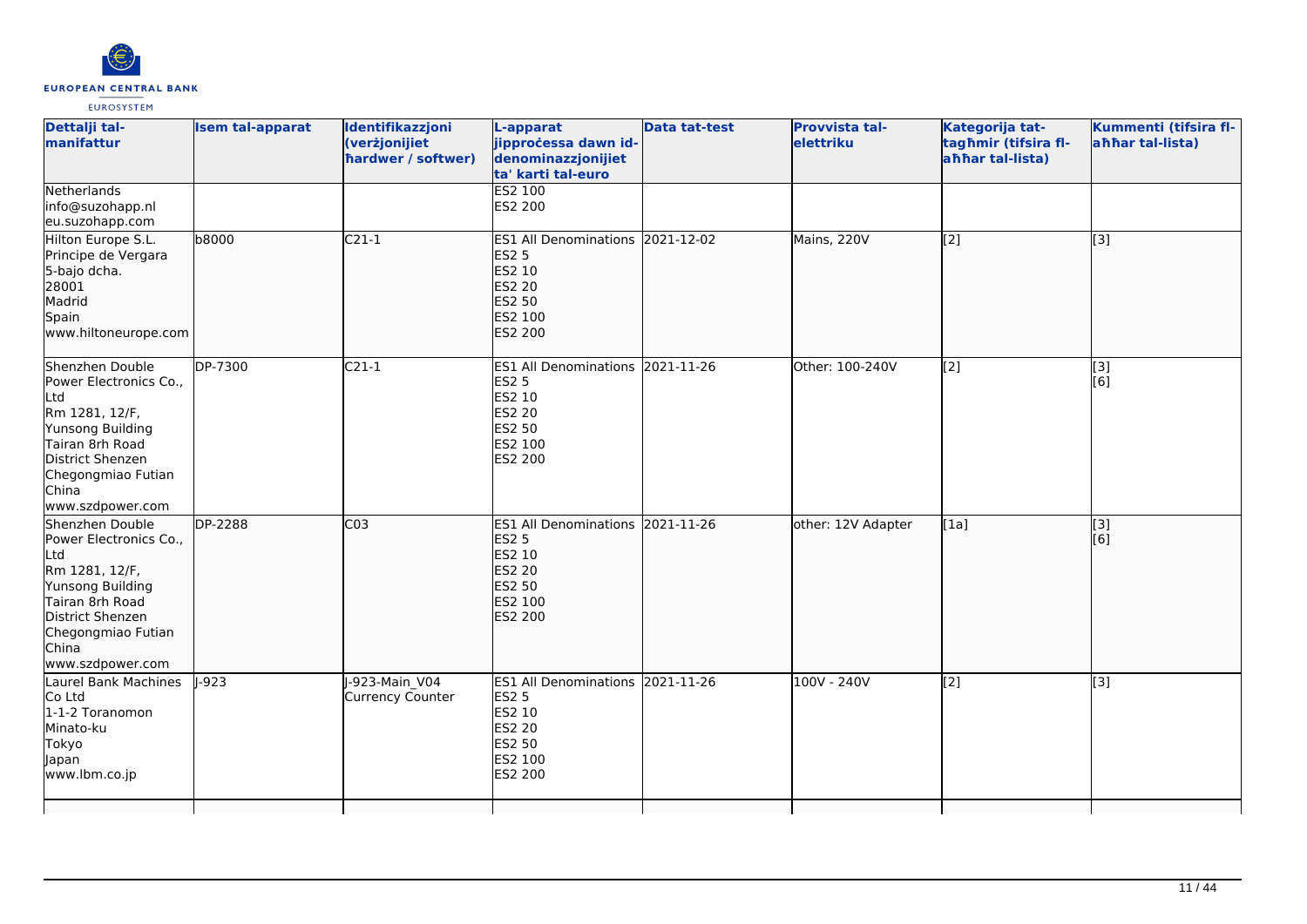

| Dettalji tal-<br>manifattur                                                                                                                 | <b>Isem tal-apparat</b> | Identifikazzjoni<br>(verżjonijiet<br>hardwer / softwer) | L-apparat<br>jipprocessa dawn id-<br>denominazzjonijiet<br>ta' karti tal-euro                                      | <b>Data tat-test</b> | <b>Provvista tal-</b><br>elettriku | Kategorija tat-<br>tagħmir (tifsira fl-<br>ahhar tal-lista) | Kummenti (tifsira fl-<br>ahhar tal-lista) |
|---------------------------------------------------------------------------------------------------------------------------------------------|-------------------------|---------------------------------------------------------|--------------------------------------------------------------------------------------------------------------------|----------------------|------------------------------------|-------------------------------------------------------------|-------------------------------------------|
| Innovative Technology NV201 Spectral<br>Ltd<br>Derker Street<br>OL1 4EQ<br>Oldham<br>United Kingdom<br>sales@innovativetechn<br>ology.co.uk |                         | <b>BNV</b><br>EUR01011                                  | ES1 All Denominations 2021-11-25<br><b>ES2 5</b><br>ES2 10<br><b>ES2 20</b><br>ES2 50<br>ES2 100<br>ES2 200        |                      | $24V$ DC                           | [1b]                                                        | $\overline{[}3]$<br>[6]                   |
| Innovative Technology NV9 Spectral<br>Ltd<br>Derker Street<br>OL1 4EQ<br>Oldham<br>United Kingdom<br>sales@innovativetechn<br>ology.co.uk   |                         | <b>BNV</b><br>EUR01015                                  | ES1 All Denominations 2021-11-25<br><b>ES2 5</b><br>ES2 10<br>ES2 20<br>ES2 50<br>ES2 100<br>ES2 200               |                      | 12V DC 24V DC                      | [1b]                                                        | $\overline{[3]}$<br>[6]                   |
| Innovative Technology NV9USB+<br>Ltd<br>Derker Street<br>OL1 4EQ<br>Oldham<br>United Kingdom<br>sales@innovativetechn<br>ology.co.uk        |                         | <b>BNV</b><br><b>EUR45F66</b>                           | ES1 All Denominations 2021-11-25<br><b>ES2 5</b><br>ES2 10<br><b>ES2 20</b><br><b>ES2 50</b><br>ES2 100<br>ES2 200 |                      | 12V DC                             | [1b]                                                        | [3]<br>[6]                                |
| Innovative Technology NV10USB+<br>Ltd<br>Derker Street<br>OL1 4EQ<br>Oldham<br>United Kingdom<br>sales@innovativetechn<br>ology.co.uk       |                         | <b>BNV</b><br><b>EUR45H56</b>                           | ES1 All Denominations 2021-11-25<br><b>ES2 5</b><br>ES2 10<br>ES2 20<br>ES2 50<br>ES2 100<br>ES2 200               |                      | $12V$ DC                           | [1b]                                                        | [3]<br>[6]                                |
| Innovative Technology NV200<br>Ltd<br>Derker Street                                                                                         |                         | <b>BNV</b><br><b>EUR01G47</b>                           | ES1 All Denominations 2021-11-25<br><b>ES2 5</b><br><b>ES2 10</b>                                                  |                      | 12V/24V DC                         | [1b]                                                        | $\overline{[}3]$<br>[6]                   |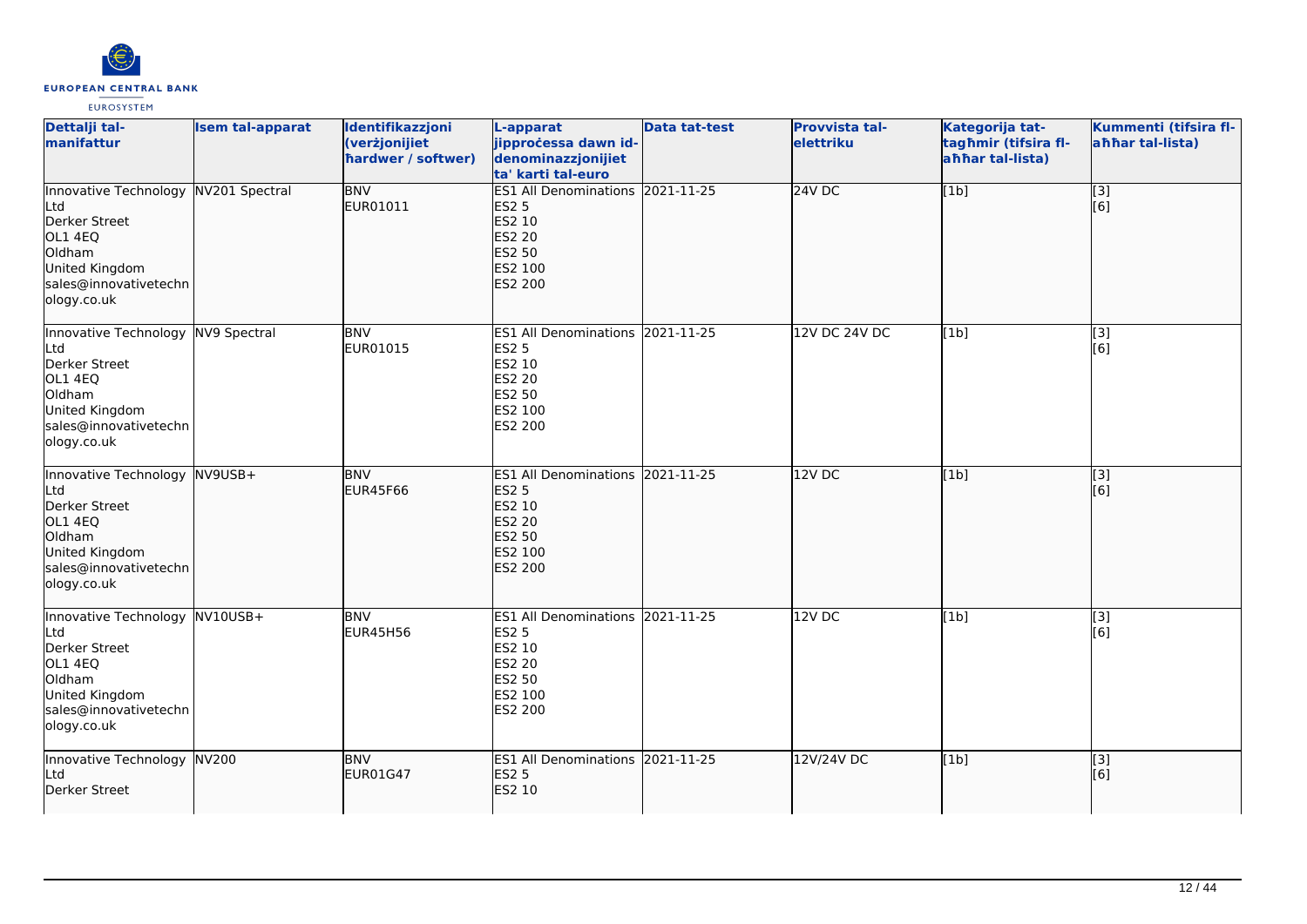

| Dettalji tal-<br>manifattur                                                                                                                             | <b>Isem tal-apparat</b> | Identifikazzjoni<br>(verżjonijiet<br>hardwer / softwer)              | L-apparat<br>jipprocessa dawn id-<br>denominazzjonijiet<br>ta' karti tal-euro                                         | <b>Data tat-test</b> | Provvista tal-<br>elettriku | Kategorija tat-<br>tagħmir (tifsira fl-<br>laħħar tal-lista) | Kummenti (tifsira fl-<br>ahhar tal-lista) |
|---------------------------------------------------------------------------------------------------------------------------------------------------------|-------------------------|----------------------------------------------------------------------|-----------------------------------------------------------------------------------------------------------------------|----------------------|-----------------------------|--------------------------------------------------------------|-------------------------------------------|
| OL1 4EQ<br>Oldham<br>United Kingdom<br>sales@innovativetechn<br>ology.co.uk                                                                             |                         |                                                                      | <b>ES2 20</b><br><b>ES2 50</b><br>ES2 100<br>ES2 200                                                                  |                      |                             |                                                              |                                           |
| Innovative Technology NV200 Spectral<br>Ltd<br>Derker Street<br>OL1 4EQ<br>Oldham<br>United Kingdom<br>sales@innovativetechn<br>ology.co.uk             |                         | <b>BNV</b><br>EUR01039                                               | ES1 All Denominations 2021-11-25<br>ES2 5<br>ES2 10<br>ES2 20<br><b>ES2 50</b><br>ES2 100<br>ES2 200                  |                      | 12V/24V DC                  | [1b]                                                         | $\overline{[3]}$<br>[6]                   |
| Innovative Technology NV201<br>Ltd<br>Derker Street<br>OL1 4EQ<br>Oldham<br>United Kingdom<br>sales@innovativetechn<br>ology.co.uk                      |                         | <b>BNV</b><br><b>EUR01C68</b>                                        | <b>ES1 All Denominations</b><br><b>ES2 5</b><br>ES2 10<br><b>ES2 20</b><br><b>ES2 50</b><br>ES2 100<br><b>ES2 200</b> | 2021-11-25           | 24V DC                      | [1b]                                                         | [3]<br>[6]                                |
| e-Banking Tech Co, Ltd EB-1500+<br>A-1104 Digital Empire<br>906-1, Gwanyangdong<br>431-060<br>Dongangu, Anyang-si<br>Korea<br>www.ebankingtech.co<br>lm |                         | Banknote Discriminator ES1 All Denominations<br>with CIS<br>09.01.01 | <b>ES2 5</b><br>ES2 10<br>ES2 20<br><b>ES2 50</b><br>ES2 100<br>ES2 200                                               | 2021-11-24           | 220V                        | $[2]$                                                        | $[3]$<br>[6]                              |
| e-Banking Tech Co, Ltd EB-1500<br>A-1104 Digital Empire<br>906-1, Gwanyangdong<br>431-060<br>Dongangu, Anyang-si<br>Korea<br>www.ebankingtech.co        |                         | Banknote Discriminator ES1 All Denominations<br>with CIS<br>09.01.01 | <b>ES2 5</b><br>ES2 10<br><b>ES2 20</b><br><b>ES2 50</b><br>ES2 100<br><b>ES2 200</b>                                 | 2021-11-24           | 220V                        | [2]                                                          | [3]<br>[6]                                |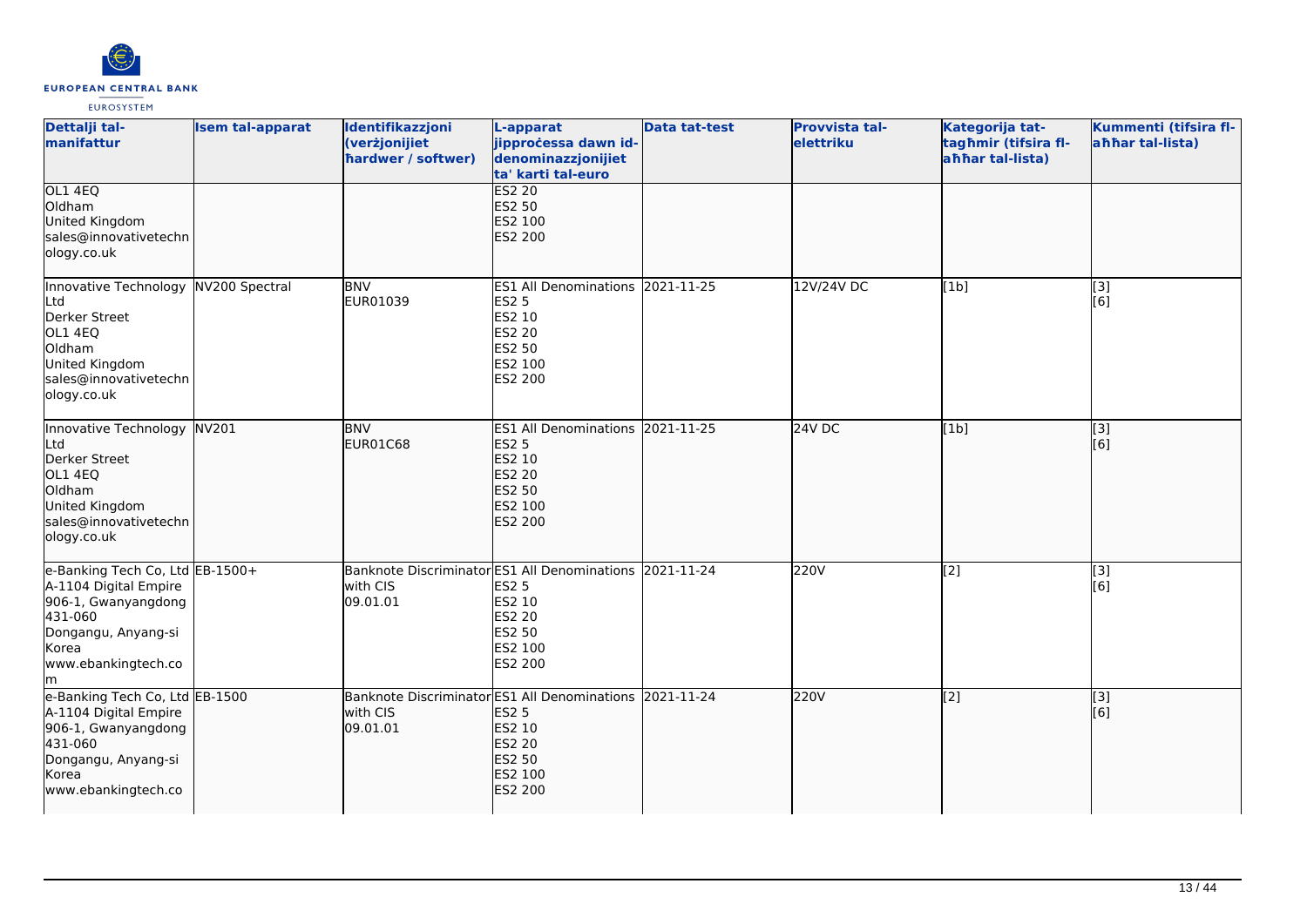

| Dettalji tal-<br>manifattur<br>lm                                                                                                                                                     | <b>Isem tal-apparat</b> | Identifikazzjoni<br>(verżjonijiet<br>hardwer / softwer) | L-apparat<br>jipprocessa dawn id-<br>denominazzjonijiet<br>ta' karti tal-euro                                             | <b>Data tat-test</b> | <b>Provvista tal-</b><br>elettriku | Kategorija tat-<br>tagħmir (tifsira fl-<br>ahhar tal-lista) | Kummenti (tifsira fl-<br>ahhar tal-lista) |
|---------------------------------------------------------------------------------------------------------------------------------------------------------------------------------------|-------------------------|---------------------------------------------------------|---------------------------------------------------------------------------------------------------------------------------|----------------------|------------------------------------|-------------------------------------------------------------|-------------------------------------------|
| Plus Banking Machines P16<br>Co Ltd<br>Dangsandong-6Ka,<br>Youngdeungpo-Ku<br>340-4<br>Seoul<br>Korea<br>plus@plus.co.kr<br>www.plus.co.kr                                            |                         | Micro Processor type<br>Main P-1.7.1 14.2.4             | <b>ES1 All Denominations</b><br><b>ES2 5</b><br>ES2 10<br>ES2 20<br>ES2 50<br>ES2 100<br>ES2 200                          | 2021-11-18           | 110V/220V                          | $\overline{[2]}$                                            | $\overline{[3]}$<br>[6]                   |
| Suzhou Ribao<br>Technology Co., Ltd<br>No.299, YuanQi Rd<br>Yuanhe Technology<br>Park<br>Xiangcheng<br>215133<br>Suzhou<br>China<br>info@nippo.com.cn<br>www.ribaotechnology.c<br>lom | $BC-55$                 | 020105                                                  | ES1 All Denominations 2021-11-10<br><b>ES2 5</b><br><b>ES2 10</b><br><b>ES2 20</b><br>ES2 50<br>ES2 100<br><b>ES2 200</b> |                      | 110V, 220V                         | $\overline{[2]}$                                            | $\overline{[}3]$<br>[6]                   |
| Suzhou Ribao<br>Technology Co., Ltd<br>No.299, YuanQi Rd<br>Yuanhe Technology<br>Park<br>Xiangcheng<br>215133<br>Suzhou<br>China<br>info@nippo.com.cn<br>www.ribaotechnology.c<br>lom | Magner 125              | 020105                                                  | <b>ES1 All Denominations</b><br><b>ES2 5</b><br>ES2 10<br>ES2 20<br>ES2 50<br>ES2 100<br>ES2 200                          | 2021-11-10           | 110V, 220V                         | $\overline{[2]}$                                            | [3]<br>[6]                                |
| Astrosystems Ltd<br>Grove Technology Park<br>Wantage, Oxfordshire<br>United Kingdom<br>www.globalbillacceptor                                                                         | ST <sub>1C</sub>        | ST2 S 99 144<br>2021-08-10                              | <b>ES15</b><br>ES1 10<br><b>ES2 5</b><br>ES2 10                                                                           | 2021-11-10           | 12V                                | [1b]                                                        | $\overline{[2]}$<br>[[3]<br>[6]<br>[8]    |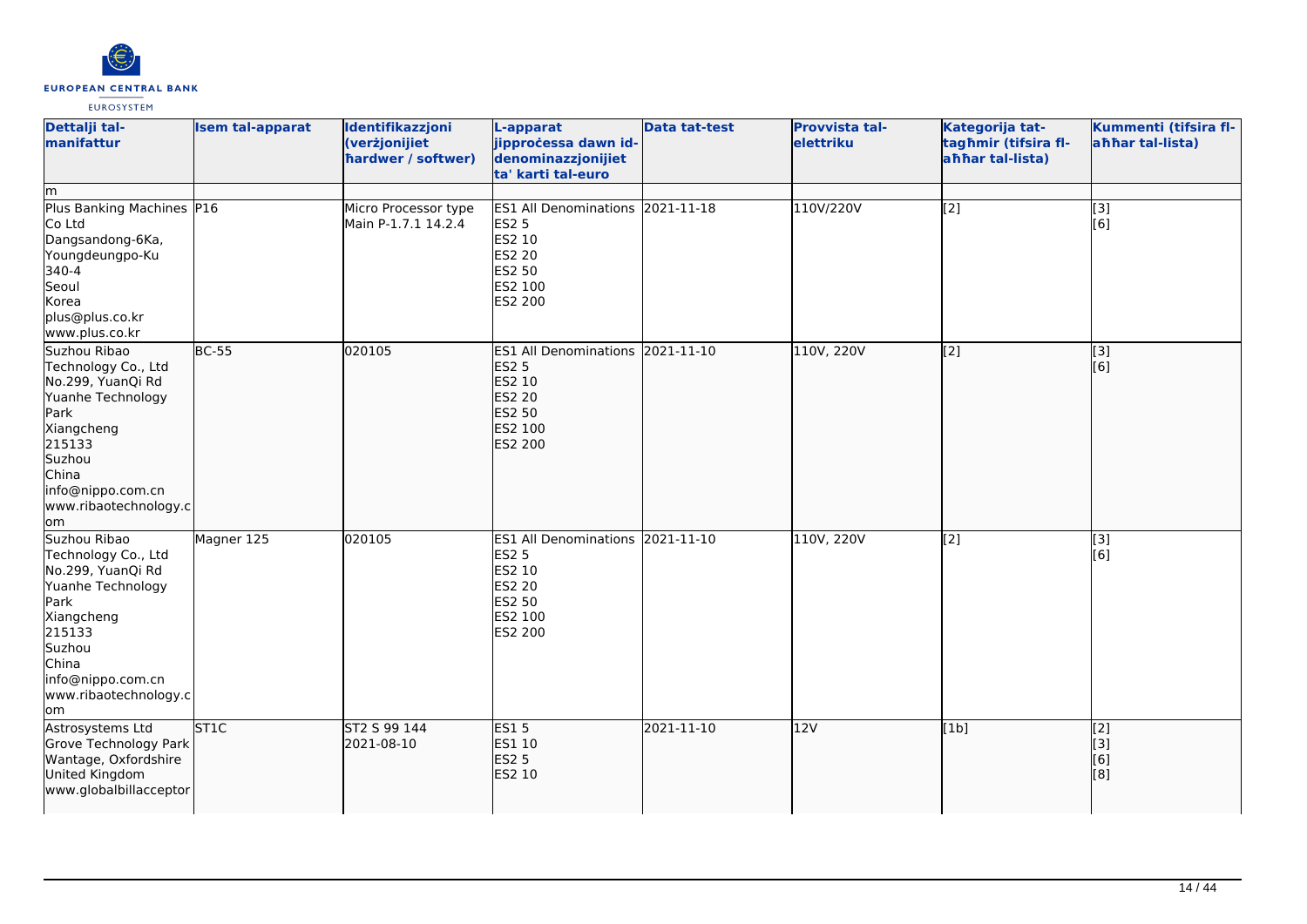

| Dettalji tal-<br>manifattur                                                                                                  | <b>Isem tal-apparat</b> | Identifikazzjoni<br>(verżjonijiet<br>hardwer / softwer) | L-apparat<br>jipprocessa dawn id-<br>denominazzjonijiet<br>ta' karti tal-euro                                                             | <b>Data tat-test</b> | <b>Provvista tal-</b><br><b>lelettriku</b> | Kategorija tat-<br>tagħmir (tifsira fl-<br>ahhar tal-lista) | Kummenti (tifsira fl-<br>ahhar tal-lista) |
|------------------------------------------------------------------------------------------------------------------------------|-------------------------|---------------------------------------------------------|-------------------------------------------------------------------------------------------------------------------------------------------|----------------------|--------------------------------------------|-------------------------------------------------------------|-------------------------------------------|
| s.com                                                                                                                        |                         |                                                         |                                                                                                                                           |                      |                                            |                                                             |                                           |
| Fujitsu Frontech<br>Limited<br>1766 Yanokuchi, Inagi-<br>shi<br>206-855<br>Tokyo<br>Japan<br>www.frontech.fujitsu.c<br>om/en | G60 BRU                 | <b>BV10</b><br>EU32AA                                   | ES1 All Denominations 2021-11-04<br><b>ES2 5</b><br>ES2 10<br>ES2 20<br>ES2 50<br>ES2 100<br>ES2 200                                      |                      | 24V DC                                     | $[2]$                                                       | $[3]$                                     |
| <b>BellCon Aps</b><br>Messingvei 64A<br>8940<br>Randers SV<br>Denmark<br>www.bellcon.com                                     | <b>Evision SD</b>       | C20 (039)                                               | <b>ES2 5</b><br>ES2 10<br><b>ES2 20</b><br>ES2 50<br>ES2 100<br>ES2 200                                                                   | 2021-11-03           | Mains, 230V                                | [1a]                                                        | $\overline{[3]}$<br>[6]                   |
| <b>BellCon Aps</b><br>Messingvei 64A<br>8940<br>Randers SV<br>Denmark<br>www.bellcon.com                                     | BellCount V610          | SW: 002.006                                             | ES1 All Denominations 2021-11-03<br><b>ES2 5</b><br>ES2 10<br>ES2 20<br>ES2 50<br>ES2 100<br>ES2 200                                      |                      | Mains, 110V, 220V                          | [2]                                                         | $\overline{[3]}$<br>[6]                   |
| <b>BellCon Aps</b><br>Messingvei 64A<br>8940<br>Randers SV<br>Denmark<br>www.bellcon.com                                     | Evision SD              | C10(039)                                                | <b>ES15</b><br>ES1 10<br><b>ES1 20</b><br><b>ES1 50</b><br><b>ES2 5</b><br>ES2 10<br><b>ES2 20</b><br><b>ES2 50</b><br>ES2 100<br>ES2 200 | 2021-11-03           | Mains, 230V                                | [1a]                                                        | [3]<br>[6]                                |
| Cummins-Allison Corp<br>891 Feehandville Drive<br>IL 60056                                                                   | Jet Scan iFX1-LC i106   | EURO REVISION 7.31                                      | <b>ES1 All Denominations</b><br><b>ES2 5</b><br>ES2 10                                                                                    | 2021-11-03           | 110V, 220V                                 | [2]                                                         | [3]<br>[6]                                |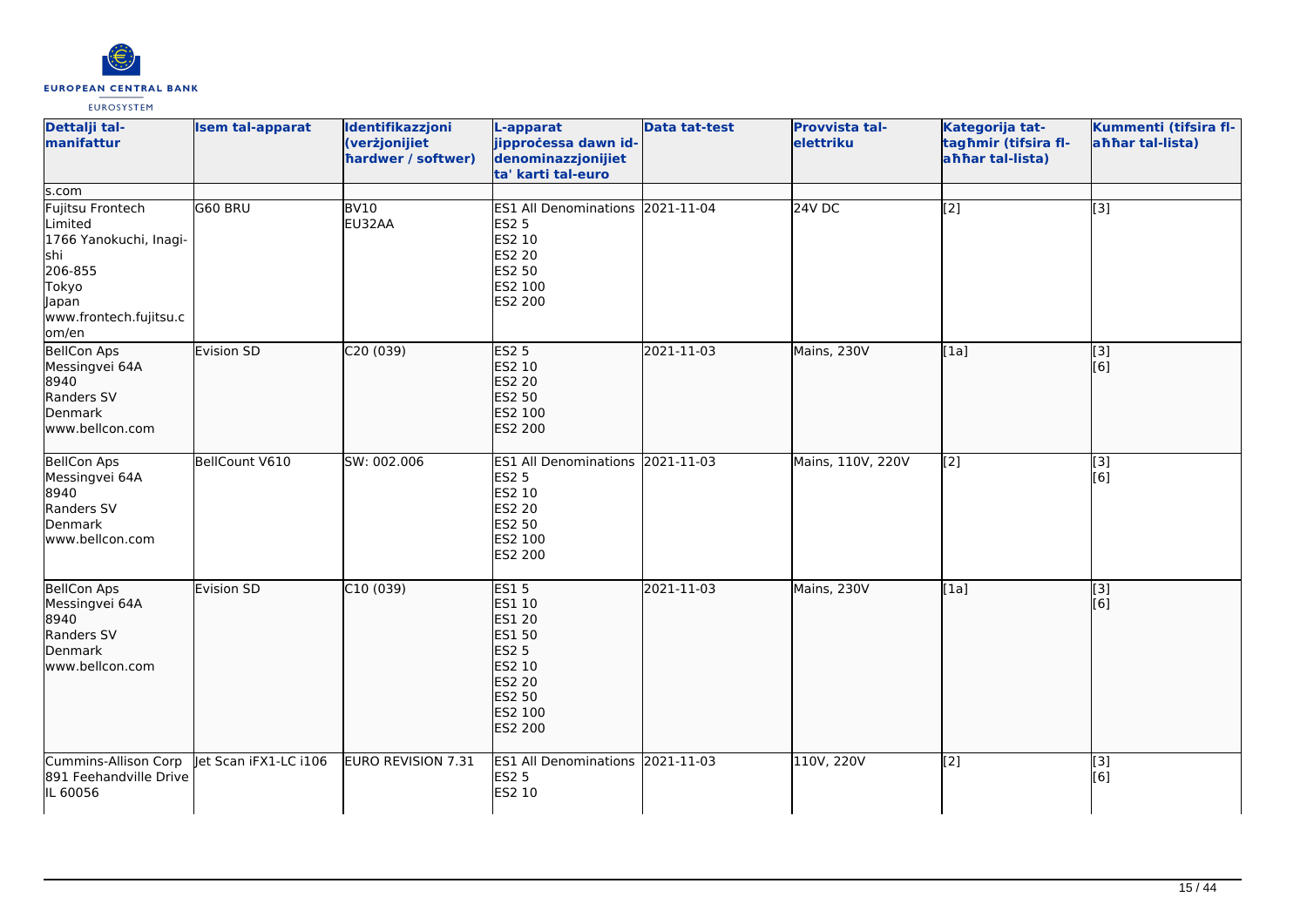

| Dettalji tal-<br>manifattur                                                                                                                | <b>Isem tal-apparat</b> | Identifikazzjoni<br>(verżjonijiet<br>hardwer / softwer) | L-apparat<br>jipprocessa dawn id-<br>denominazzjonijiet<br>ta' karti tal-euro                                      | <b>Data tat-test</b> | <b>Provvista tal-</b><br>elettriku | Kategorija tat-<br>tagħmir (tifsira fl-<br>ahhar tal-lista) | Kummenti (tifsira fl-<br>ahhar tal-lista) |
|--------------------------------------------------------------------------------------------------------------------------------------------|-------------------------|---------------------------------------------------------|--------------------------------------------------------------------------------------------------------------------|----------------------|------------------------------------|-------------------------------------------------------------|-------------------------------------------|
| MT. Prospect<br><b>USA</b><br>www.cumminsallison.c<br>lom                                                                                  |                         |                                                         | <b>ES2 20</b><br>ES2 50<br>ES2 100<br>ES2 200                                                                      |                      |                                    |                                                             |                                           |
| Fujitsu Frontech<br>Limited<br>1766 Yanokuchi, Inagi-<br><b>shi</b><br>206-855<br><b>Tokyo</b><br>Japan<br>www.frontech.fujitsu.c<br>om/en | GSR50-BNA               | GSR50-BV<br>EU0129                                      | ES1 All Denominations 2021-11-03<br><b>ES2 5</b><br>ES2 10<br><b>ES2 20</b><br><b>ES2 50</b><br>ES2 100<br>ES2 200 |                      | 24V DC                             | $\left[$ [2]                                                | [[3]                                      |
| <b>BellCon Aps</b><br>Messingvei 64A<br>8940<br>Randers SV<br>Denmark<br>www.bellcon.com                                                   | BellCount V2510M        | C20 (EUR: V2.003)                                       | ES1 All Denominations 2021-10-29<br><b>ES2 5</b><br>ES2 10<br>ES2 20<br>ES2 50<br>ES2 100<br>ES2 200               |                      | Mains, 110V, 220V                  | [2]                                                         | [3]<br>[6]                                |
| Iternet-European<br>Distribution<br>Via S. Merli 64/66<br>29122<br>Piacenza<br>Italy<br>www.iternet-<br>securitysystems.com                | Holenburg PIXEL S2      | V <sub>12</sub>                                         | ES1 All Denominations 2021-10-28<br><b>ES2 5</b><br>ES2 10<br><b>ES2 20</b><br>ES2 50<br>ES2 100<br>ES2 200        |                      | DC 12 Vdc                          | [1a]                                                        | [3]<br>[[6]                               |
| Cummins-Allison Corp<br>891 Feehandville Drive<br>IL 60056<br>MT. Prospect<br><b>USA</b><br>www.cumminsallison.c<br>lom                    | let Scan iFX1 i126      | <b>EURO REVISION 7.31</b>                               | ES1 All Denominations 2021-10-28<br><b>ES2 5</b><br>ES2 10<br><b>ES2 20</b><br>ES2 50<br>ES2 100<br>ES2 200        |                      | 110V, 220V                         | $\overline{[2]}$                                            | [3]<br>[6]                                |
| Cummins-Allison Corp                                                                                                                       | let Scan iFX1-LC i104   | EURO REVISION 7.31                                      | ES1 All Denominations 2021-10-28                                                                                   |                      | 110V, 220V                         | $\sqrt{2}$                                                  | [3]                                       |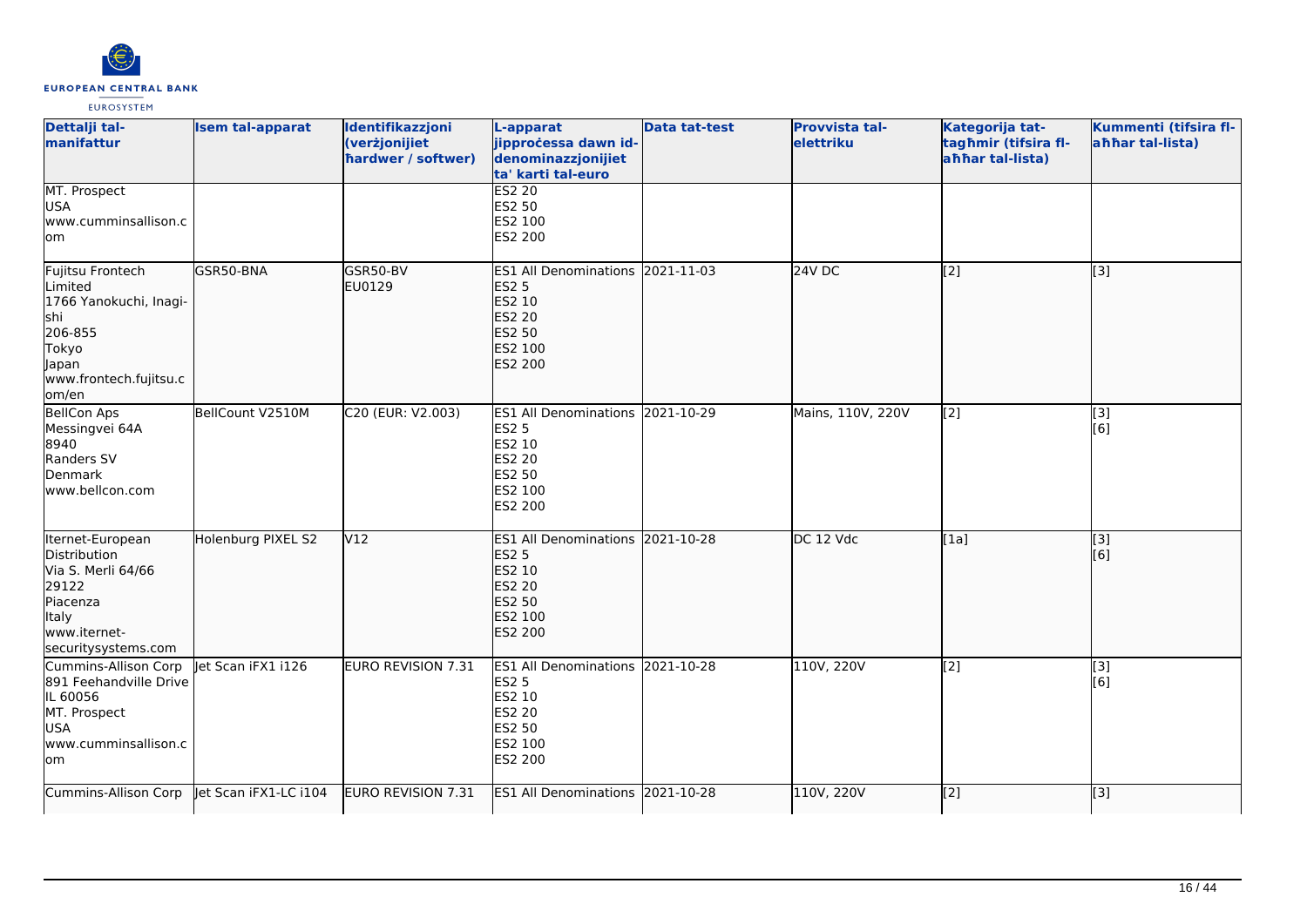

| Dettalji tal-<br>manifattur<br>891 Feehandville Drive<br>IL 60056<br>MT. Prospect                                           | <b>Isem tal-apparat</b> | Identifikazzjoni<br>(verżjonijiet<br>hardwer / softwer) | L-apparat<br>jipprocessa dawn id-<br>denominazzjonijiet<br>ta' karti tal-euro<br>ES2 <sub>5</sub><br>ES2 10<br><b>ES2 20</b>     | <b>Data tat-test</b> | <b>Provvista tal-</b><br>elettriku                                                | Kategorija tat-<br>tagħmir (tifsira fl-<br>ahhar tal-lista) | Kummenti (tifsira fl-<br>ahhar tal-lista)<br>[6] |
|-----------------------------------------------------------------------------------------------------------------------------|-------------------------|---------------------------------------------------------|----------------------------------------------------------------------------------------------------------------------------------|----------------------|-----------------------------------------------------------------------------------|-------------------------------------------------------------|--------------------------------------------------|
| <b>USA</b><br>www.cumminsallison.c<br>lom                                                                                   |                         |                                                         | <b>ES2 50</b><br>ES2 100<br><b>ES2 200</b>                                                                                       |                      |                                                                                   |                                                             |                                                  |
| Cummins-Allison Corp<br>891 Feehandville Drive<br>IL 60056<br>MT. Prospect<br><b>USA</b><br>www.cumminsallison.c<br>lom     | let Scan iFX2 i126      | EURO REVISION 7.31                                      | ES1 All Denominations 2021-10-28<br><b>ES2 5</b><br><b>ES2 10</b><br><b>ES2 20</b><br><b>ES2 50</b><br>ES2 100<br>ES2 200        |                      | 110V/220V                                                                         | [2]                                                         | [3]<br>[6]                                       |
| Iternet-European<br>Distribution<br>Via S. Merli 64/66<br>29122<br>Piacenza<br>Italy<br>www.iternet-<br>securitysystems.com | Holenburg HT 8913       | CO <sub>3</sub>                                         | ES1 All Denominations 2021-10-28<br><b>ES2 5</b><br>ES2 10<br><b>ES2 20</b><br><b>ES2 50</b><br>ES2 100<br><b>ES2 200</b>        |                      | Rechargeable battery - [[1a]<br>Adapter (INPUT:<br>100-240Vac OUTPUT:<br>12       |                                                             | [[3]<br>[[6]                                     |
| Iternet-European<br>Distribution<br>Via S. Merli 64/66<br>29122<br>Piacenza<br>Italy<br>www.iternet-<br>securitysystems.com | Holenburg HT 7.0        | CO <sub>2</sub>                                         | ES1 All Denominations 2021-10-28<br><b>ES2 5</b><br><b>ES2 10</b><br><b>ES2 20</b><br><b>ES2 50</b><br>ES2 100<br><b>ES2 200</b> |                      | Rechargeable battery - [[1a]<br>Adapter (INPUT:100-24<br>OVac-<br>OUTPUT:12Vdc/1A |                                                             | $\overline{[3]}$<br>[6]                          |
| Iternet-European<br>Distribution<br>Via S. Merli 64/66<br>29122<br>Piacenza<br>Italy<br>www.iternet-<br>securitysystems.com | Holenburg HT 3000       | C <sub>21</sub>                                         | ES1 All Denominations 2021-10-28<br><b>ES2 5</b><br>ES2 10<br><b>ES2 20</b><br><b>ES2 50</b><br>ES2 100<br><b>ES2 200</b>        |                      | Mains - 220V                                                                      | $\overline{[2]}$                                            | $\overline{[}3]$<br>[6]                          |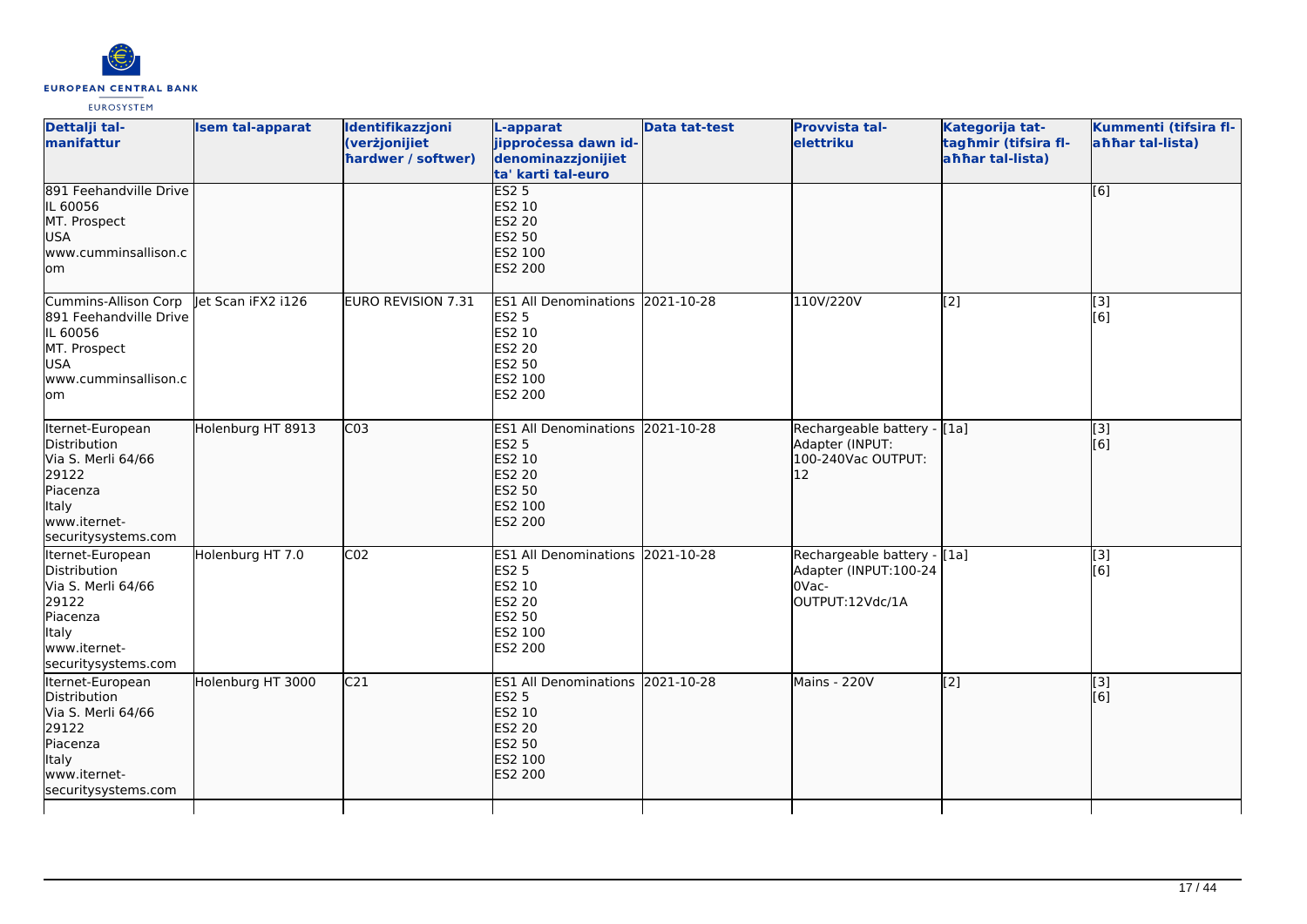

| Dettalji tal-<br>manifattur                                                                                             | <b>Isem tal-apparat</b> | Identifikazzjoni<br>(verżjonijiet<br>hardwer / softwer) | L-apparat<br>jipprocessa dawn id-<br>denominazzjonijiet<br>ta' karti tal-euro                                                    | <b>Data tat-test</b> | Provvista tal-<br>elettriku | Kategorija tat-<br>tagħmir (tifsira fl-<br>ahhar tal-lista) | Kummenti (tifsira fl-<br>ahhar tal-lista) |
|-------------------------------------------------------------------------------------------------------------------------|-------------------------|---------------------------------------------------------|----------------------------------------------------------------------------------------------------------------------------------|----------------------|-----------------------------|-------------------------------------------------------------|-------------------------------------------|
| YOUGO srl<br>Strada Albareto 11<br>10012<br>Bollengo (TO)<br><b>Italy</b><br>info@yougo-tech.com<br>www.yougo-tech.com  | U-ONE_600               | 0.12                                                    | ES1 All Denominations 2021-10-26<br><b>ES2 5</b><br>ES2 10<br>ES2 20<br>ES2 50<br>ES2 100<br><b>ES2 200</b>                      |                      | 220V                        | [1a]                                                        | $\overline{[3]}$<br>[6]                   |
| lYOUGO srl<br>Strada Albareto 11<br>10012<br>Bollengo (TO)<br><b>Italy</b><br>info@yougo-tech.com<br>www.yougo-tech.com | U-ONE 1200              | 0.12                                                    | ES1 All Denominations 2021-10-26<br><b>ES2 5</b><br><b>ES2 10</b><br><b>ES2 20</b><br><b>ES2 50</b><br>ES2 100<br><b>ES2 200</b> |                      | 110V-220V                   | [1a]                                                        | [3]<br>[6]                                |
| YOUGO srl<br>Strada Albareto 11<br>10012<br>Bollengo (TO)<br>Italy<br>info@yougo-tech.com<br>www.yougo-tech.com         | U-ONE                   | 0.12                                                    | ES1 All Denominations 2021-10-26<br><b>ES2 5</b><br>ES2 10<br><b>ES2 20</b><br>ES2 50<br>ES2 100<br><b>ES2 200</b>               |                      | 220V                        | [1a]                                                        | $\overline{[3]}$<br>[6]                   |
| YOUGO srl<br>Strada Albareto 11<br>10012<br>Bollengo (TO)<br>Italy<br>info@yougo-tech.com<br>www.yougo-tech.com         | U-ONE_2000              | 0.12                                                    | ES1 All Denominations 2021-10-26<br><b>ES2 5</b><br><b>ES2 10</b><br><b>ES2 20</b><br><b>ES2 50</b><br>ES2 100<br>ES2 200        |                      | 220V                        | [1a]                                                        | [3]<br>[6]                                |
| YOUGO srl<br>Strada Albareto 11<br>10012<br>Bollengo (TO)<br><b>Italy</b><br>info@yougo-tech.com<br>www.yougo-tech.com  | U-ONE_5000              | 0.12                                                    | ES1 All Denominations 2021-10-26<br><b>ES2 5</b><br>ES2 10<br><b>ES2 20</b><br><b>ES2 50</b><br>ES2 100<br>ES2 200               |                      | 220V                        | [1a]                                                        | [3]<br>[6]                                |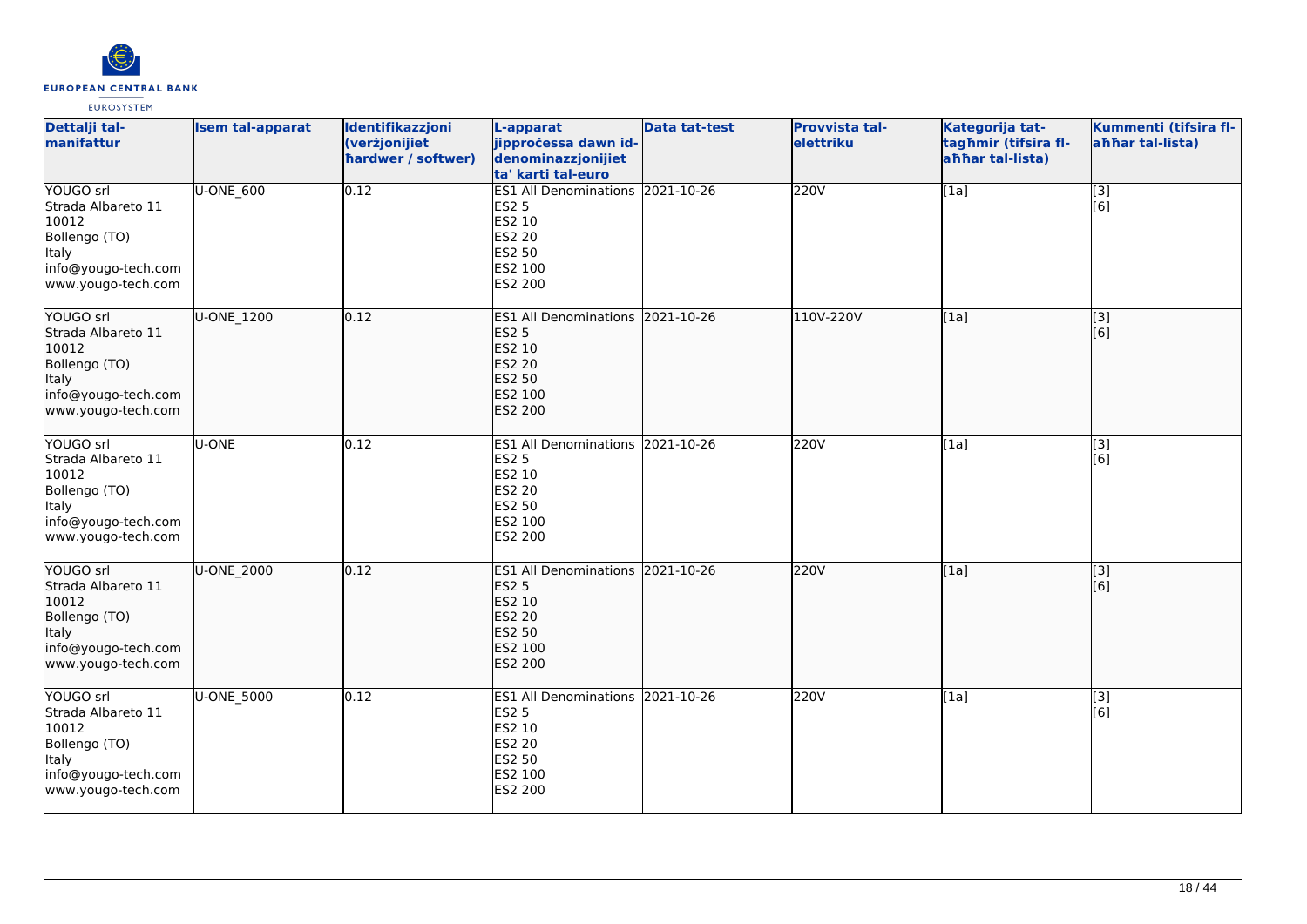

| Dettalji tal-<br>manifattur                                                                                                                  | <b>Isem tal-apparat</b> | Identifikazzjoni<br>(verżjonijiet<br>hardwer / softwer) | L-apparat<br>jipprocessa dawn id-<br>denominazzjonijiet<br>ta' karti tal-euro                                      | <b>Data tat-test</b> | Provvista tal-<br>elettriku | Kategorija tat-<br>tagħmir (tifsira fl-<br>aħħar tal-lista) | Kummenti (tifsira fl-<br>ahhar tal-lista) |
|----------------------------------------------------------------------------------------------------------------------------------------------|-------------------------|---------------------------------------------------------|--------------------------------------------------------------------------------------------------------------------|----------------------|-----------------------------|-------------------------------------------------------------|-------------------------------------------|
| Cummins-Allison Corp   et Scan iFX3 i136<br>891 Feehandville Drive<br>IL 60056<br>MT. Prospect<br><b>USA</b><br>www.cumminsallison.c<br>lom. |                         | <b>EURO REVISION 7.31</b>                               | ES1 All Denominations 2021-10-22<br><b>ES2 5</b><br>ES2 10<br><b>ES2 20</b><br>ES2 50<br>ES2 100<br><b>ES2 200</b> |                      | 110V, 220V                  | $\overline{[2]}$                                            | [3]<br>[6]                                |
| Cummins-Allison Corp<br>891 Feehandville Drive<br>IL 60056<br>MT. Prospect<br><b>USA</b><br>www.cumminsallison.c<br>lom                      | let Scan iFX1-LC i126   | EURO REVISION 7.31                                      | <b>ES1 All Denominations</b><br><b>ES2 5</b><br>ES2 10<br><b>ES2 20</b><br>ES2 50<br>ES2 100<br>ES2 200            | 2021-10-22           | 110V, 220V                  | [2]                                                         | [3]<br>[6]                                |
| Cummins-Allison Corp<br>891 Feehandville Drive<br>IL 60056<br>MT. Prospect<br>USA<br>www.cumminsallison.c<br>lom                             | Jet Scan iFX1 i104      | <b>EURO REVISION 7.31</b>                               | <b>ES1 All Denominations</b><br><b>ES2 5</b><br>ES2 10<br><b>ES2 20</b><br><b>ES2 50</b><br>ES2 100<br>ES2 200     | 2021-10-22           | 110V, 220V                  | [2]                                                         | [[3]<br>[6]                               |
| Cummins-Allison Corp<br>891 Feehandville Drive<br>IL 60056<br>MT. Prospect<br><b>USA</b><br>www.cumminsallison.c<br>lom                      | Jet Scan iFX1 i106      | <b>EURO REVISION 7.31</b>                               | ES1 All Denominations 2021-10-22<br><b>ES2 5</b><br>ES2 10<br><b>ES2 20</b><br>ES2 50<br>ES2 100<br>ES2 200        |                      | 110V, 220V                  | [2]                                                         | [3]<br>[6]                                |
| Cummins-Allison Corp<br>891 Feehandville Drive<br>IL 60056<br>MT. Prospect<br>USA<br>www.cumminsallison.c<br>lom                             | let Scan iFX2 i106      | <b>EURO REVISION 7.31</b>                               | <b>ES1 All Denominations</b><br><b>ES2 5</b><br>ES2 10<br><b>ES2 20</b><br>ES2 50<br>ES2 100<br><b>ES2 200</b>     | 2021-10-22           | 110V, 220V                  | $\left[2\right]$                                            | $\overline{[}3]$<br>[6]                   |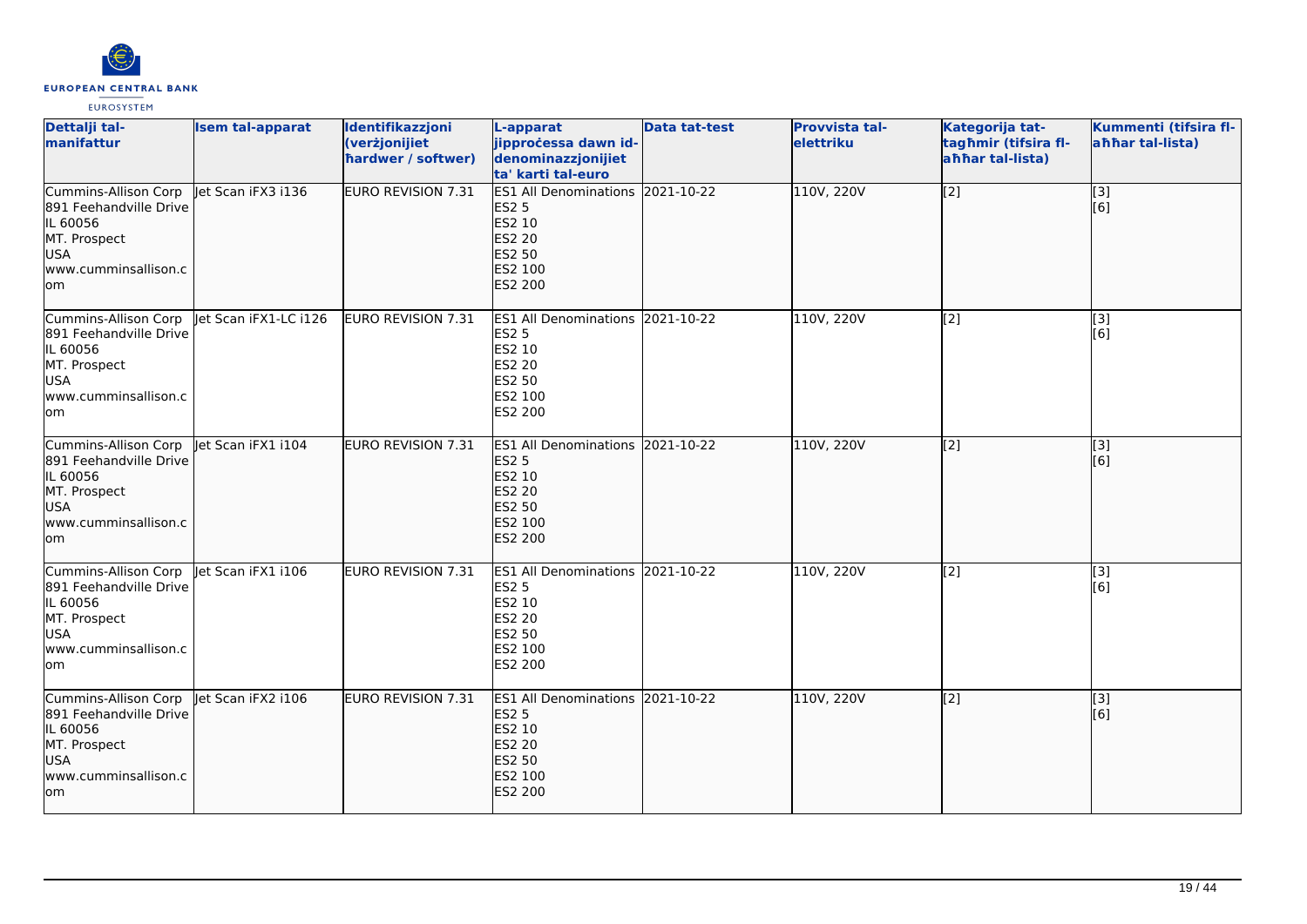

| Dettalji tal-<br>manifattur                                                                                                      | <b>Isem tal-apparat</b> | Identifikazzjoni<br>(verżjonijiet<br>hardwer / softwer) | L-apparat<br>jipprocessa dawn id-<br>denominazzjonijiet<br>ta' karti tal-euro                                         | <b>Data tat-test</b> | Provvista tal-<br>elettriku | Kategorija tat-<br>tagħmir (tifsira fl-<br>ahhar tal-lista) | Kummenti (tifsira fl-<br>ahhar tal-lista) |
|----------------------------------------------------------------------------------------------------------------------------------|-------------------------|---------------------------------------------------------|-----------------------------------------------------------------------------------------------------------------------|----------------------|-----------------------------|-------------------------------------------------------------|-------------------------------------------|
| Cummins-Allison Corp<br>891 Feehandville Drive<br>IL 60056<br>MT. Prospect<br><b>USA</b><br>www.cumminsallison.c<br>lom          | let Scan iFX3 i138      | <b>EURO REVISION 7.31</b>                               | ES1 All Denominations 2021-10-22<br><b>ES2 5</b><br>ES2 10<br><b>ES2 20</b><br>ES2 50<br>ES2 100<br>ES2 200           |                      | 110V, 220V                  | [2]                                                         | [3]<br>[6]                                |
| <b>ICM Europe GmbH</b><br>Mündelheimer Weg 60<br>40472<br>Düsseldorf<br>Germany<br>info@jcmglobal.eu<br>www.jcmglobal.eu         | <b>VEGA-100</b>         | VEGA-10x<br>$V2.52 - 18$                                | <b>ES1 All Denominations</b><br><b>ES2 5</b><br>ES2 10<br><b>ES2 20</b><br><b>ES2 50</b><br>ES2 100<br><b>ES2 200</b> | 2021-10-20           | 12V                         | [1b]                                                        | [3]<br>[6]                                |
| <b>Volumatic Ltd</b><br>Taurus House,<br>Endemere Road<br>Warwicks<br>CV6 5PY<br>Coventry<br>United Kingdom<br>www.volumatic.com | CCI                     | <b>EBA-40</b><br>V1.49-33                               | <b>ES1 All Denominations</b><br><b>ES2 5</b><br>ES2 10<br><b>ES2 20</b><br>ES2 50<br>ES2 100<br>ES2 200               | 2021-10-19           | 12V AC Adapter              | [1b]                                                        | $\overline{[3]}$<br>[6]<br>[8]            |
| JCM Europe GmbH<br>Mündelheimer Weg 60<br>40472<br>Düsseldorf<br>Germany<br>info@jcmglobal.eu<br>www.jcmglobal.eu                | RDM-100 Series          | 3590T0302607                                            | ES1 All Denominations 2021-10-19<br><b>ES2 5</b><br>ES2 10<br><b>ES2 20</b><br><b>ES2 50</b><br>ES2 100<br>ES2 200    |                      | other: 24V                  | [1b]                                                        | $\overline{[}3]$<br>[6]<br>[8]            |
| <b>JCM Europe GmbH</b><br>Mündelheimer Weg 60<br>40472<br>Düsseldorf<br>Germany<br>info@jcmglobal.eu<br>www.jcmglobal.eu         | MRX Series              | V110011-219                                             | <b>ES1 All Denominations</b><br><b>ES2 5</b><br>ES2 10<br>ES2 20<br>ES2 50<br>ES2 100<br>ES2 200                      | 2021-10-19           | Other: 24V                  | [1b]                                                        | [3]<br>[6]<br>[8]                         |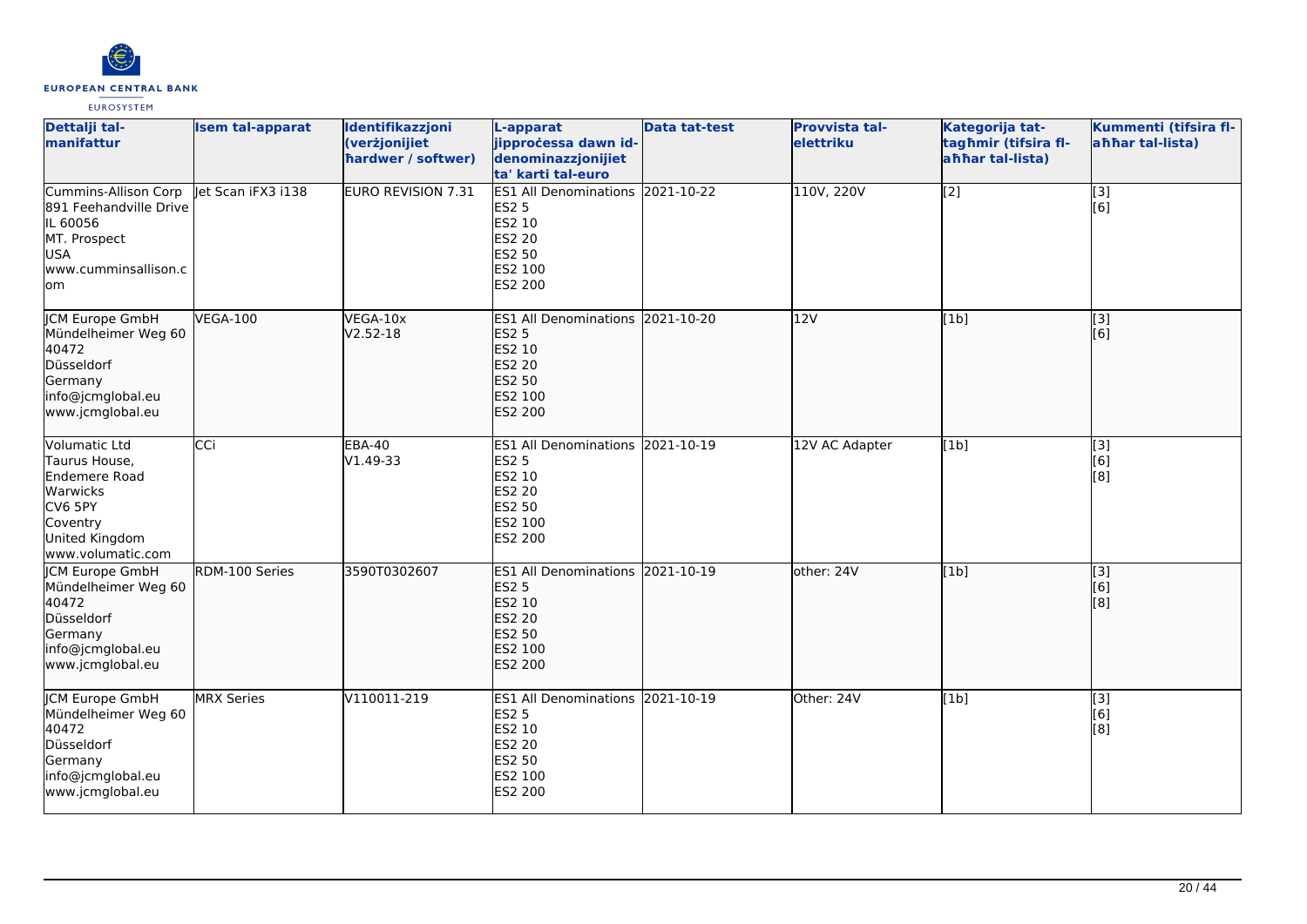

| Dettalji tal-<br>manifattur                                                                                                                                               | <b>Isem tal-apparat</b> | Identifikazzjoni<br>(verżjonijiet<br>hardwer / softwer) | L-apparat<br>jipprocessa dawn id-<br>denominazzjonijiet<br>ta' karti tal-euro                                      | <b>Data tat-test</b> | Provvista tal-<br>elettriku | Kategorija tat-<br>tagħmir (tifsira fl-<br>ahhar tal-lista) | Kummenti (tifsira fl-<br>ahhar tal-lista) |
|---------------------------------------------------------------------------------------------------------------------------------------------------------------------------|-------------------------|---------------------------------------------------------|--------------------------------------------------------------------------------------------------------------------|----------------------|-----------------------------|-------------------------------------------------------------|-------------------------------------------|
| Kobo Science &<br>Technology Co Ltd<br>Room 906 No.1<br><b>Building Runjie</b><br>Mansion Dengwei Rd<br>PC 215011<br>Suzhou Jiangsu<br>China<br>www.kobotechweb.co<br>lm. | BC-8EI                  | <b>DSP 18</b>                                           | ES1 All Denominations 2021-10-15<br><b>ES2 5</b><br>ES2 10<br><b>ES2 20</b><br>ES2 50<br>ES2 100<br><b>ES2 200</b> |                      | Mains, 220V                 | $\overline{[2]}$                                            | $\overline{[}3]$                          |
| Kobo Science &<br>Technology Co Ltd<br>Room 906 No.1<br><b>Building Runjie</b><br>Mansion Dengwei Rd<br>PC 215011<br>Suzhou Jiangsu<br>China<br>www.kobotechweb.co<br>lm  | <b>BT-6000</b>          | IMAGE 2.9.3.9                                           | ES1 All Denominations 2021-10-15<br><b>ES2 5</b><br>ES2 10<br><b>ES2 20</b><br>ES2 50<br>ES2 100<br>ES2 200        |                      | Mains, 220V                 | [2]                                                         | $\overline{[3]}$                          |
| Giesecke+Devrient<br>Currency Technology<br>GmbH<br>Prinzregentenstraße<br>159<br>81677<br>Munich<br>Germany<br>www.gi-de.com                                             | ProNote1                | 200.3                                                   | ES1 All Denominations 2021-10-13<br><b>ES2 5</b><br>ES2 10<br><b>ES2 20</b><br>ES2 50<br>ES2 100<br><b>ES2 200</b> |                      | 110V, 220V                  | $\overline{[2]}$                                            | $\overline{[}3]$<br>[6]                   |
| Giesecke+Devrient<br>Currency Technology<br>GmbH<br>Prinzregentenstraße<br>159<br>81677<br>Munich<br>Germany<br>www.gi-de.com                                             | ProNote 200             | 200.4                                                   | <b>ES1 All Denominations</b><br><b>ES2 5</b><br>ES2 10<br><b>ES2 20</b><br>ES2 50<br>ES2 100<br>ES2 200            | 2021-10-12           | 110V, 220V                  | [2]                                                         | [3]<br>[6]                                |
| Crane Payment                                                                                                                                                             | SCN series - SCN83      |                                                         | 520025431_SCN83_EU ES1 All Denominations 2021-10-05                                                                |                      | 24V, 220V                   | [1b]                                                        | $\overline{[3]}$                          |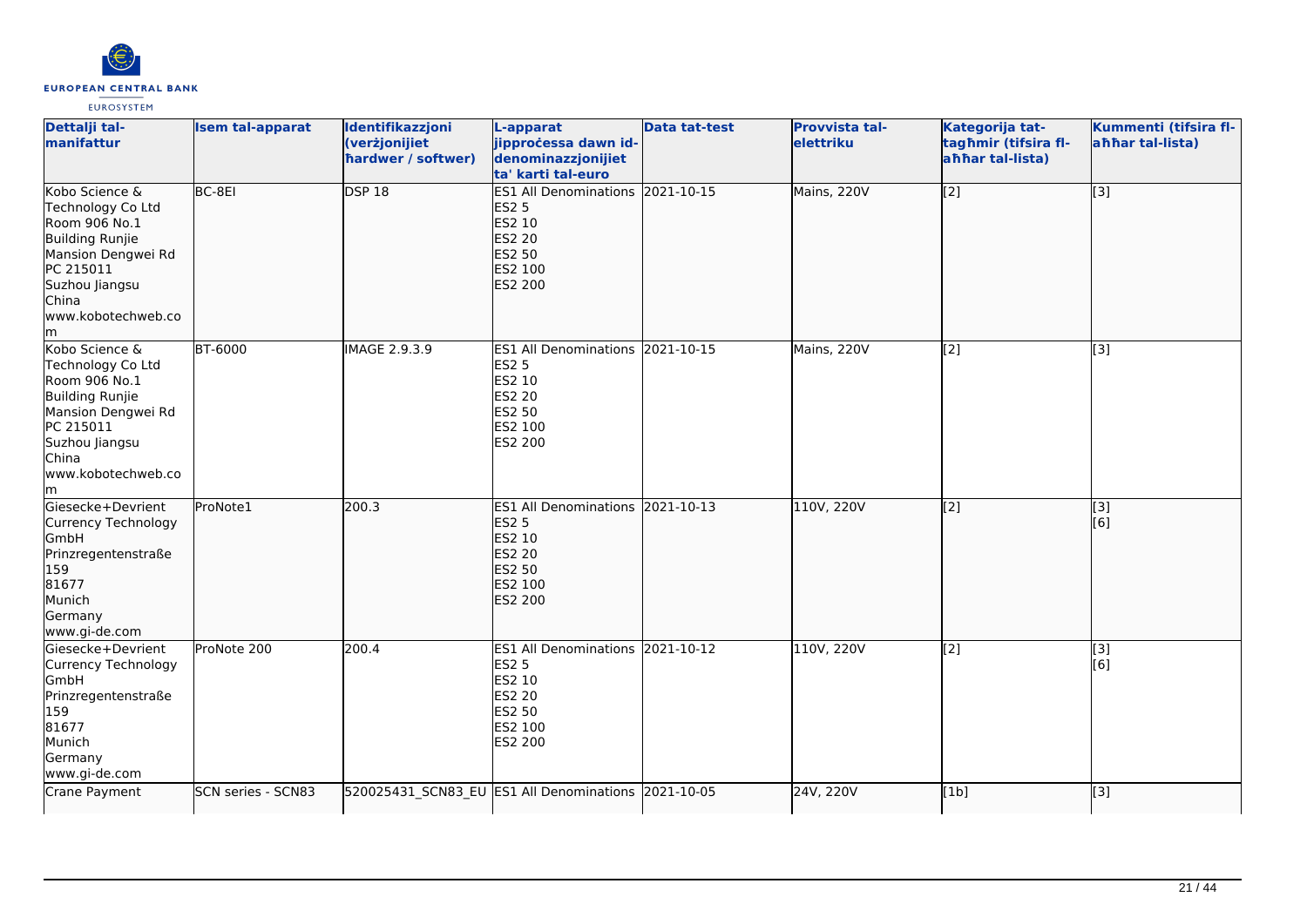

| Dettalji tal-<br>manifattur                                                                                                     | <b>Isem tal-apparat</b> | Identifikazzjoni<br>(verżjonijiet<br>hardwer / softwer) | L-apparat<br>jipproċessa dawn id-<br>denominazzjonijiet<br>ta' karti tal-euro                                                   | <b>Data tat-test</b> | <b>Provvista tal-</b><br>elettriku | Kategorija tat-<br>tagħmir (tifsira fl-<br>ahhar tal-lista) | Kummenti (tifsira fl-<br>ahhar tal-lista) |
|---------------------------------------------------------------------------------------------------------------------------------|-------------------------|---------------------------------------------------------|---------------------------------------------------------------------------------------------------------------------------------|----------------------|------------------------------------|-------------------------------------------------------------|-------------------------------------------|
| Innovations<br>109 Chemin du Pont-du<br>Centenaire<br>CH-1228<br>Plan-les-Quates<br>Switzerland<br>www.CranePI.com              |                         | R.                                                      | ES2 <sub>5</sub><br>ES2 10<br><b>ES2 20</b><br>ES2 50<br>ES2 100<br>ES2 200                                                     |                      |                                    |                                                             | [6]<br>[8]                                |
| <b>GO Europe GmbH</b><br>Zum Kraftwerk 1<br>45527<br>Hattingen<br>Germany<br>Bemd.koenig@go-<br>europe.com<br>www.go-europe.com | Olympia NC 315          | <b>BT-112</b><br>u6.04                                  | <b>ES15</b><br>ES1 10<br>ES1 20<br>ES1 50<br>ES1 200<br><b>ES2 5</b><br>ES2 10<br>ES2 20<br>ES2 50<br>ES2 100<br>ES2 200        | 2021-10-05           | 12V                                | [1a]                                                        | [2]<br>[3]<br>[6]<br>[8]                  |
| <b>GO Europe GmbH</b><br>Zum Kraftwerk 1<br>45527<br>Hattingen<br>Germany<br>Bemd.koenig@go-<br>europe.com<br>www.go-europe.com | Olympia NC 325          | <b>BT-112</b><br>u6.04                                  | <b>ES15</b><br>ES1 10<br>ES1 20<br>ES1 50<br>ES1 200<br><b>ES2 5</b><br>ES2 10<br><b>ES2 20</b><br>ES2 50<br>ES2 100<br>ES2 200 | 2021-10-05           | other: 12V                         | [1a]                                                        | $\overline{[2]}$<br>[3]<br>[6]            |
| GO Europe GmbH<br>Zum Kraftwerk 1<br>45527<br>Hattingen<br>Germany<br>Bemd.koenig@go-<br>europe.com<br>www.go-europe.com        | Olympia NC 335          | $BT-112$<br>u6-07                                       | <b>ES15</b><br>ES1 10<br>ES1 20<br>ES1 50<br>ES1 200<br>ES2 5<br>ES2 10<br>ES2 20<br>ES2 50                                     | 2021-10-05           | other: 12V                         | [1a]                                                        | [2]<br>[3]<br>[6]                         |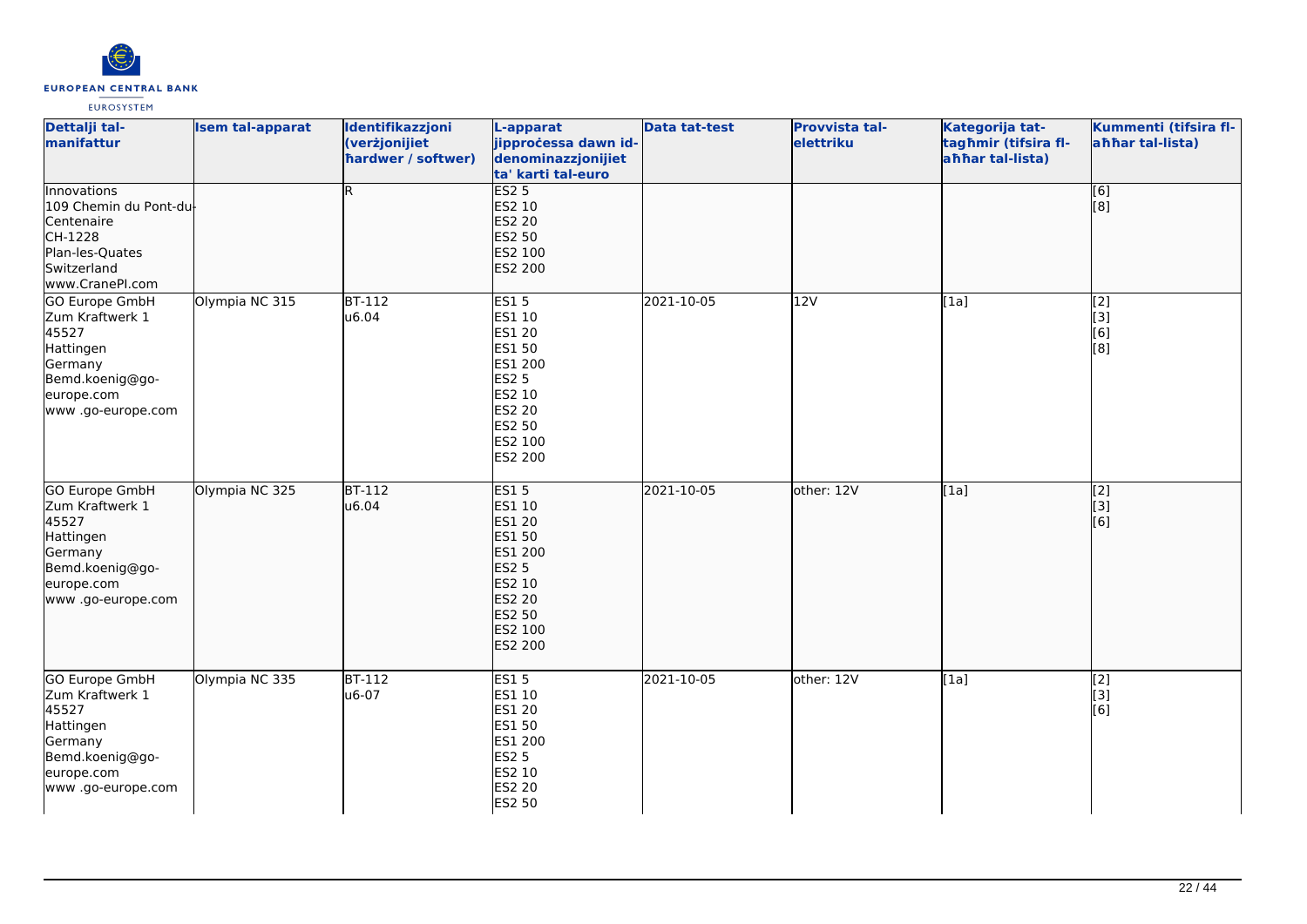

| Dettalji tal-<br>manifattur                                                                                   | <b>Isem tal-apparat</b> | Identifikazzjoni<br>(verżjonijiet<br>hardwer / softwer) | L-apparat<br>jipprocessa dawn id-<br>denominazzjonijiet<br>ta' karti tal-euro                                                    | <b>Data tat-test</b> | Provvista tal-<br>elettriku | Kategorija tat-<br>tagħmir (tifsira fl-<br>ahhar tal-lista) | Kummenti (tifsira fl-<br>ahhar tal-lista) |
|---------------------------------------------------------------------------------------------------------------|-------------------------|---------------------------------------------------------|----------------------------------------------------------------------------------------------------------------------------------|----------------------|-----------------------------|-------------------------------------------------------------|-------------------------------------------|
|                                                                                                               |                         |                                                         | <b>ES2 100</b><br>ES2 200                                                                                                        |                      |                             |                                                             |                                           |
| Safescan B.V.<br>Heliumstraat 14<br>2718 SL<br>Zoetermeer<br>Holland<br>info@safescan.com<br>www.safescan.com | Safescan 185-S          | S32-81                                                  | ES1 All Denominations 2021-09-30<br><b>ES2 5</b><br><b>ES2 10</b><br><b>ES2 20</b><br><b>ES2 50</b><br>ES2 100<br><b>ES2 200</b> |                      | 110V 220V                   | [1a]                                                        | $\overline{[3]}$<br>[6]                   |
| <b>BellCon Aps</b><br>Messingvei 64A<br>8940<br>Randers SV<br>Denmark<br>www.bellcon.com                      | SuperVision mc2         | FW 01.22, DM 01.36                                      | ES1 All Denominations 2021-09-29<br><b>ES2 5</b><br>ES2 10<br><b>ES2 20</b><br>ES2 50<br>ES2 100<br>ES2 200                      |                      | Mains, 110V, 230V           | [1a]                                                        | $[3]$<br>[6]                              |
| BellCon Aps<br>Messingvei 64A<br>8940<br>Randers SV<br>Denmark<br>lwww.bellcon.com                            | Evision 5               | CO <sub>2</sub>                                         | <b>ES1 All Denominations</b><br><b>ES2 5</b><br>ES2 10<br><b>ES2 20</b><br><b>ES2 50</b><br>ES2 100<br>ES2 200                   | 2021-09-29           | Mains, 230V                 | [1a]                                                        | [3]<br>[6]                                |
| <b>BellCon Aps</b><br>Messingvei 64A<br>8940<br>Randers SV<br>Denmark<br>www.bellcon.com                      | BellCount V2510         | C20 (EUR: V2.004a)                                      | ES1 All Denominations 2021-09-28<br><b>ES2 5</b><br>ES2 10<br><b>ES2 20</b><br>ES2 50<br>ES2 100<br>ES2 200                      |                      | Mains, 110V, 220V           | $\overline{[2]}$                                            | $\overline{[3]}$<br>[6]                   |
| Hilton Europe S.L.<br>Principe de Vergara<br>5-bajo dcha.<br>28001                                            | b330                    | CO <sub>2</sub>                                         | ES1 All Denominations 2021-09-28<br><b>ES2 5</b><br><b>ES2 10</b><br><b>ES2 20</b>                                               |                      | Mains, 220V                 | [1a]                                                        | [3]                                       |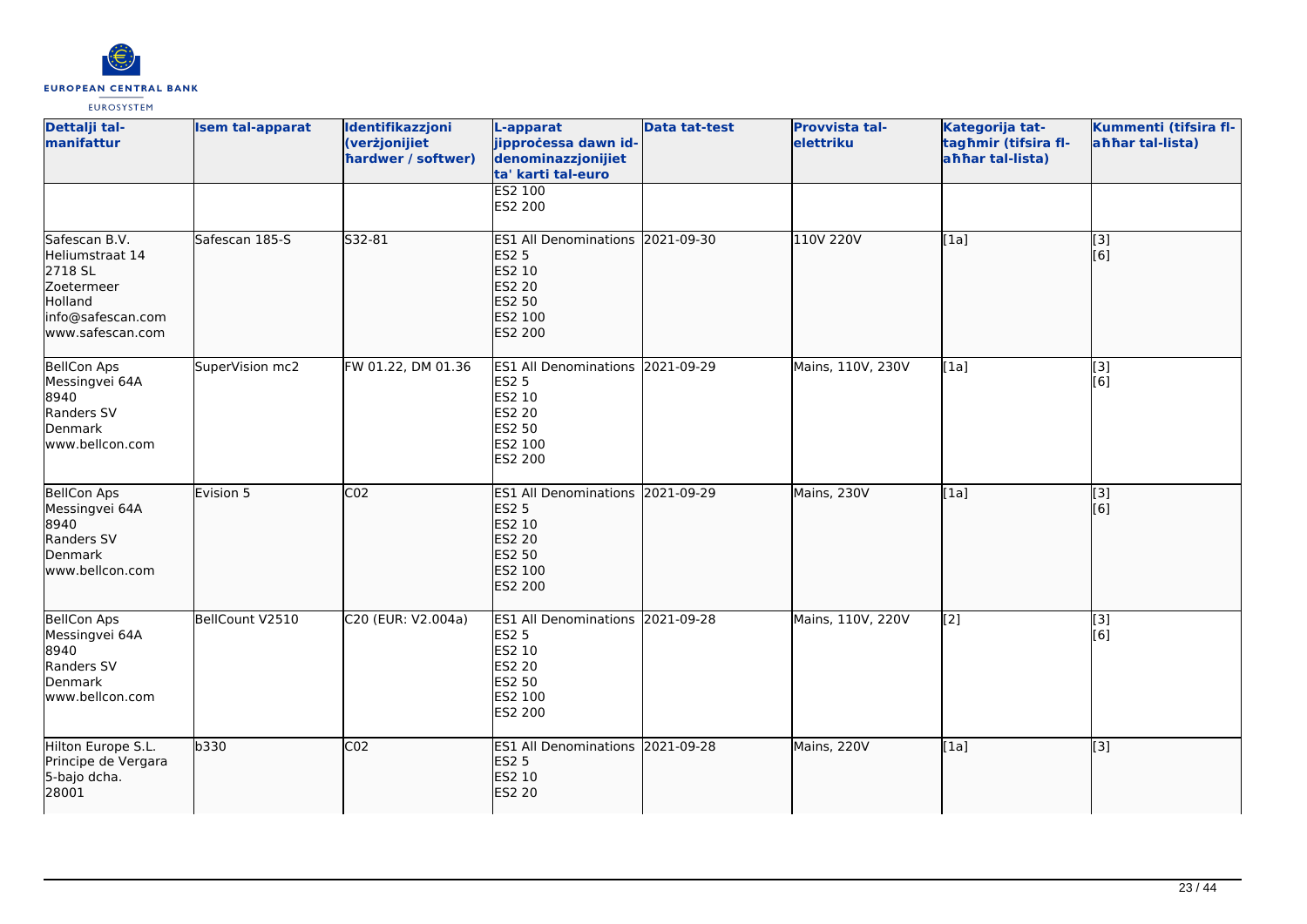

| Dettalji tal-<br>manifattur                                                                                                                                                     | <b>Isem tal-apparat</b> | Identifikazzjoni<br>(verżjonijiet<br>hardwer / softwer) | L-apparat<br>jipprocessa dawn id-<br>denominazzjonijiet<br>ta' karti tal-euro                                         | <b>Data tat-test</b> | Provvista tal-<br>elettriku | Kategorija tat-<br>tagħmir (tifsira fl-<br>ahhar tal-lista) | Kummenti (tifsira fl-<br>ahhar tal-lista) |
|---------------------------------------------------------------------------------------------------------------------------------------------------------------------------------|-------------------------|---------------------------------------------------------|-----------------------------------------------------------------------------------------------------------------------|----------------------|-----------------------------|-------------------------------------------------------------|-------------------------------------------|
| Madrid<br>Spain<br>www.hiltoneurope.com                                                                                                                                         |                         |                                                         | <b>ES2 50</b><br>ES2 100<br>ES2 200                                                                                   |                      |                             |                                                             |                                           |
| <b>SOUTH Automation</b><br>International GmbH<br>Waldeckerstr. 6<br>64546<br>Walldorf-Mörfelden<br>Germany<br>mjb@southautomation.<br><b>net</b><br>www.southautomation.<br>net | TN10                    | <b>EUR SW: EUR.03.03</b>                                | <b>ES1 All Denominations</b><br><b>ES2 5</b><br>ES2 10<br>ES2 20<br><b>ES2 50</b><br>ES2 100<br>ES2 200               | 2021-09-27           | Mains: 110V, 220V           | [2]                                                         | [3]<br>[6]                                |
| Detectalia Europe<br>S.L.U.<br>C/Catalunya 25B<br>Poligono Industrial El<br>Pastoret<br>3640<br>Monóvar (Alicante)<br>Spain<br>www.detectalia.com                               | D7X                     | CO <sub>2</sub>                                         | <b>ES1 All Denominations</b><br><b>ES2 5</b><br>ES2 10<br><b>ES2 20</b><br><b>ES2 50</b><br>ES2 100<br><b>ES2 200</b> | 2021-09-24           | Mains, 220V                 | [1a]                                                        | [3]                                       |
| Strongpoint AB<br>Torshamnsgatan 5<br>16440<br>Kista<br>Sweden<br>dario.costamagna@str<br>ongpoint.com<br>www.strongpoint.com                                                   | Note Cassette SV        | (01.08.21)                                              | ES1 All Denominations 2021-09-23<br><b>ES2 5</b><br>ES2 10<br>ES2 20<br>ES2 50<br>ES2 100<br>ES2 200                  |                      | Other: 12-24V               | [1b]                                                        | $\overline{[3]}$<br>[6]                   |
| Strongpoint AB<br>Torshamnsgatan 5<br>16440<br>Kista<br>Sweden<br>dario.costamagna@str<br>ongpoint.com<br>www.strongpoint.com                                                   | Note Cassette SV        | 11(01.09.21)                                            | <b>ES1 All Denominations</b><br><b>ES2 5</b><br>ES2 10<br><b>ES2 20</b><br><b>ES2 50</b><br>ES2 100<br>ES2 200        | 2021-09-23           | Other: 12-24V               | [1b]                                                        | [3]<br>[6]                                |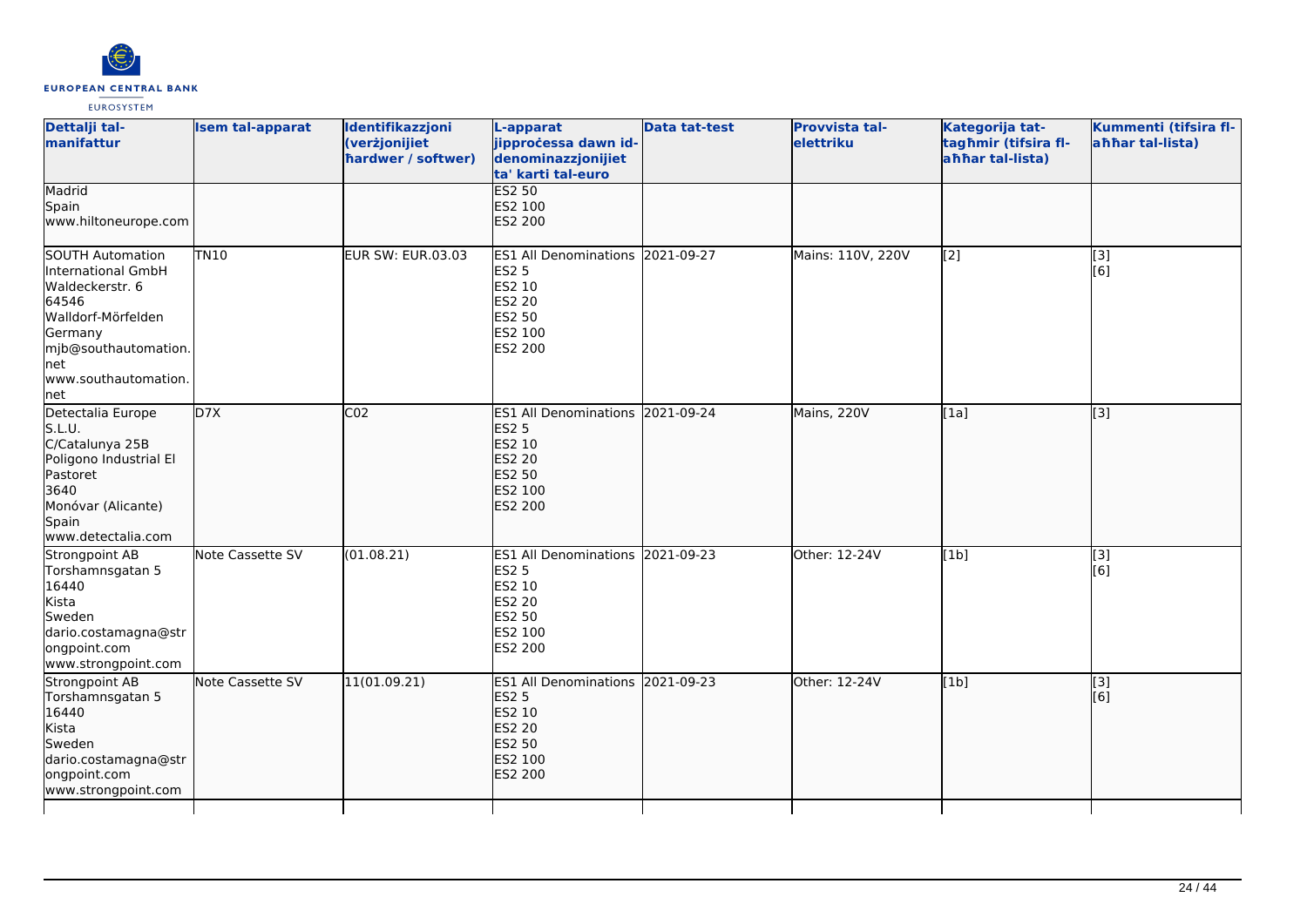

| Dettalji tal-<br>manifattur                                                                                                                       | <b>Isem tal-apparat</b> | Identifikazzjoni<br>(verżjonijiet<br>hardwer / softwer) | L-apparat<br>jipprocessa dawn id-<br>denominazzjonijiet<br>ta' karti tal-euro                                         | <b>Data tat-test</b> | Provvista tal-<br>elettriku | Kategorija tat-<br>tagħmir (tifsira fl-<br>ahhar tal-lista) | Kummenti (tifsira fl-<br>ahhar tal-lista) |
|---------------------------------------------------------------------------------------------------------------------------------------------------|-------------------------|---------------------------------------------------------|-----------------------------------------------------------------------------------------------------------------------|----------------------|-----------------------------|-------------------------------------------------------------|-------------------------------------------|
| <b>Strongpoint AB</b><br>Torshamnsgatan 5<br>16440<br>Kista<br>Sweden<br>dario.costamagna@str<br>ongpoint.com<br>www.strongpoint.com              | Note Cassette HV        | EUR <sup></sup><br>7(01.09.21)                          | ES1 All Denominations 2021-09-23<br><b>ES2 5</b><br>ES2 10<br>ES2 20<br>ES2 50<br>ES2 100<br>ES2 200                  |                      | Other: 12-24V               | [1b]                                                        | $\overline{[3]}$<br>[6]                   |
| <b>GRG Banking</b><br>Equipment Co Ltd<br>9 Kelin Road Science<br>City<br>510663<br>Guangzhou, District<br>Luogang<br>China<br>www.grgbanking.com | <b>BA-08</b>            | M520040030                                              | <b>ES1 All Denominations</b><br><b>ES2 5</b><br>ES2 10<br><b>ES2 20</b><br><b>ES2 50</b><br>ES2 100<br><b>ES2 200</b> | 2021-09-23           | 12V                         | [1a]                                                        | [3]<br>[6]                                |
| Cima S.p.A.<br>Via di Mezzo 2/4<br>41037<br>Mirandola (MO)<br><b>Italy</b><br>info@cimaspa.it<br>www.cimaspa.it                                   | <b>BV1000</b>           | <b>BV1000</b><br>B1-EUR-105001                          | <b>ES1 All Denominations</b><br><b>ES2 5</b><br>ES2 10<br><b>ES2 20</b><br>ES2 50<br>ES2 100<br>ES2 200               | 2021-09-14           | Mains                       | [1b]                                                        | $[3]$<br>[6]                              |
| Cima S.p.A.<br>Via di Mezzo 2/4<br>41037<br>Mirandola (MO)<br><b>Italy</b><br>info@cimaspa.it<br>www.cimaspa.it                                   | <b>SDM-50</b>           | <b>BV1000L</b><br>B1-EUR-106001                         | <b>ES1 All Denominations</b><br><b>ES2 5</b><br>ES2 10<br><b>ES2 20</b><br><b>ES2 50</b><br>ES2 100<br>ES2 200        | 2021-09-14           | Mains                       | [1a]                                                        | [3]<br>[6]                                |
| Cima S.p.A.<br>Via di Mezzo 2/4<br>41037<br>Mirandola (MO)<br><b>Italy</b><br>info@cimaspa.it                                                     | SDM-10                  | <b>BV1000L</b><br>B1-EUR-106001                         | ES1 All Denominations 2021-09-14<br><b>ES2 5</b><br><b>ES2 10</b><br><b>ES2 20</b><br>ES2 50<br>ES2 100               |                      | Mains                       | [1a]                                                        | $\overline{[3]}$<br>[6]                   |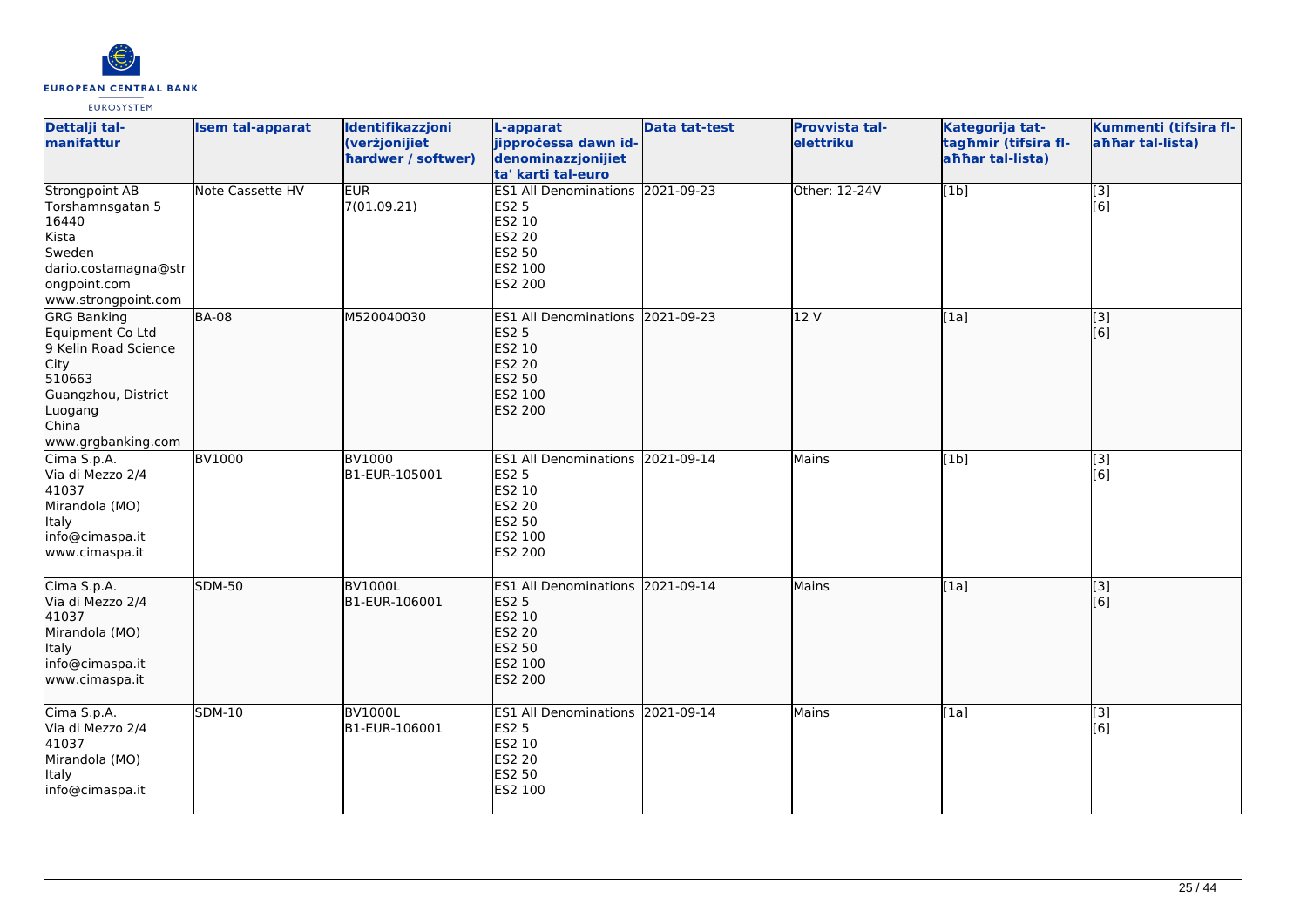

| Dettalji tal-<br>manifattur                                                                                                                                                                                                | <b>Isem tal-apparat</b> | Identifikazzjoni<br>(verżjonijiet<br>hardwer / softwer) | L-apparat<br>jipprocessa dawn id-<br>denominazzjonijiet<br>ta' karti tal-euro                                  | <b>Data tat-test</b> | Provvista tal-<br>elettriku | Kategorija tat-<br>tagħmir (tifsira fl-<br>ahhar tal-lista) | Kummenti (tifsira fl-<br>ahhar tal-lista) |
|----------------------------------------------------------------------------------------------------------------------------------------------------------------------------------------------------------------------------|-------------------------|---------------------------------------------------------|----------------------------------------------------------------------------------------------------------------|----------------------|-----------------------------|-------------------------------------------------------------|-------------------------------------------|
| www.cimaspa.it                                                                                                                                                                                                             |                         |                                                         | <b>ES2 200</b>                                                                                                 |                      |                             |                                                             |                                           |
| Cima S.p.A.<br>Via di Mezzo 2/4<br>41037<br>Mirandola (MO)<br><b>Italy</b><br>info@cimaspa.it<br>www.cimaspa.it                                                                                                            | <b>BV1000</b>           | <b>BV1000</b><br>B1-EUR-106001                          | ES1 All Denominations 2021-09-14<br><b>ES2 5</b><br>ES2 10<br><b>ES2 20</b><br>ES2 50<br>ES2 100<br>ES2 200    |                      | Mains                       | [1b]                                                        | $\overline{[3]}$<br>[6]                   |
| <b>SHENZEN POLYFIT</b><br>TECHNOLOGY Co.Ltd.<br>6/F, Blk Hengtemei,<br>No. 3 Ganli Road,<br>Longgang District<br>518112<br>Shenzhen<br>China<br>info@futuremoneydete<br>ctor.com<br>http://www.futuremone<br>ydetector.com | <b>FMD-520</b>          | Banknote Detector<br>U15 108                            | ES1 All Denominations 2021-09-06<br><b>ES2 5</b><br>ES2 10<br>ES2 20<br>ES2 50<br>ES2 100<br>ES2 200           |                      | 100V-240V                   | [1a]                                                        | $\overline{[3]}$<br>[6]                   |
| Francopost srl<br>Via Prina 15<br>20154<br>Milano<br>Italy<br>www.francopost.it                                                                                                                                            | Flash                   | $FMD-520$<br>U15 108                                    | <b>ES1 All Denominations</b><br><b>ES2 5</b><br>ES2 10<br><b>ES2 20</b><br><b>ES2 50</b><br>ES2 100<br>ES2 200 | 2021-09-06           | 100V-240V                   | [1a]                                                        | [3]<br>[6]                                |
| Shenzhen Double<br>Power Electronics Co.,<br>Ltd<br>Rm 1281, 12/F,<br>Yunsong Building<br>Tairan 8rh Road<br>District Shenzen<br>Chegongmiao Futian<br>China                                                               | DP-2258                 | Software type?C22                                       | ES1 All Denominations 2021-09-02<br><b>ES2 5</b><br>ES2 10<br>ES2 20<br>ES2 50<br>ES2 100<br>ES2 200           |                      | 12V Adapter                 | [1a]                                                        | $\overline{[3]}$<br>[6]                   |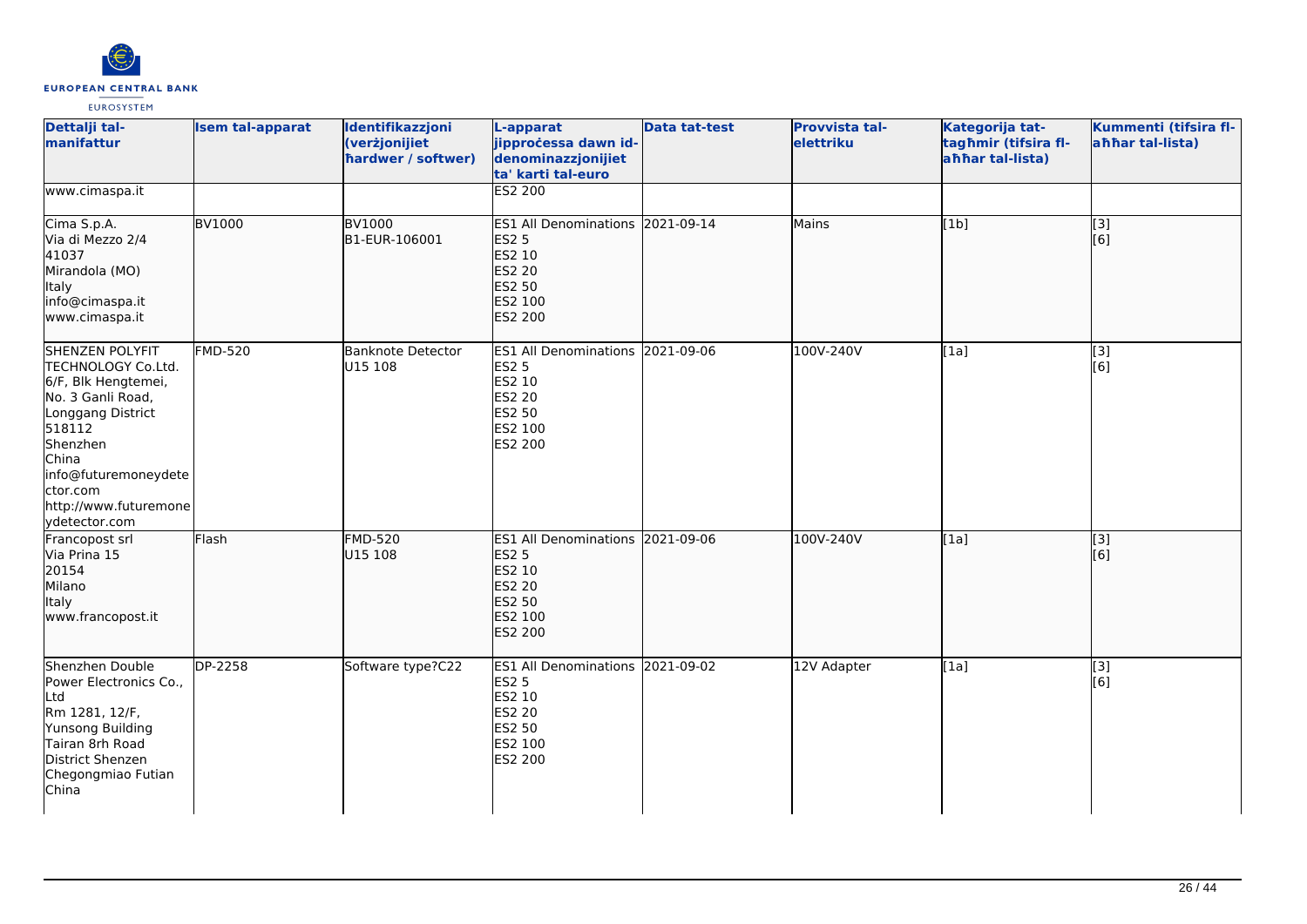

| Dettalji tal-<br>manifattur                                                                                                                                                      | <b>Isem tal-apparat</b> | Identifikazzjoni<br>(verżjonijiet<br>hardwer / softwer) | L-apparat<br>jipproċessa dawn id-<br>denominazzjonijiet<br>ta' karti tal-euro                                         | <b>Data tat-test</b> | Provvista tal-<br>elettriku | Kategorija tat-<br>tagħmir (tifsira fl-<br>ahhar tal-lista) | Kummenti (tifsira fl-<br>ahhar tal-lista) |
|----------------------------------------------------------------------------------------------------------------------------------------------------------------------------------|-------------------------|---------------------------------------------------------|-----------------------------------------------------------------------------------------------------------------------|----------------------|-----------------------------|-------------------------------------------------------------|-------------------------------------------|
| www.szdpower.com                                                                                                                                                                 |                         |                                                         |                                                                                                                       |                      |                             |                                                             |                                           |
| CCE - Cash Concepts<br>Europe GmbH<br>Kemtener Strasse 99<br>88131<br>Lindau<br>Germany<br>www.cce.gmbh                                                                          | <b>CCE 6000</b>         | Software type: C21-1                                    | <b>ES1 All Denominations</b><br><b>ES2 5</b><br><b>ES2 10</b><br><b>ES2 20</b><br><b>ES2 50</b><br>ES2 100<br>ES2 200 | 2021-09-02           | Other: 100-240V             | [2]                                                         | [3]<br>[6]                                |
| Shenzhen Double<br>Power Electronics Co.,<br>Ltd<br>Rm 1281, 12/F,<br>Yunsong Building<br>Tairan 8rh Road<br>District Shenzen<br>Chegongmiao Futian<br>China<br>www.szdpower.com | DP-2318                 | Software type: C02                                      | ES1 All Denominations 2021-09-02<br><b>ES2 5</b><br>ES2 10<br><b>ES2 20</b><br>ES2 50<br>ES2 100<br><b>ES2 200</b>    |                      | other:12V Adapter           | [1a]                                                        | [3]<br>[6]                                |
| Shenzhen Double<br>Power Electronics Co.,<br>Ltd<br>Rm 1281, 12/F,<br>Yunsong Building<br>Tairan 8rh Road<br>District Shenzen<br>Chegongmiao Futian<br>China<br>www.szdpower.com | DP-7300Plus             | $C21-1$                                                 | <b>ES1 All Denominations</b><br><b>ES2 5</b><br>ES2 10<br><b>ES2 20</b><br><b>ES2 50</b><br>ES2 100<br><b>ES2 200</b> | 2021-08-31           | Other: 100-240V             | $\overline{[2]}$                                            | $\overline{[3]}$<br>[6]                   |
| Shenzhen Double<br>Power Electronics Co.,<br>Ltd<br>Rm 1281, 12/F,<br>Yunsong Building<br>Tairan 8rh Road<br>District Shenzen<br>Chegongmiao Futian<br>China<br>www.szdpower.com | DP-2268                 | C12                                                     | <b>ES1 All Denominations</b><br><b>ES2 5</b><br>ES2 10<br>ES2 20<br>ES2 50<br>ES2 100<br>ES2 200                      | 2021-08-31           | 12V Adapter                 | [1a]                                                        | [6]<br>[4a]                               |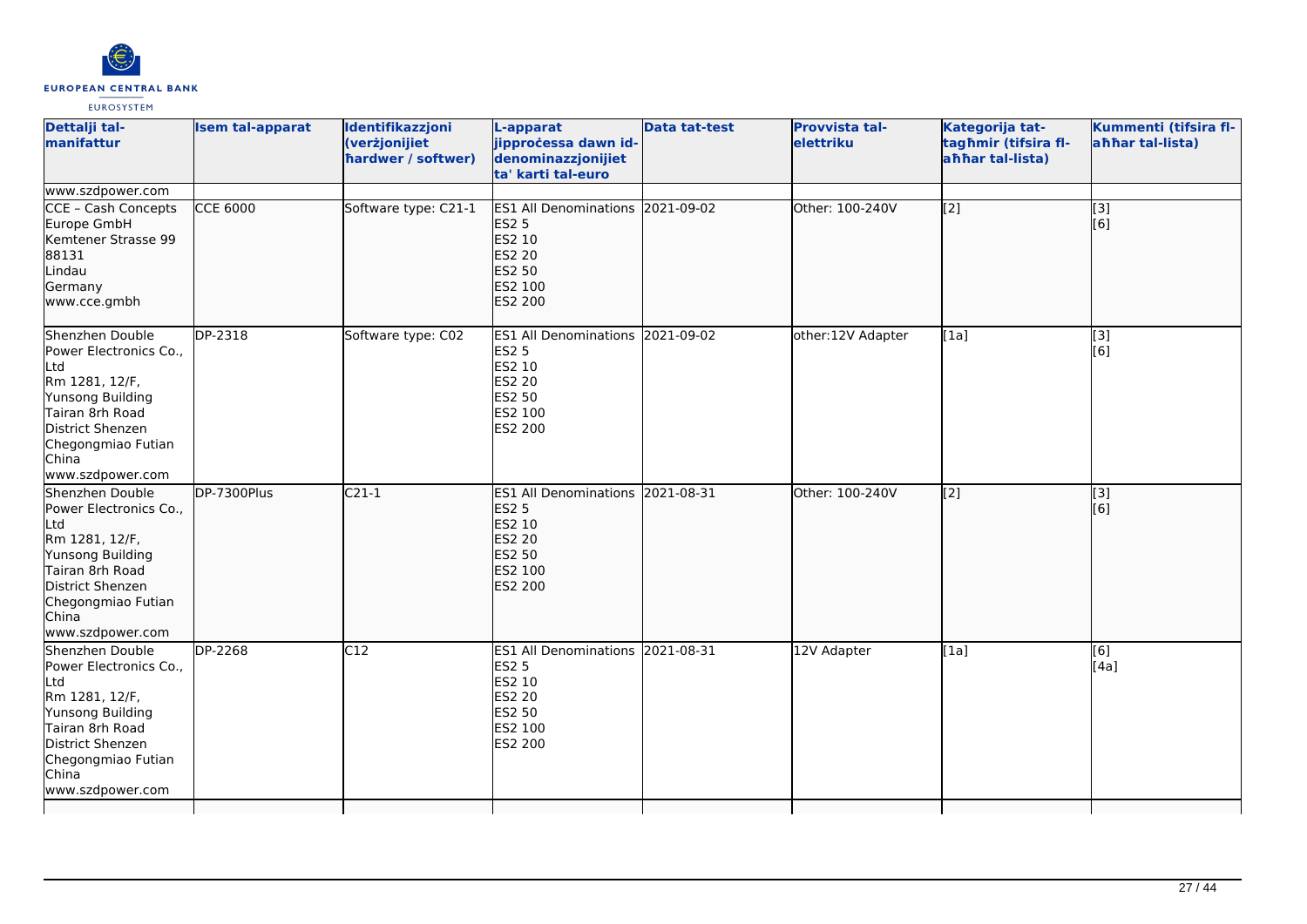

| Dettalji tal-<br>manifattur                                                                                              | <b>Isem tal-apparat</b> | Identifikazzjoni<br>(verżjonijiet<br>hardwer / softwer) | L-apparat<br>jipprocessa dawn id-<br>denominazzjonijiet<br>ta' karti tal-euro                                             | <b>Data tat-test</b> | Provvista tal-<br>elettriku | Kategorija tat-<br>tagħmir (tifsira fl-<br>ahhar tal-lista) | Kummenti (tifsira fl-<br>ahhar tal-lista) |
|--------------------------------------------------------------------------------------------------------------------------|-------------------------|---------------------------------------------------------|---------------------------------------------------------------------------------------------------------------------------|----------------------|-----------------------------|-------------------------------------------------------------|-------------------------------------------|
| CCE - Cash Concepts<br>Europe GmbH<br>Kemtener Strasse 99<br>88131<br>Lindau<br>Germany<br>www.cce.gmbh                  | $CCE$ 10                | $\overline{C}$ 01                                       | ES1 All Denominations 2021-08-27<br><b>ES2 5</b><br>ES2 10<br><b>ES2 20</b><br><b>ES2 50</b><br>ES2 100<br><b>ES2 200</b> |                      | Other: 12V Adapter          | [1a]                                                        | $\overline{[}3]$<br>[6]                   |
| CCE - Cash Concepts<br>Europe GmbH<br>Kemtener Strasse 99<br>88131<br>Lindau<br>Germany<br>www.cce.gmbh                  | CCE 20                  | C <sub>01</sub>                                         | ES1 All Denominations 2021-08-27<br><b>ES2 5</b><br><b>ES2 10</b><br>ES2 20<br><b>ES2 50</b><br>ES2 100<br>ES2 200        |                      | Other: 12V Adapter          | [1a]                                                        | [3]<br>[6]                                |
| <b>JCM Europe GmbH</b><br>Mündelheimer Weg 60<br>40472<br>Düsseldorf<br>Germany<br>info@jcmglobal.eu<br>www.jcmglobal.eu | <b>UBA Pro Series</b>   | <b>UBA-500</b><br>V1.49-38                              | <b>ES1 All Denominations</b><br><b>ES2 5</b><br>ES2 10<br><b>ES2 20</b><br><b>ES2 50</b><br>ES2 100<br><b>ES2 200</b>     | 2021-08-20           | 12/24V                      | [1b]                                                        | $\overline{[3]}$<br>[6]<br>[8]            |
| <b>JCM Europe GmbH</b><br>Mündelheimer Weg 60<br>40472<br>Düsseldorf<br>Germany<br>info@jcmglobal.eu<br>www.jcmglobal.eu | <b>UBA-10</b>           | <b>UBA-10</b><br>V3.04-52                               | ES1 All Denominations 2021-08-20<br><b>ES2 5</b><br><b>ES2 10</b><br><b>ES2 20</b><br>ES2 50<br>ES2 100<br>ES2 200        |                      | 12V                         | [1b]                                                        | [3]<br>[6]                                |
| JCM Europe GmbH<br>Mündelheimer Weg 60<br>40472<br>Düsseldorf<br>Germany<br>info@jcmglobal.eu<br>www.jcmglobal.eu        | UBA-10-RC               | UBA-10<br>V <sub>2.01-23</sub>                          | <b>ES1 All Denominations</b><br><b>ES2 5</b><br>ES2 10<br><b>ES2 20</b><br><b>ES2 50</b><br>ES2 100<br>ES2 200            | 2021-08-20           | <b>24V</b>                  | [1b]                                                        | [3]<br>[6]<br>[8]                         |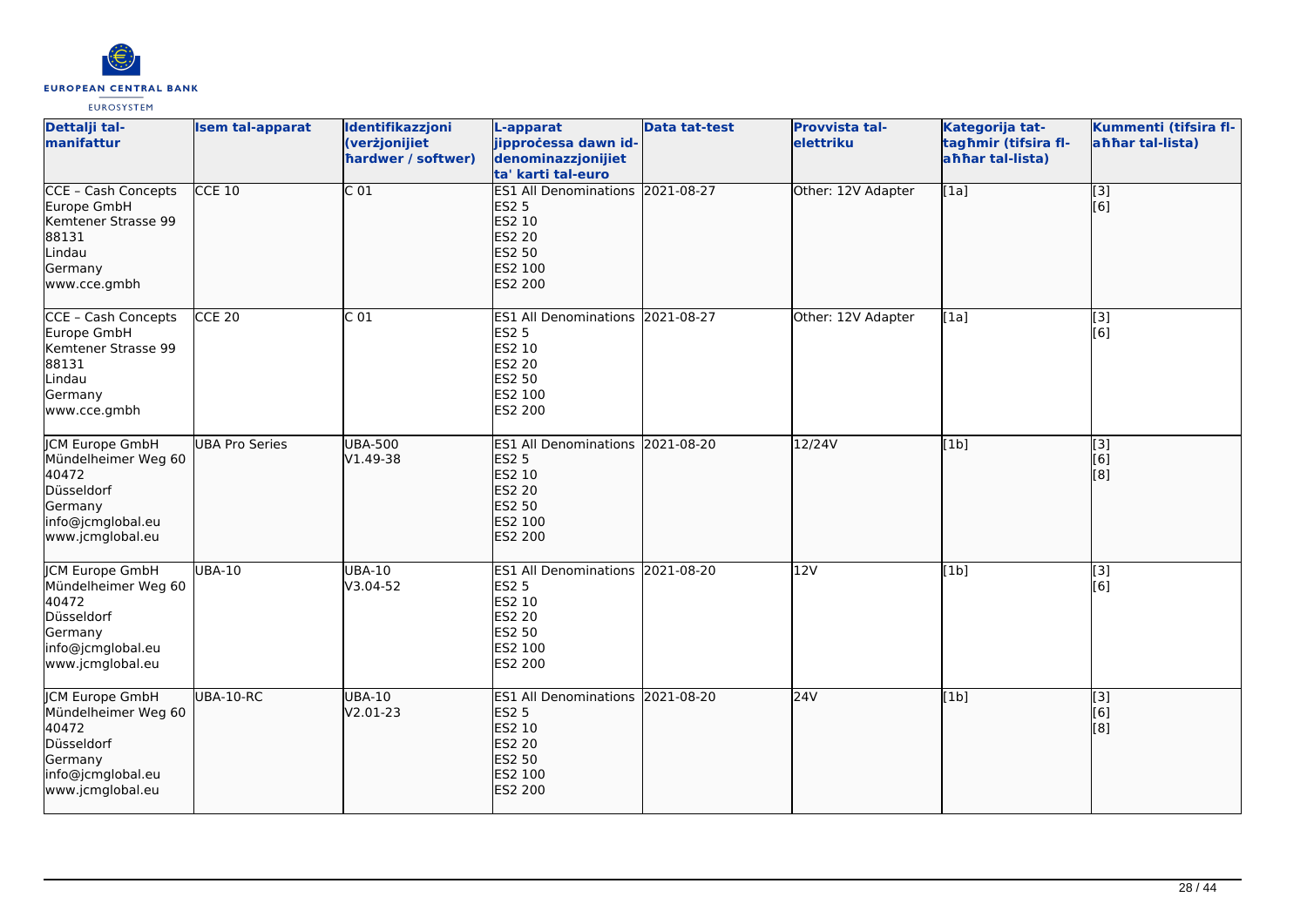

| Dettalji tal-<br>manifattur                                                                                              | <b>Isem tal-apparat</b> | Identifikazzjoni<br>(verżjonijiet<br>hardwer / softwer) | L-apparat<br>jipprocessa dawn id-<br>denominazzjonijiet<br>ta' karti tal-euro                                             | <b>Data tat-test</b> | Provvista tal-<br>elettriku | Kategorija tat-<br>tagħmir (tifsira fl-<br>ahhar tal-lista) | Kummenti (tifsira fl-<br>ahhar tal-lista) |
|--------------------------------------------------------------------------------------------------------------------------|-------------------------|---------------------------------------------------------|---------------------------------------------------------------------------------------------------------------------------|----------------------|-----------------------------|-------------------------------------------------------------|-------------------------------------------|
| <b>JCM Europe GmbH</b><br>Mündelheimer Weg 60<br>40472<br>Düsseldorf<br>Germany<br>info@jcmglobal.eu<br>www.jcmglobal.eu | iVizion-100             | iVIZION-100<br>V2.98-44                                 | ES1 All Denominations 2021-08-19<br><b>ES2 5</b><br>ES2 10<br><b>ES2 20</b><br><b>ES2 50</b><br>ES2 100<br>ES2 200        |                      | 12V/24V                     | [1b]                                                        | [3]<br>[6]<br>[8]                         |
| JCM Europe GmbH<br>Mündelheimer Weg 60<br>40472<br>Düsseldorf<br>Germany<br>info@jcmglobal.eu<br>www.jcmglobal.eu        | UBA-Pro RC Series       | UBA-500-SH2-RT<br>IQ<br>V1.49-38                        | ES1 All Denominations 2021-08-19<br><b>ES2 5</b><br>ES2 10<br><b>ES2 20</b><br><b>ES2 50</b><br>ES2 100<br><b>ES2 200</b> |                      | 24V                         | [1b]                                                        | [3]<br>[6]<br>[8]                         |
| <b>JCM Europe GmbH</b><br>Mündelheimer Weg 60<br>40472<br>Düsseldorf<br>Germany<br>info@jcmglobal.eu<br>www.jcmglobal.eu | TBV-100 Series          | <b>TBV-100-FSH</b><br>V1.28-93                          | ES1 All Denominations 2021-08-19<br><b>ES2 5</b><br>ES2 10<br><b>ES2 20</b><br>ES2 50<br>ES2 100<br>ES2 200               |                      | 24V                         | $\overline{[2]}$                                            | [3]<br>[6]<br>[8]                         |
| <b>JCM Europe GmbH</b><br>Mündelheimer Weg 60<br>40472<br>Düsseldorf<br>Germany<br>info@jcmglobal.eu<br>www.jcmglobal.eu | iPRO-100 Series         | V3.06-38                                                | ES1 All Denominations 2021-08-18<br><b>ES2 5</b><br>ES2 10<br><b>ES2 20</b><br>ES2 50<br>ES2 100<br>ES2 200               |                      | 12V                         | [1b]                                                        | $\overline{[}3]$<br>[6]<br>[8]            |
| Cashtester/Amwit<br>Security B.V.<br>De Corridor 9<br>3621 ZA<br>Breukelen<br>Netherlands<br>mw@cashtester.com           | CT 432 SD               | CO <sub>2</sub>                                         | ES1 All Denominations 2021-08-18<br><b>ES2 5</b><br>ES2 10<br><b>ES2 20</b><br>ES2 50<br>ES2 100<br>ES2 200               |                      | 12V                         | [1a]                                                        | [3]<br>[6]                                |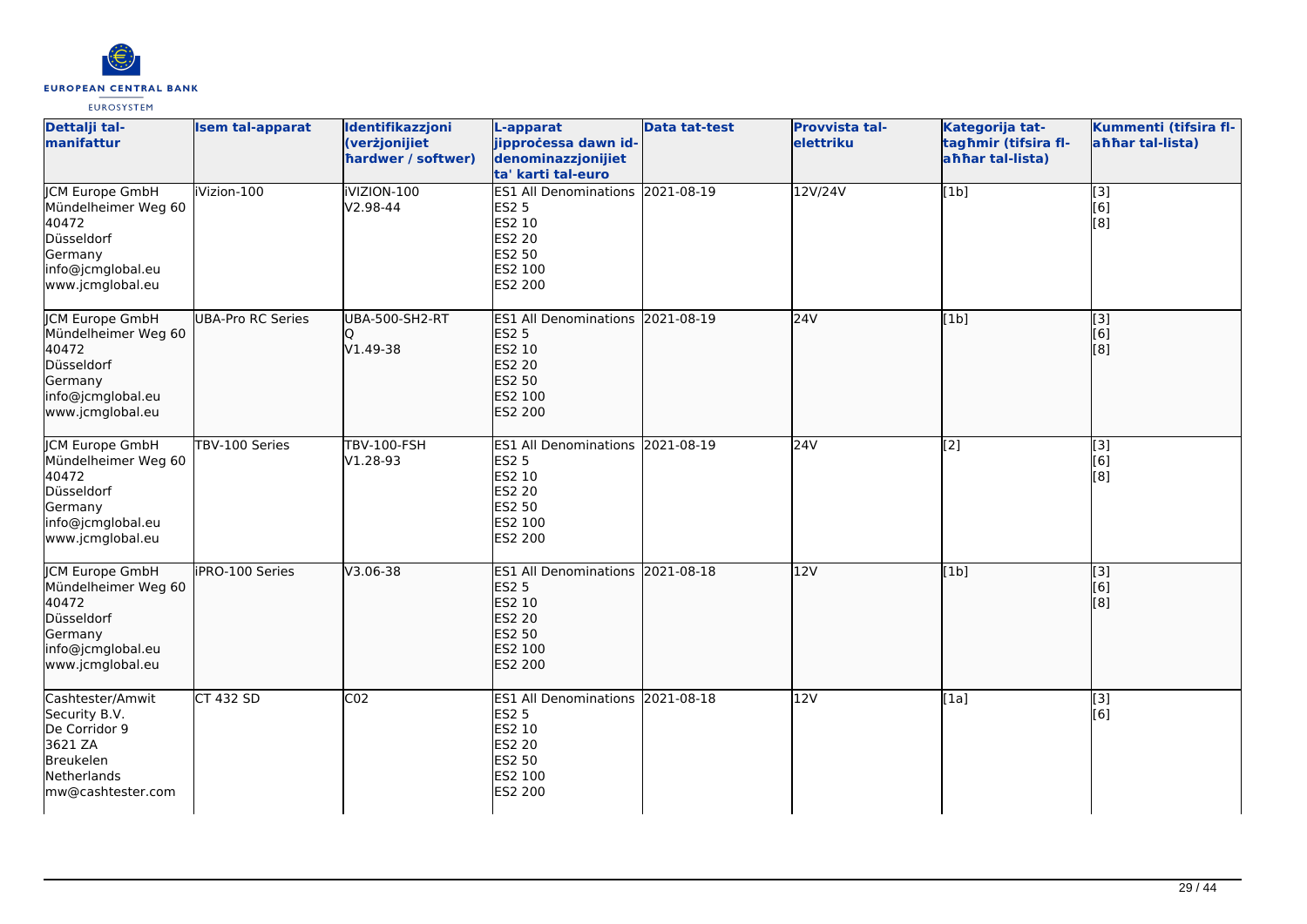

| Dettalji tal-<br>manifattur                                                                                                                 | <b>Isem tal-apparat</b> | Identifikazzjoni<br>(verżjonijiet<br>hardwer / softwer) | L-apparat<br>jipprocessa dawn id-<br>denominazzjonijiet<br>ta' karti tal-euro                                                    | <b>Data tat-test</b> | <b>Provvista tal-</b><br>elettriku | Kategorija tat-<br>tagħmir (tifsira fl-<br>ahhar tal-lista) | Kummenti (tifsira fl-<br>ahhar tal-lista) |
|---------------------------------------------------------------------------------------------------------------------------------------------|-------------------------|---------------------------------------------------------|----------------------------------------------------------------------------------------------------------------------------------|----------------------|------------------------------------|-------------------------------------------------------------|-------------------------------------------|
| www.cashtester.com                                                                                                                          |                         |                                                         |                                                                                                                                  |                      |                                    |                                                             |                                           |
| Cashtester/Amwit<br>Security B.V.<br>De Corridor 9<br>3621 ZA<br><b>Breukelen</b><br>Netherlands<br>mw@cashtester.com<br>www.cashtester.com | CT 433 SD               | CO <sub>2</sub>                                         | ES1 All Denominations 2021-08-18<br><b>ES2 5</b><br><b>ES2 10</b><br><b>ES2 20</b><br><b>ES2 50</b><br>ES2 100<br><b>ES2 200</b> |                      | 12V                                | [1a]                                                        | [3]<br>[6]                                |
| <b>ICM Europe GmbH</b><br>Mündelheimer Weg 60<br>40472<br>Düsseldorf<br>Germany<br>info@jcmglobal.eu<br>www.jcmglobal.eu                    | <b>DBV-500</b>          | <b>DBV-50x</b><br>V1.54-38                              | <b>ES15</b><br>ES1 10<br>ES1 20<br><b>ES1 50</b><br><b>ES2 5</b><br>ES2 10<br><b>ES2 20</b><br>ES2 50<br>ES2 100<br>ES2 200      | 2021-08-18           | 12V/24V                            | [1b]                                                        | [2]<br>[3]<br>[6]<br>[8]                  |
| <b>JCM Europe GmbH</b><br>Mündelheimer Weg 60<br>40472<br>Düsseldorf<br>Germany<br>info@jcmglobal.eu<br>www.jcmglobal.eu                    | iPRO-SH2-RC             | iPRO-100<br>V3.08-38                                    | ES1 All Denominations 2021-08-18<br><b>ES2 5</b><br>ES2 10<br><b>ES2 20</b><br><b>ES2 50</b><br><b>ES2 100</b><br><b>ES2 200</b> |                      | 24V                                | [1b]                                                        | $\overline{[3]}$<br>[6]<br>[8]            |
| Giesecke+Devrient<br>Currency Technology<br><b>GmbH</b><br>Prinzregentenstraße<br>159<br>81677<br>Munich<br>Germany<br>www.gi-de.com        | ProNote 300             | <b>EUR V1.010</b>                                       | ES1 All Denominations 2021-08-12<br><b>ES2 5</b><br>ES2 10<br>ES2 20<br>ES2 50<br>ES2 100<br>ES2 200                             |                      | 110V, 220V                         | [2]                                                         | $[3]$<br>[6]                              |
| GO Europe GmbH<br>Zum Kraftwerk 1                                                                                                           | Olympia NC 355          | <b>BJ-219</b><br>V11                                    | ES1 All Denominations 2021-08-06<br><b>ES2 5</b>                                                                                 |                      | DC12 V                             | [1a]                                                        | $\overline{[}$ [3]<br>[6]                 |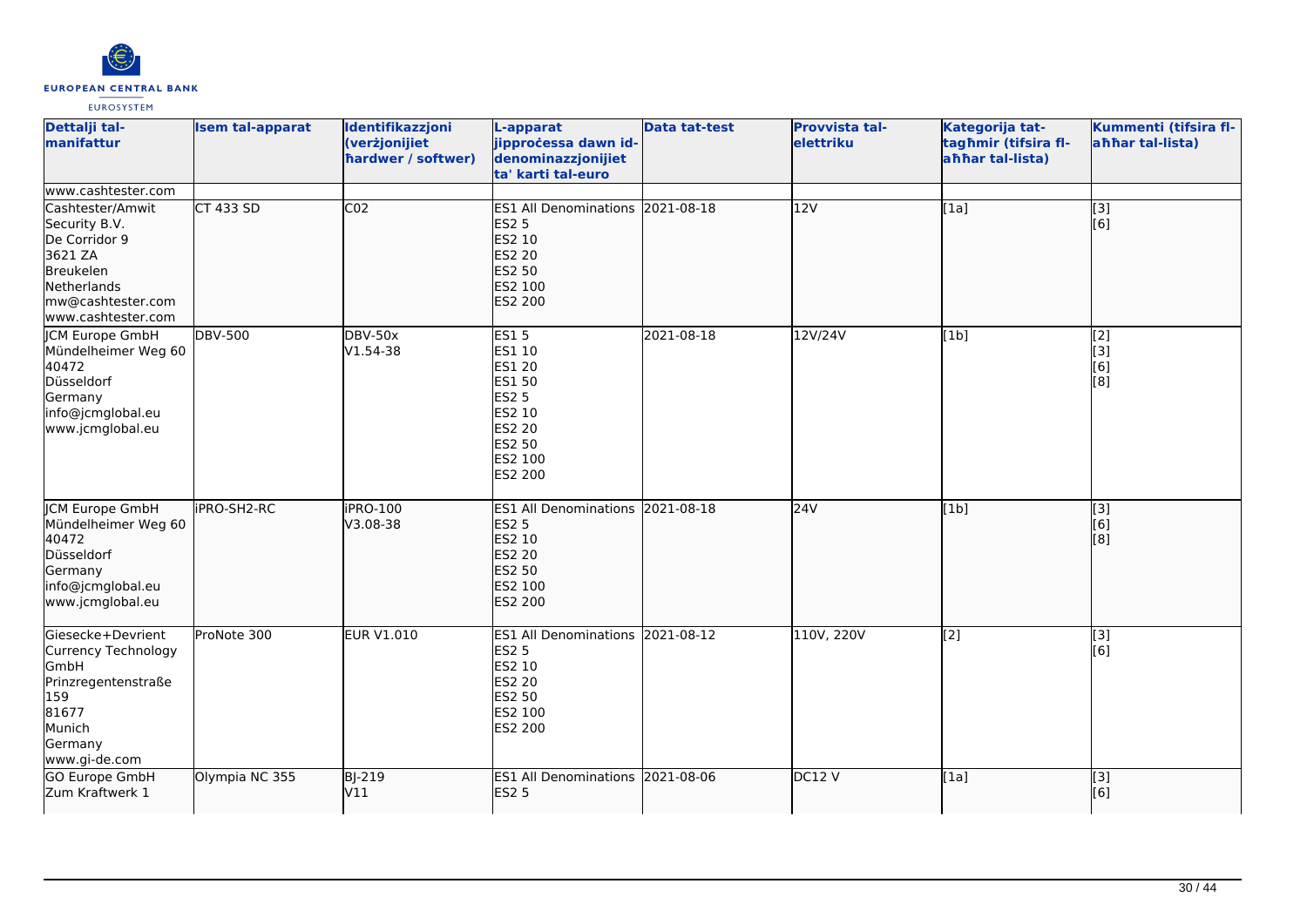

| Dettalji tal-<br>manifattur                                                                         | <b>Isem tal-apparat</b> | Identifikazzjoni<br>(verżjonijiet<br>hardwer / softwer) | L-apparat<br>jipprocessa dawn id-<br>denominazzjonijiet<br>ta' karti tal-euro                                                                               | <b>Data tat-test</b> | Provvista tal-<br>elettriku | Kategorija tat-<br>tagħmir (tifsira fl-<br>ahhar tal-lista) | Kummenti (tifsira fl-<br>ahhar tal-lista)          |
|-----------------------------------------------------------------------------------------------------|-------------------------|---------------------------------------------------------|-------------------------------------------------------------------------------------------------------------------------------------------------------------|----------------------|-----------------------------|-------------------------------------------------------------|----------------------------------------------------|
| 45527<br>Hattingen<br>Germany<br>Bemd.koenig@go-<br>europe.com<br>www .go-europe.com                |                         |                                                         | <b>ES2 10</b><br><b>ES2 20</b><br><b>ES2 50</b><br>ES2 100<br><b>ES2 200</b>                                                                                |                      |                             |                                                             |                                                    |
| Arca Technologies srl<br>Via Statale 17<br>10012<br>Bollengo (TO)<br>Italy<br>www.arca.com          | CS1one                  | CS1 Ver 1.1<br>EUR_06_00                                | <b>ES15</b><br>ES1 10<br>ES1 20<br>ES1 50<br>ES1 200<br><b>ES2 5</b><br>ES2 10<br>ES2 20<br>ES2 50<br>ES2 100<br>ES2 200                                    | 2021-07-26           | 110V - 220V                 | [1a]                                                        | $[2]$<br>[3]<br>[6]                                |
| Arca Technologies srl<br>Via Statale 17<br>10012<br>Bollengo (TO)<br>ltaly<br>www.arca.com          | CS1oneT                 | $CS1$ Ver $1.1$<br>EUR_06_00                            | <b>ES15</b><br>ES1 10<br><b>ES1 20</b><br><b>ES1 50</b><br>ES1 200<br><b>ES2 5</b><br>ES2 10<br><b>ES2 20</b><br><b>ES2 50</b><br>ES2 100<br><b>ES2 200</b> | 2021-07-26           | 110V - 220V                 | [1a]                                                        | [3]<br>[[6]                                        |
| Ratiotec GmbH & Co<br>KG<br>Max Keith Strasse 66<br>D-45136<br>Essen<br>Germany<br>www.ratio-tec.de | Smart Protect           | $C-03$                                                  | ES1 All Denominations 2021-07-26<br><b>ES2 5</b><br>ES2 10<br>ES2 20<br>ES2 50<br>ES2 100<br><b>ES2 200</b>                                                 |                      | 12V                         | [1a]                                                        | $\overline{[3]}$<br>[6]<br>[8]                     |
| Ratiotec GmbH & Co                                                                                  | Smart Protect Plus      | 020                                                     | ES1 All Denominations 2021-07-26                                                                                                                            |                      | 12V                         | [1a]                                                        | $\left[ \begin{matrix} 1 & 3 \end{matrix} \right]$ |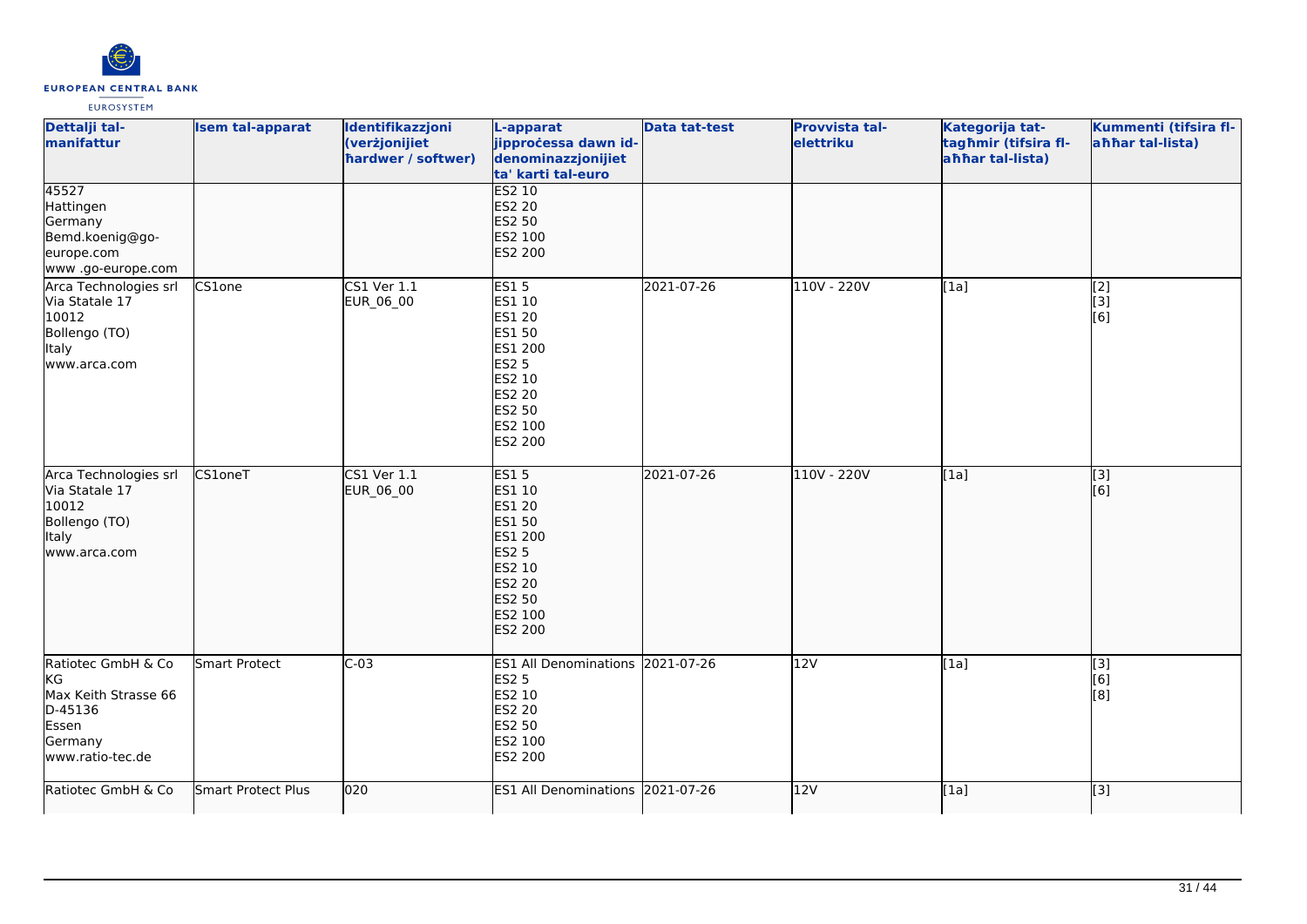

| Dettalji tal-<br>manifattur                                                                                                                             | <b>Isem tal-apparat</b> | Identifikazzjoni<br>(verżjonijiet<br>hardwer / softwer) | L-apparat<br>jipprocessa dawn id-<br>denominazzjonijiet<br>ta' karti tal-euro                                  | <b>Data tat-test</b> | Provvista tal-<br><b>elettriku</b>                   | Kategorija tat-<br>tagħmir (tifsira fl-<br>ahhar tal-lista) | Kummenti (tifsira fl-<br>ahhar tal-lista) |
|---------------------------------------------------------------------------------------------------------------------------------------------------------|-------------------------|---------------------------------------------------------|----------------------------------------------------------------------------------------------------------------|----------------------|------------------------------------------------------|-------------------------------------------------------------|-------------------------------------------|
| <b>I</b> KG<br>Max Keith Strasse 66<br>D-45136<br>Essen<br>Germany<br>www.ratio-tec.de                                                                  |                         |                                                         | ES2 <sub>5</sub><br><b>ES2 10</b><br><b>ES2 20</b><br>ES2 50<br>ES2 100<br>ES2 200                             |                      |                                                      |                                                             | [6]                                       |
| Kisan Electronics Co<br>Ltd<br>273-1 Sungsoo-Dong<br>2GA 3 Dong<br>Sungdong-Gu 133, 831<br>Seoul<br>South Korea<br>yshin21@kisane.com<br>www.kisane.com | NEWTON mini             | Main: v1.3, Reco: v1.3                                  | ES1 All Denominations 2021-07-22<br><b>ES2 5</b><br>ES2 10<br>ES2 20<br><b>ES2 50</b><br>ES2 100<br>ES2 200    |                      | 110-220V                                             | $\overline{[2]}$                                            | $\overline{[3]}$<br>[6]                   |
| CI Tech Components<br>AG<br>Oberburgstrasse 10<br>3400<br>Burgdorf<br>Switzerland<br>info@citech.com<br>www.citech.com                                  | CI Note Line Recycle    | CI Note Line Recycle<br>13-EU-16                        | <b>ES1 All Denominations</b><br><b>ES2 5</b><br>ES2 10<br><b>ES2 20</b><br><b>ES2 50</b><br>ES2 100<br>ES2 200 | 2021-07-21           | other: 24V; 220 V with [1b]<br>external power supply |                                                             | $\overline{[3]}$<br>[6]                   |
| Francopost srl<br>Via Prina 15<br>20154<br>Milano<br>Italy<br>www.francopost.it                                                                         | 920                     | CIS20D5:ALC<br>02021000                                 | <b>ES1 All Denominations</b><br><b>ES2 5</b><br>ES2 10<br>ES2 20<br>ES2 50<br>ES2 100<br><b>ES2 200</b>        | 2021-07-19           | 100V-240V                                            | $\overline{[2]}$                                            | [3]<br>[6]                                |
| <b>SHENZEN POLYFIT</b><br>TECHNOLOGY Co.Ltd.<br>6/F, Blk Hengtemei,<br>No. 3 Ganli Road,<br>Longgang District<br>518112<br>Shenzhen                     | FMD-920CIS              | CIS20D5:ALC<br>02021000                                 | <b>ES1 All Denominations</b><br><b>ES2 5</b><br>ES2 10<br><b>ES2 20</b><br><b>ES2 50</b><br>ES2 100<br>ES2 200 | 2021-07-19           | 100-240V                                             | $\left[2\right]$                                            | [3]<br>[6]                                |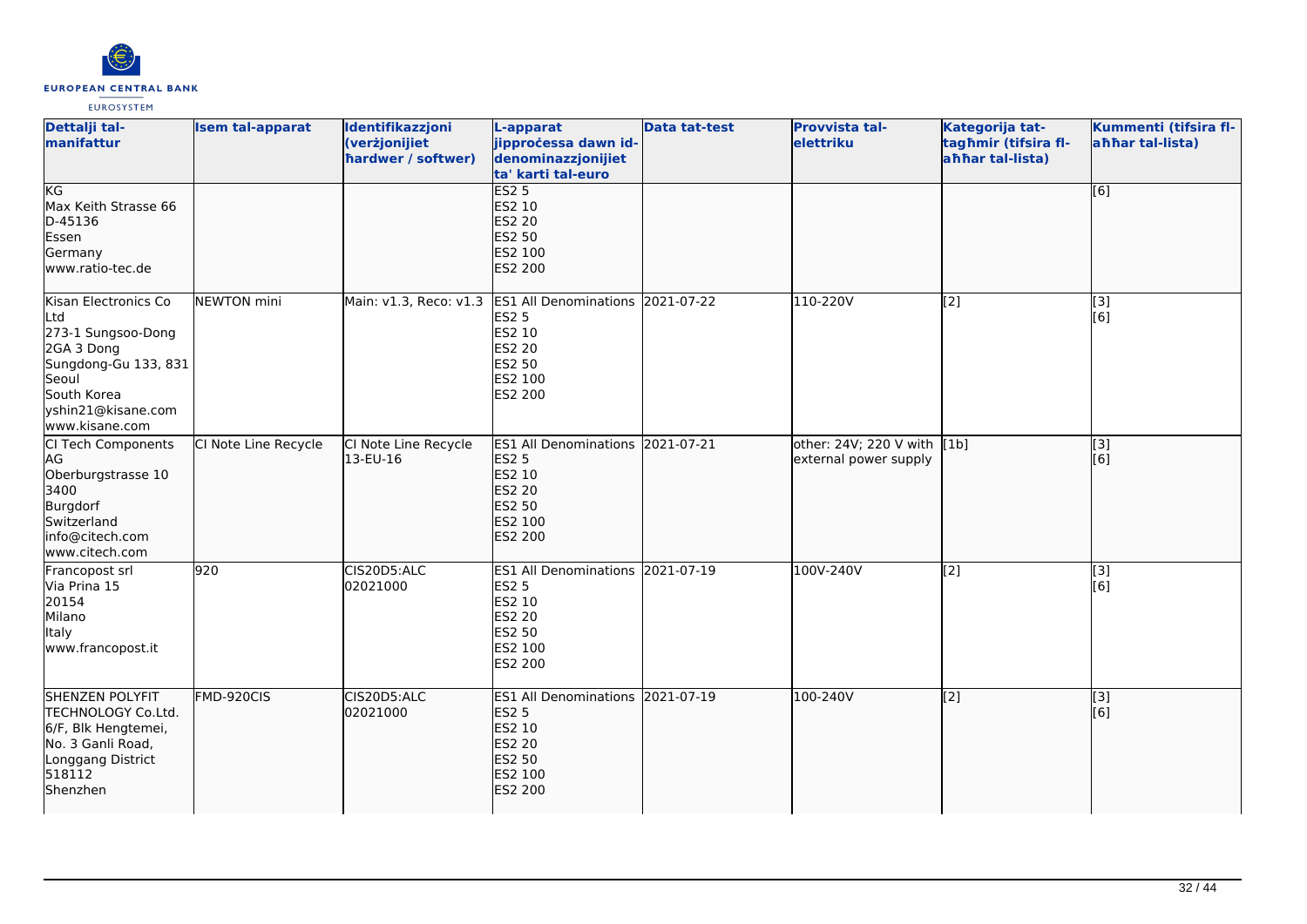

| Dettalji tal-<br>manifattur                                                                                               | <b>Isem tal-apparat</b> | Identifikazzjoni<br>(verżjonijiet<br>hardwer / softwer) | L-apparat<br>jipprocessa dawn id-<br>denominazzjonijiet<br>ta' karti tal-euro                                                       | <b>Data tat-test</b> | Provvista tal-<br>elettriku | Kategorija tat-<br>tagħmir (tifsira fl-<br>ahhar tal-lista) | Kummenti (tifsira fl-<br>ahhar tal-lista) |
|---------------------------------------------------------------------------------------------------------------------------|-------------------------|---------------------------------------------------------|-------------------------------------------------------------------------------------------------------------------------------------|----------------------|-----------------------------|-------------------------------------------------------------|-------------------------------------------|
| China<br>info@futuremoneydete<br>ctor.com<br>http://www.futuremone<br>ydetector.com                                       |                         |                                                         |                                                                                                                                     |                      |                             |                                                             |                                           |
| GO Europe GmbH<br>Zum Kraftwerk 1<br>45527<br>Hattingen<br>Germany<br>Bemd.koenig@go-<br>europe.com<br>www .go-europe.com | Olympia NC 345          | BJ-219<br>V11                                           | <b>ES1 All Denominations</b><br>ES2 5<br>ES2 10<br><b>ES2 20</b><br>ES2 50<br>ES2 100<br>ES2 200                                    | 2021-07-14           | DC12V                       | [1a]                                                        | [3]<br>[6]                                |
| GO Europe GmbH<br>Zum Kraftwerk 1<br>45527<br>Hattingen<br>Germany<br>Bemd.koenig@go-<br>europe.com<br>www.go-europe.com  | Olympia NC 365          | <b>BJ-219</b><br>V11                                    | ES1 All Denominations 2021-07-14<br><b>ES2 5</b><br>ES2 10<br><b>ES2 20</b><br><b>ES2 50</b><br>ES2 100<br>ES2 200                  |                      | DC12V                       | [1a]                                                        | $\overline{[3]}$<br>[6]                   |
| Ratiotec GmbH & Co<br>KG<br>Max Keith Strasse 66<br>D-45136<br>Essen<br>Germany<br>www.ratio-tec.de                       | Smart Protect           | $C-02$                                                  | <b>ES15</b><br>ES1 10<br>ES1 20<br>ES1 50<br>ES1 100<br>ES1 200<br><b>ES2 5</b><br>ES2 10<br>ES2 20<br>ES2 50<br>ES2 100<br>ES2 200 | 2021-07-12           | 12V                         | [1a]                                                        | $\overline{[2]}$<br>[3]<br>[6]<br>[8]     |
| Ratiotec GmbH & Co<br>KG<br>Max Keith Strasse 66<br>D-45136<br>Essen                                                      | Rapidcount T 575        | 2.001                                                   | <b>ES1 All Denominations</b><br><b>ES2 5</b><br>ES2 10<br><b>ES2 20</b><br><b>ES2 50</b>                                            | 2021-07-12           | 220V                        | $\overline{[2]}$                                            | [3]<br>[6]                                |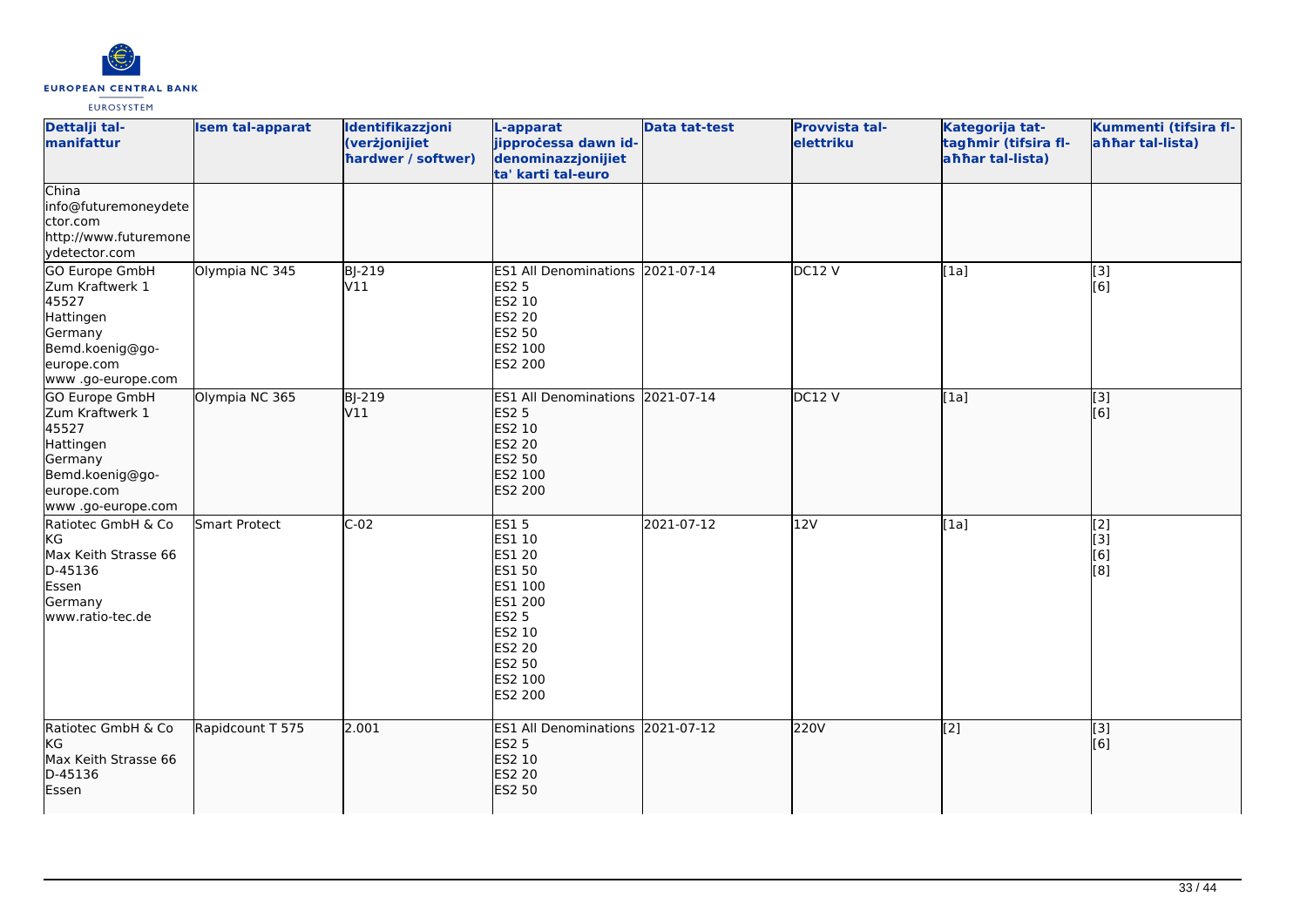

| Dettalji tal-<br>manifattur                                                                                | <b>Isem tal-apparat</b> | Identifikazzjoni<br>(verżjonijiet<br>hardwer / softwer) | L-apparat<br>jipproċessa dawn id-<br>denominazzjonijiet<br>ta' karti tal-euro                                                                                   | <b>Data tat-test</b> | Provvista tal-<br>elettriku | Kategorija tat-<br>tagħmir (tifsira fl-<br>ahhar tal-lista) | Kummenti (tifsira fl-<br>ahhar tal-lista) |
|------------------------------------------------------------------------------------------------------------|-------------------------|---------------------------------------------------------|-----------------------------------------------------------------------------------------------------------------------------------------------------------------|----------------------|-----------------------------|-------------------------------------------------------------|-------------------------------------------|
| Germany<br>www.ratio-tec.de                                                                                |                         |                                                         | <b>ES2 100</b><br>ES2 200                                                                                                                                       |                      |                             |                                                             |                                           |
| Ratiotec GmbH & Co<br>KG<br>Max Keith Strasse 66<br>D-45136<br>Essen<br>Germany<br>www.ratio-tec.de        | Rapidcount X 400        | 1.4.0.4                                                 | ES1 All Denominations 2021-07-12<br><b>ES2 5</b><br>ES2 10<br><b>ES2 20</b><br>ES2 50<br>ES2 100<br>ES2 200                                                     |                      | 220V                        | $\overline{[2]}$                                            | $\overline{[3]}$<br>[6]                   |
| Ratiotec GmbH & Co<br><b>KG</b><br>Max Keith Strasse 66<br>D-45136<br>Essen<br>Germany<br>www.ratio-tec.de | Smart Protect Plus      | 016                                                     | <b>ES15</b><br>ES1 10<br><b>ES1 20</b><br><b>ES1 50</b><br>ES1 100<br>ES1 200<br><b>ES2 5</b><br>ES2 10<br><b>ES2 20</b><br><b>ES2 50</b><br>ES2 100<br>ES2 200 | 2021-07-12           | 12V                         | [1a]                                                        | [2]<br>[3]<br>[6]                         |
| Gunnebo Cash<br>Automation AB<br>Stora Åvägen 1<br>SE-436 34<br>Askim<br>Sweden<br>www.gunnebo.com         | NV4                     | <b>EUR 3.7</b>                                          | ES1 All Denominations 2021-07-08<br><b>ES2 5</b><br><b>ES2 10</b><br>ES2 20<br>ES2 50<br>ES2 100<br>ES2 200                                                     |                      | 24VDC                       | [1b]                                                        | [3]<br>[6]                                |
| Azkoyen S.A.<br>Adva San Silvestre S/N<br>31550<br>Peralta Navarra<br>Spain<br>www.azkoyen.com             | <b>POS 1500 EU</b>      | V <sub>5.7</sub>                                        | ES1 All Denominations 2021-06-25<br><b>ES2 5</b><br><b>ES2 10</b><br><b>ES2 20</b><br><b>ES2 50</b><br>ES2 100<br>ES2 200                                       |                      | Mains, 220V                 | [1a]                                                        | $\overline{[}3]$                          |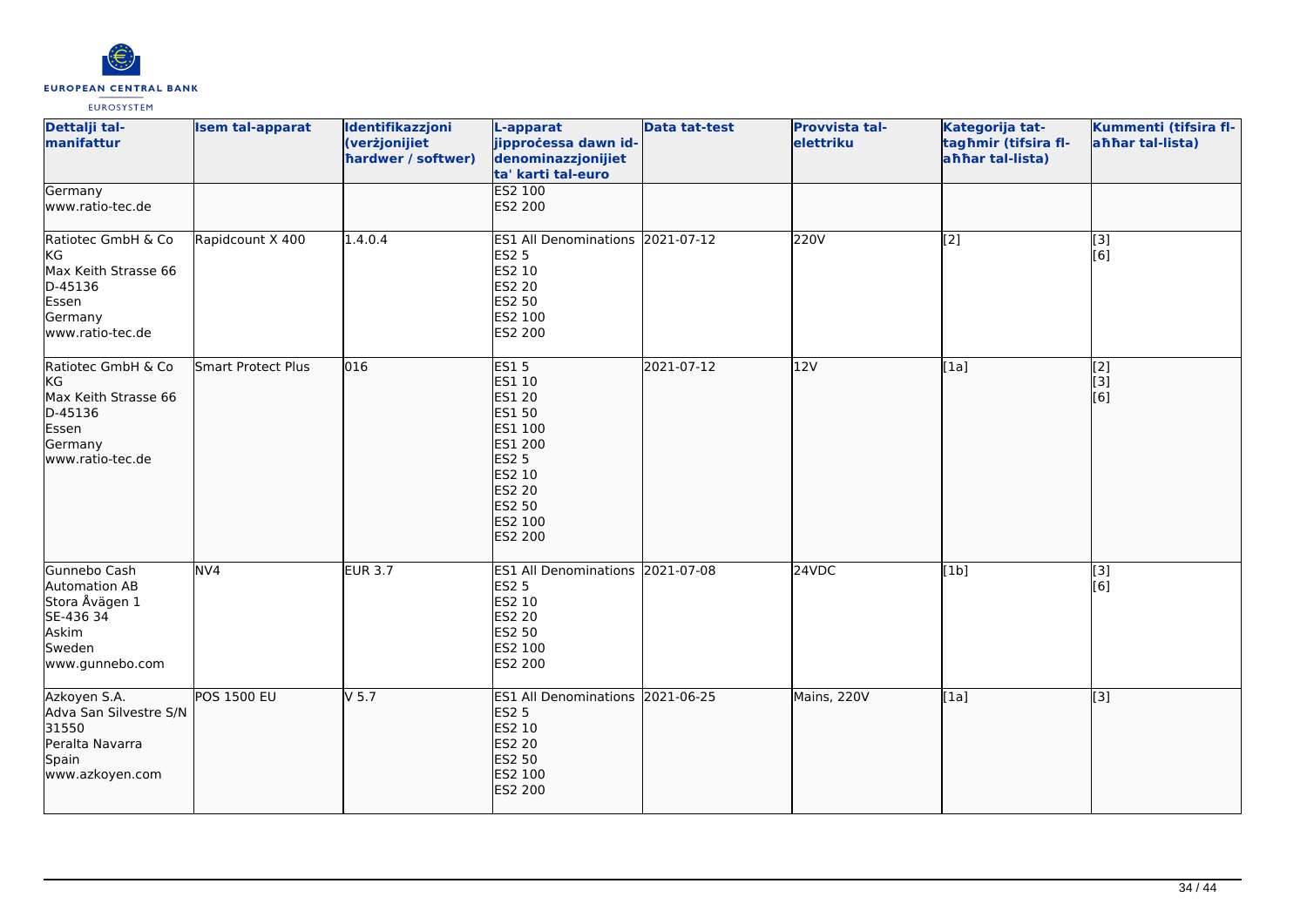

| Dettalji tal-<br>manifattur                                                                                                        | <b>Isem tal-apparat</b> | Identifikazzjoni<br>(verżjonijiet<br>hardwer / softwer) | L-apparat<br>jipprocessa dawn id-<br>denominazzjonijiet<br>ta' karti tal-euro                                      | <b>Data tat-test</b> | Provvista tal-<br><b>elettriku</b> | Kategorija tat-<br>tagħmir (tifsira fl-<br>ahhar tal-lista) | Kummenti (tifsira fl-<br>ahhar tal-lista) |
|------------------------------------------------------------------------------------------------------------------------------------|-------------------------|---------------------------------------------------------|--------------------------------------------------------------------------------------------------------------------|----------------------|------------------------------------|-------------------------------------------------------------|-------------------------------------------|
| Azkoyen S.A.<br>Adva San Silvestre S/N<br>31550<br>Peralta Navarra<br>Spain<br>www.azkoyen.com                                     | <b>POS 1000 EU</b>      | V <sub>15.5</sub>                                       | ES1 All Denominations 2021-06-24<br><b>ES2 5</b><br>ES2 10<br>ES2 20<br>ES2 50<br>ES2 100<br>ES2 200               |                      | Mains, 220V                        | [1a]                                                        | $[3]$                                     |
| Iternet-European<br>Distribution<br>Via S. Merli 64/66<br>29122<br>Piacenza<br>Italy<br>www.iternet-<br>securitysystems.com        | HolenBecky HT 2800      | C <sub>41</sub>                                         | ES1 All Denominations 2021-06-10<br><b>ES2 5</b><br>ES2 10<br><b>ES2 20</b><br><b>ES2 50</b><br>ES2 100<br>ES2 200 |                      | Mains - 220V                       | $\left[2\right]$                                            | [3]<br>[6]                                |
| Iternet-European<br>Distribution<br>Via S. Merli 64/66<br>29122<br>Piacenza<br><b>Italy</b><br>www.iternet-<br>securitysystems.com | Holenburg HT-2320       | C41                                                     | <b>ES1 All Denominations</b><br>ES2 5<br>ES2 10<br>ES2 20<br>ES2 50<br>ES2 100<br>ES2 200                          | 2021-06-10           | Other: 100-240V                    | $\overline{[2]}$                                            | $\overline{[3]}$<br>[6]                   |
| Iternet-European<br>Distribution<br>Via S. Merli 64/66<br>29122<br>Piacenza<br>Italy<br>www.iternet-<br>securitysystems.com        | Holenburg HT-6600       | C41                                                     | ES1 All Denominations 2021-06-10<br><b>ES2 5</b><br>ES2 10<br><b>ES2 20</b><br><b>ES2 50</b><br>ES2 100<br>ES2 200 |                      | 220V                               | $\overline{[2]}$                                            | $\overline{[}3]$<br>[6]                   |
| JCM Europe GmbH<br>Mündelheimer Weg 60<br>40472<br>Düsseldorf<br>Germany<br>info@jcmglobal.eu<br>www.jcmglobal.eu                  | <b>EBA-40</b>           | EBA-4x<br>$V1.55 - 38$                                  | <b>ES1 All Denominations</b><br><b>ES2 5</b><br>ES2 10<br>ES2 20<br>ES2 50<br>ES2 100<br>ES2 200                   | 2021-05-28           | Other: 12V/24V                     | [1b]                                                        | [3]<br>[6]<br>[8]                         |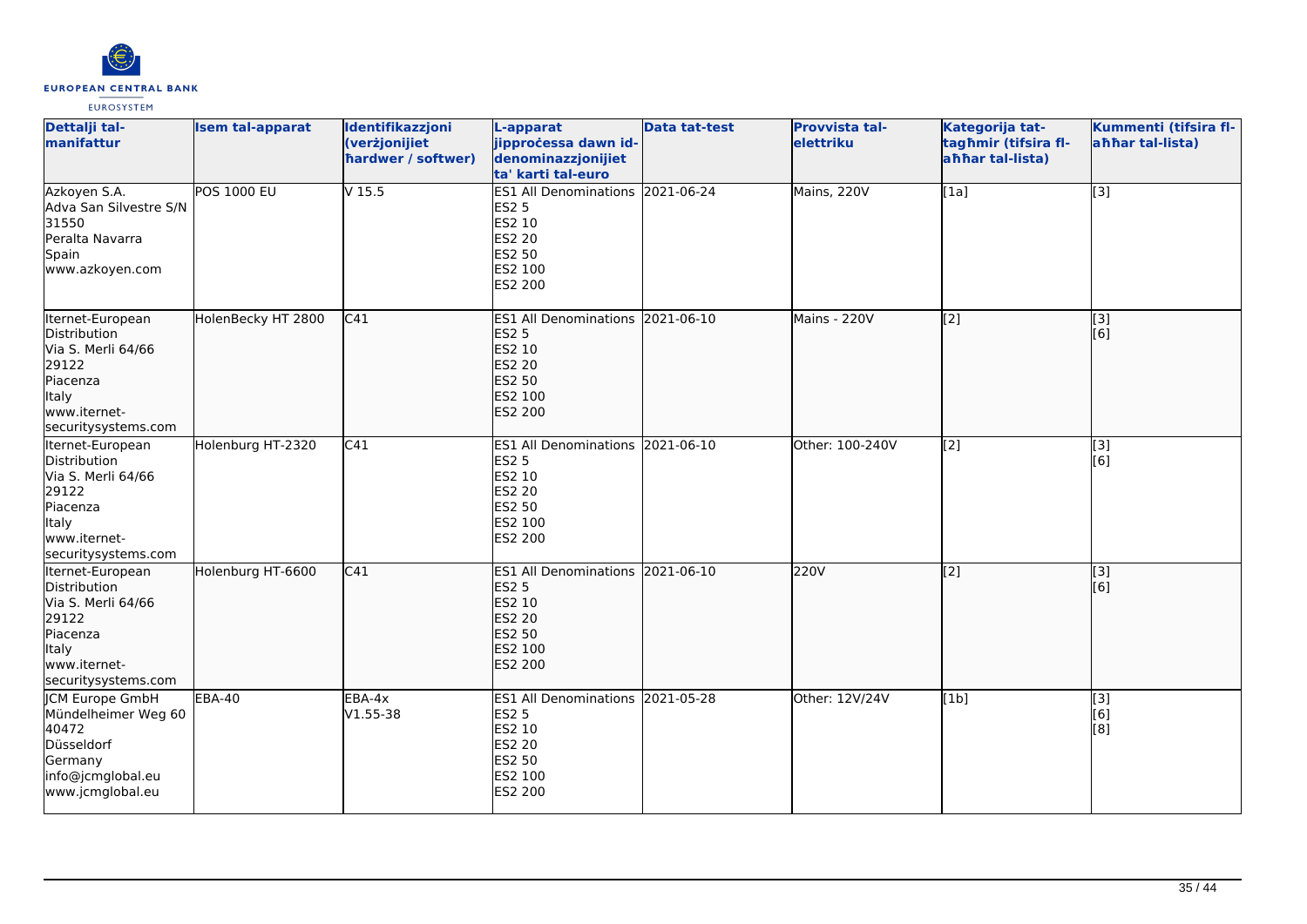

| Dettalji tal-<br>manifattur                                                                                                          | <b>Isem tal-apparat</b> | Identifikazzjoni<br>(verżjonijiet<br>hardwer / softwer) | L-apparat<br>jipprocessa dawn id-<br>denominazzjonijiet<br>ta' karti tal-euro                                             | <b>Data tat-test</b> | Provvista tal-<br>elettriku | Kategorija tat-<br>tagħmir (tifsira fl-<br>ahhar tal-lista) | Kummenti (tifsira fl-<br>ahhar tal-lista) |
|--------------------------------------------------------------------------------------------------------------------------------------|-------------------------|---------------------------------------------------------|---------------------------------------------------------------------------------------------------------------------------|----------------------|-----------------------------|-------------------------------------------------------------|-------------------------------------------|
| <b>Buic VIP srl</b><br>Via Marconi 11<br>20080<br>Vermezzo (MI)<br>Italy<br>info@buicvip.it<br>www.buicvip.it                        | CD330                   | 329                                                     | ES1 All Denominations 2021-05-20<br><b>ES2 5</b><br><b>ES2 10</b><br><b>ES2 20</b><br><b>ES2 50</b><br>ES2 100<br>ES2 200 |                      | Mains - 110V - 220V         | [1a]                                                        | $\overline{[}3]$<br>[6]                   |
| Buic VIP srl<br>Via Marconi 11<br>20080<br>Vermezzo (MI)<br><b>Italy</b><br>info@buicvip.it<br>www.buicvip.it                        | CD350                   | 329                                                     | ES1 All Denominations 2021-05-20<br><b>ES2 5</b><br>ES2 10<br><b>ES2 20</b><br><b>ES2 50</b><br>ES2 100<br>ES2 200        |                      | Mains - 110V - 220V         | [1a]                                                        | [3]<br>[6]                                |
| <b>HBW Cash Solutions</b><br>GmbH<br>Jurastrasse 1<br>73119<br>Zell<br>Germany<br>Info@hbw-cs.de<br>www.hbw-cs.de                    | <b>BT 500</b>           | 329                                                     | <b>ES1 All Denominations</b><br><b>ES2 5</b><br>ES2 10<br><b>ES2 20</b><br><b>ES2 50</b><br>ES2 100<br>ES2 200            | 2021-05-20           | 220V                        | [1a]                                                        | $\overline{[}$ [3]<br>[6]                 |
| <b>HBW Cash Solutions</b><br>GmbH<br>Jurastrasse 1<br>73119<br>Zell<br>Germany<br>Info@hbw-cs.de<br>www.hbw-cs.de                    | <b>BT 600</b>           | 329                                                     | ES1 All Denominations 2021-05-20<br><b>ES2 5</b><br><b>ES2 10</b><br><b>ES2 20</b><br>ES2 50<br>ES2 100<br><b>ES2 200</b> |                      | 220V                        | [1a]                                                        | $\overline{[3]}$<br>[6]                   |
| Shenzhen Easycount<br>Technology Co., Ltd.<br>Building A2, YiFang<br>Huigu Technology Park<br>LingNan Road, Tanxia<br>Town<br>523729 | EC330                   | 329                                                     | ES1 All Denominations 2021-05-20<br><b>ES2 5</b><br>ES2 10<br><b>ES2 20</b><br><b>ES2 50</b><br>ES2 100<br>ES2 200        |                      | Mains, 110V, 220V           | [1a]                                                        | [3]<br>[6]                                |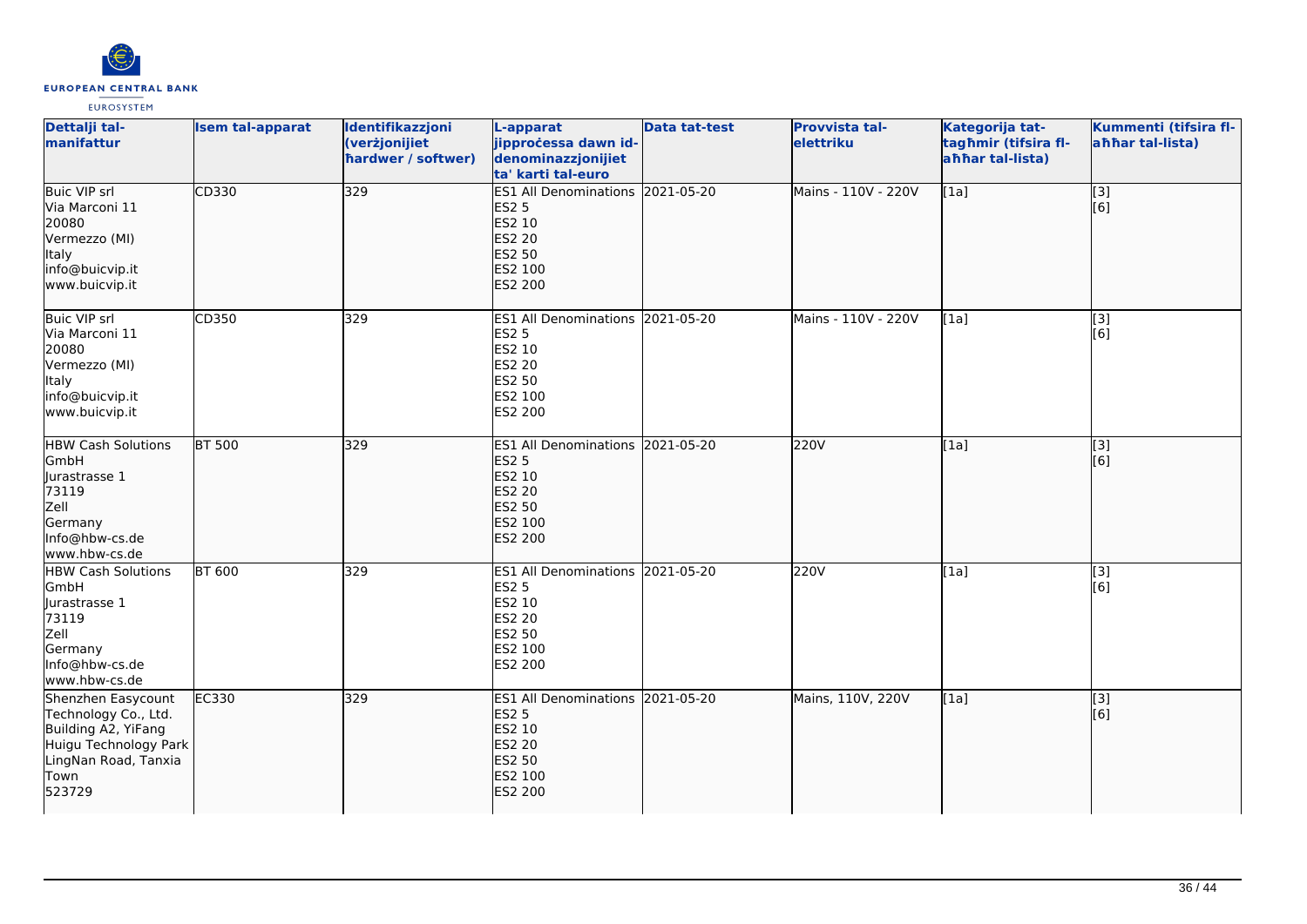

| Dettalji tal-<br>manifattur                                                                                                                                                                                    | <b>Isem tal-apparat</b> | <b>Identifikazzjoni</b><br>(verżjonijiet<br>hardwer / softwer) | L-apparat<br>jipprocessa dawn id-<br>denominazzjonijiet<br>ta' karti tal-euro                                      | <b>Data tat-test</b> | Provvista tal-<br>elettriku    | Kategorija tat-<br>tagħmir (tifsira fl-<br>ahhar tal-lista) | Kummenti (tifsira fl-<br>ahhar tal-lista) |
|----------------------------------------------------------------------------------------------------------------------------------------------------------------------------------------------------------------|-------------------------|----------------------------------------------------------------|--------------------------------------------------------------------------------------------------------------------|----------------------|--------------------------------|-------------------------------------------------------------|-------------------------------------------|
| Dongguan<br>China<br>sales@easycount.com.<br>cn<br>www.easycount.com.c                                                                                                                                         |                         |                                                                |                                                                                                                    |                      |                                |                                                             |                                           |
| Shenzhen Easycount<br>Technology Co., Ltd.<br>Building A2, YiFang<br>Huigu Technology Park<br>LingNan Road, Tanxia<br>Town<br>523729<br>Dongguan<br>China<br>sales@easycount.com.<br>cn<br>www.easycount.com.c | EC350                   | 329                                                            | ES1 All Denominations 2021-05-20<br><b>ES2 5</b><br>ES2 10<br><b>ES2 20</b><br><b>ES2 50</b><br>ES2 100<br>ES2 200 |                      | Mains, 110V, 220V              | [1a]                                                        | [3]<br>[6]                                |
| Shenzhen Easycount<br>Technology Co., Ltd.<br>Building A2, YiFang<br>Huigu Technology Park<br>LingNan Road, Tanxia<br>Town<br>523729<br>Dongguan<br>China<br>sales@easycount.com.<br>cn<br>www.easycount.com.c | <b>EC500</b>            | 329                                                            | ES1 All Denominations 2021-05-20<br><b>ES2 5</b><br>ES2 10<br><b>ES2 20</b><br>ES2 50<br>ES2 100<br><b>ES2 200</b> |                      | 220V - Rechargeable<br>battery | [1a]                                                        | $\overline{[3]}$<br>[6]                   |
| Shenzhen Easycount<br>Technology Co., Ltd.<br>Building A2, YiFang<br>Huigu Technology Park<br>LingNan Road, Tanxia<br>Town<br>523729<br>Dongguan                                                               | <b>EC580</b>            | 329                                                            | ES1 All Denominations 2021-05-20<br><b>ES2 5</b><br>ES2 10<br><b>ES2 20</b><br>ES2 50<br>ES2 100<br>ES2 200        |                      | 220V - Rechargeable<br>battery | [1a]                                                        | [3]<br>[6]                                |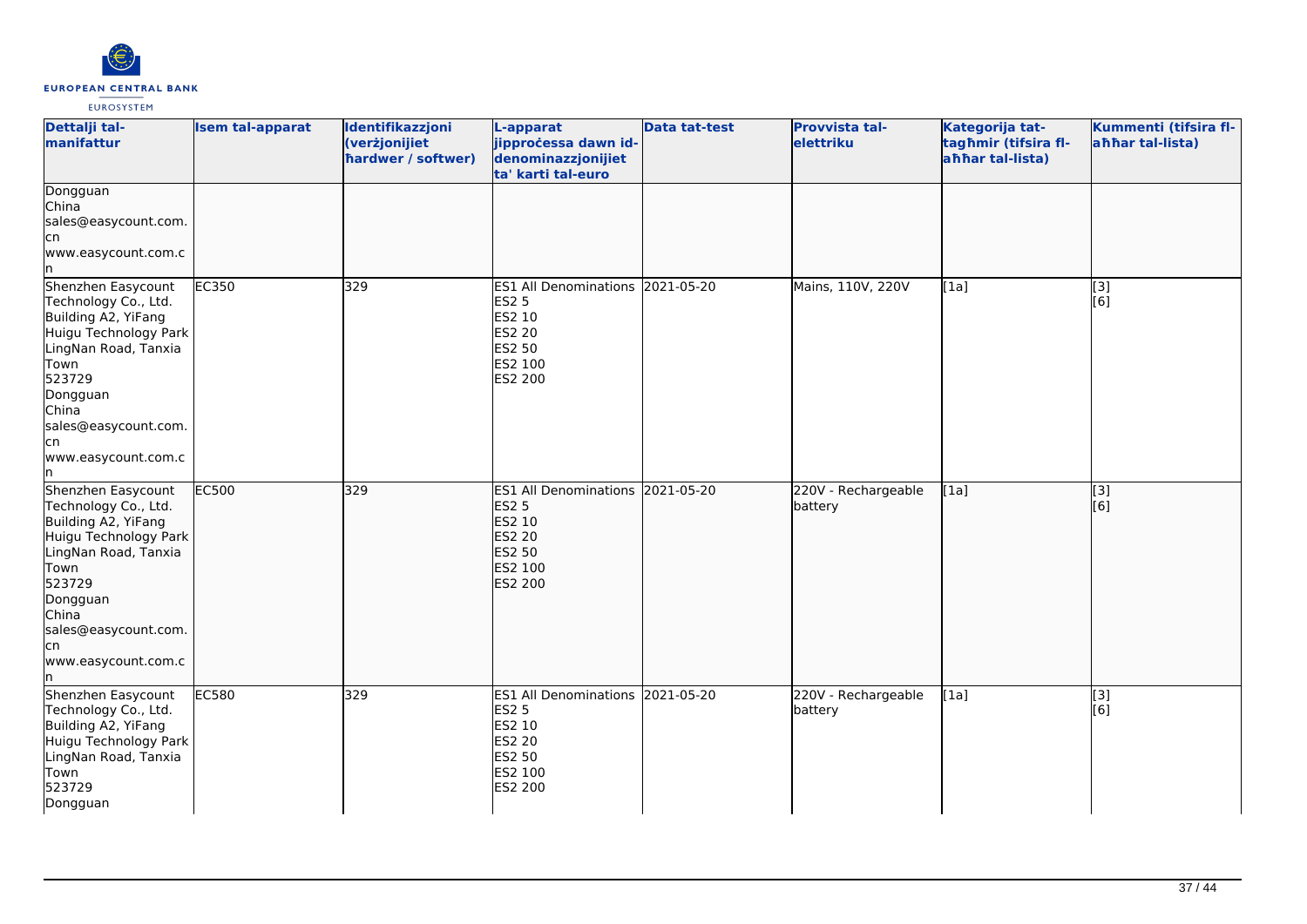

| Dettalji tal-<br>manifattur                                                                                                                                                                                            | <b>Isem tal-apparat</b> | Identifikazzjoni<br>(verżjonijiet<br>hardwer / softwer) | L-apparat<br>jipprocessa dawn id-<br>denominazzjonijiet<br>ta' karti tal-euro                                  | <b>Data tat-test</b> | <b>Provvista tal-</b><br>elettriku | Kategorija tat-<br>tagħmir (tifsira fl-<br>ahhar tal-lista) | Kummenti (tifsira fl-<br>ahhar tal-lista) |
|------------------------------------------------------------------------------------------------------------------------------------------------------------------------------------------------------------------------|-------------------------|---------------------------------------------------------|----------------------------------------------------------------------------------------------------------------|----------------------|------------------------------------|-------------------------------------------------------------|-------------------------------------------|
| China<br>sales@easycount.com.<br>cn<br>www.easycount.com.c<br>In.                                                                                                                                                      |                         |                                                         |                                                                                                                |                      |                                    |                                                             |                                           |
| Shenzhen Easycount<br>Technology Co., Ltd.<br>Building A2, YiFang<br>Huigu Technology Park<br>LingNan Road, Tanxia<br>Town<br>523729<br>Dongguan<br>China<br>sales@easycount.com.<br>lcn<br>www.easycount.com.c<br>In. | EC 1800                 | 1.9                                                     | <b>ES1 All Denominations</b><br><b>ES2 5</b><br>ES2 10<br><b>ES2 20</b><br><b>ES2 50</b><br>ES2 100<br>ES2 200 | 2021-05-20           | Mains, 110V, 220V                  | $\left[2\right]$                                            | [3]<br>[6]                                |
| Sourxing Ltd<br>G1, 13/F, World Tech<br>Centre<br>95 How Ming Street<br>Kwun Tong<br>Kowloon<br>Hong Kong<br>China<br>info@sourxing.com<br>www.sourxing.com                                                            | SX530                   | 329                                                     | <b>ES1 All Denominations</b><br><b>ES2 5</b><br>ES2 10<br><b>ES2 20</b><br>ES2 50<br>ES2 100<br>ES2 200        | 2021-05-20           | 220V - rechargeable<br>battery     | [1a]                                                        | [3]<br>[6]                                |
| <b>HBW Cash Solutions</b><br>GmbH<br>Jurastrasse 1<br>73119<br>Zell<br>Germany<br>Info@hbw-cs.de<br>www.hbw-cs.de                                                                                                      | <b>BT 700</b>           | 329                                                     | <b>ES1 All Denominations</b><br><b>ES2 5</b><br>ES2 10<br><b>ES2 20</b><br><b>ES2 50</b><br>ES2 100<br>ES2 200 | 2021-05-20           | 220V                               | [1a]                                                        | [3]<br>[6]                                |
| Sourxing Ltd<br>G1, 13/F, World Tech<br>Centre                                                                                                                                                                         | SX333                   | 329                                                     | ES1 All Denominations 2021-05-20<br><b>ES2 5</b><br>ES2 10                                                     |                      | Mains - 110V - 220v                | [1a]                                                        | $\overline{[3]}$<br>[6]                   |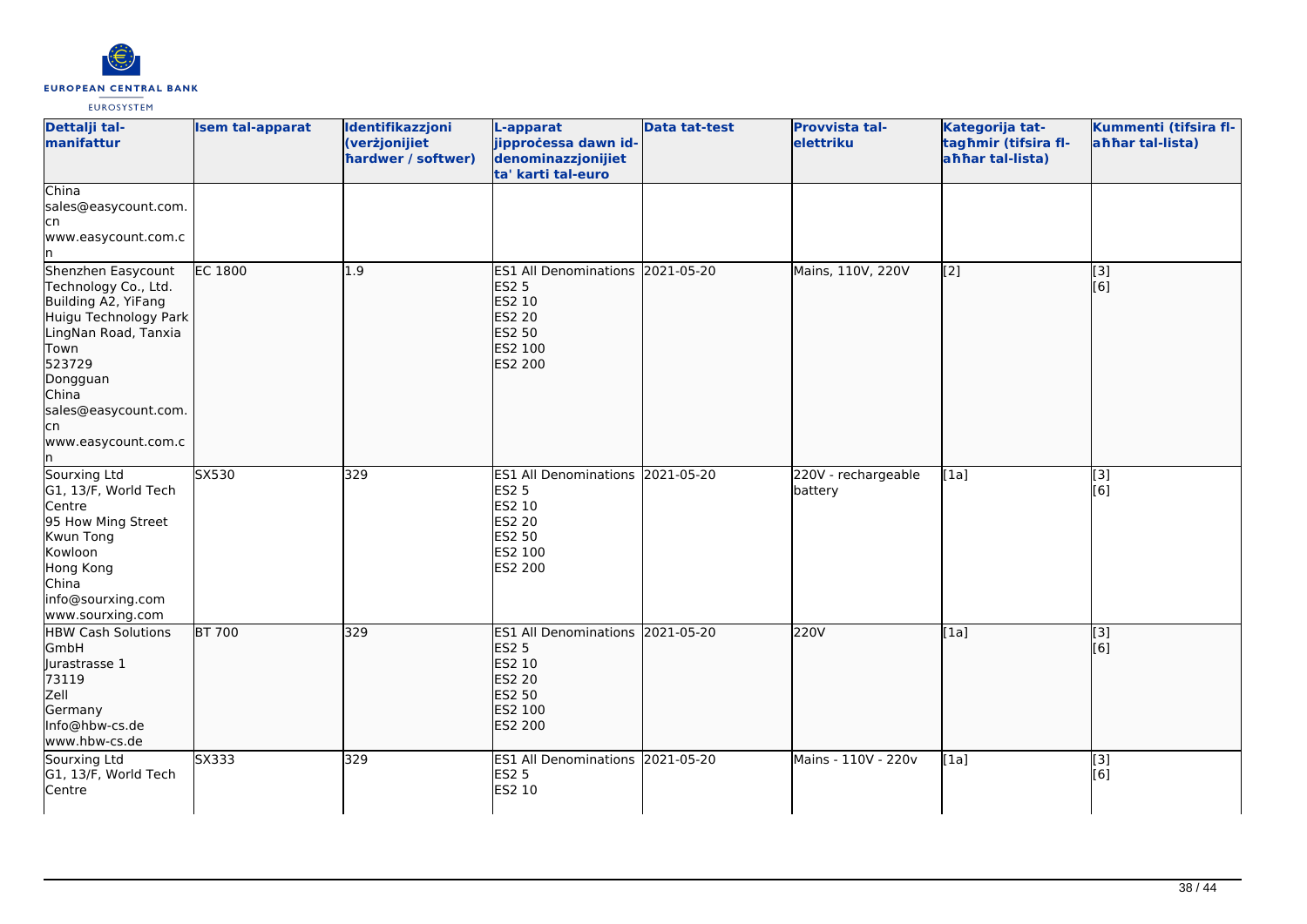

| Dettalji tal-<br>manifattur                                                                                                                                                                                     | <b>Isem tal-apparat</b> | Identifikazzjoni<br>(verżjonijiet<br>hardwer / softwer) | L-apparat<br>jipprocessa dawn id-<br>denominazzjonijiet<br>ta' karti tal-euro                                      | <b>Data tat-test</b> | <b>Provvista tal-</b><br>elettriku | Kategorija tat-<br>tagħmir (tifsira fl-<br>ahhar tal-lista) | Kummenti (tifsira fl-<br>ahhar tal-lista) |
|-----------------------------------------------------------------------------------------------------------------------------------------------------------------------------------------------------------------|-------------------------|---------------------------------------------------------|--------------------------------------------------------------------------------------------------------------------|----------------------|------------------------------------|-------------------------------------------------------------|-------------------------------------------|
| 95 How Ming Street<br>Kwun Tong<br>Kowloon<br>Hong Kong<br>China<br>info@sourxing.com<br>www.sourxing.com                                                                                                       |                         |                                                         | <b>ES2 20</b><br>ES2 50<br>ES2 100<br>ES2 200                                                                      |                      |                                    |                                                             |                                           |
| Sourxing Ltd<br>G1, 13/F, World Tech<br>Centre<br>95 How Ming Street<br>Kwun Tong<br>Kowloon<br>Hong Kong<br>China<br>info@sourxing.com<br>www.sourxing.com                                                     | SX580                   | 329                                                     | ES1 All Denominations 2021-05-20<br><b>ES2 5</b><br>ES2 10<br><b>ES2 20</b><br><b>ES2 50</b><br>ES2 100<br>ES2 200 |                      | 220V - rechargeable<br>battery     | [1a]                                                        | [3]<br>[6]                                |
| Shenzhen Easycount<br>Technology Co., Ltd.<br>Building A2, YiFang<br>Huigu Technology Park<br>LingNan Road, Tanxia<br>Town<br>523729<br>Dongguan<br>China<br>sales@easycount.com.<br>lcn<br>www.easycount.com.c | EC600                   | 329                                                     | <b>ES1 All Denominations</b><br><b>ES2 5</b><br>ES2 10<br><b>ES2 20</b><br>ES2 50<br>ES2 100<br>ES2 200            | 2021-05-20           | Mains, 110V, 220V                  | [1a]                                                        | [3]<br>[6]                                |
| POSIFLEX NORESTE SL Mustek D8<br>C/ Entenza, 202<br>08029<br>Barcelona<br>Spain<br>compras@posiflex.es<br>www.posiflex.es                                                                                       |                         | 329                                                     | ES1 All Denominations 2021-05-20<br><b>ES2 5</b><br>ES2 10<br><b>ES2 20</b><br><b>ES2 50</b><br>ES2 100<br>ES2 200 |                      | 220V                               | [1a]                                                        | [3]<br>[6]                                |
| <b>HBW Cash Solutions</b>                                                                                                                                                                                       | VC 4040                 | 1.9                                                     | ES1 All Denominations 2021-05-20                                                                                   |                      | Mains - 110V - 220V                | $\left[2\right]$                                            | [3]                                       |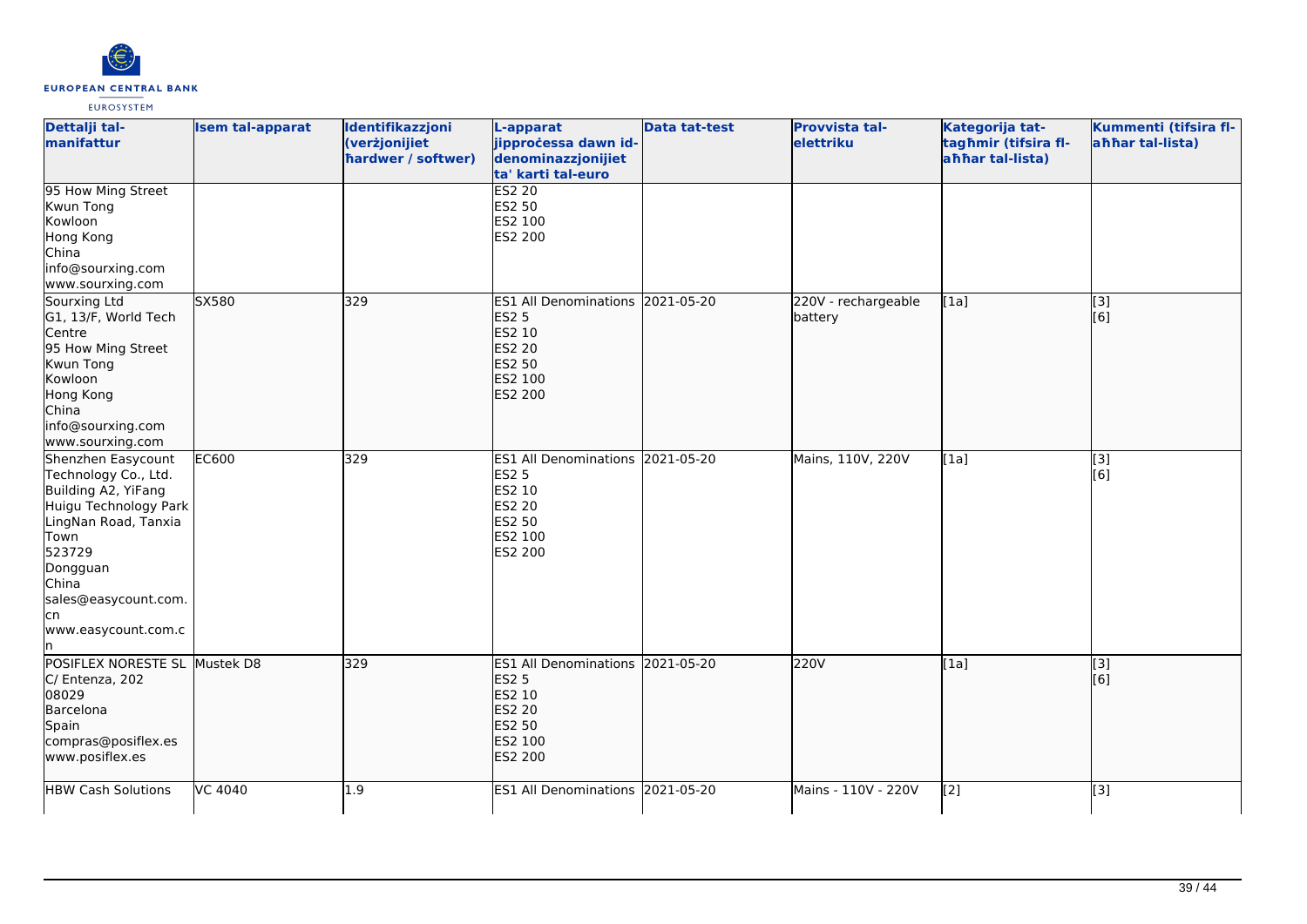

| Dettalji tal-<br>manifattur                                                                                                  | <b>Isem tal-apparat</b> | Identifikazzjoni<br>(verżjonijiet<br>hardwer / softwer) | L-apparat<br>jipprocessa dawn id-<br>denominazzjonijiet<br>ta' karti tal-euro                                      | <b>Data tat-test</b> | Provvista tal-<br>elettriku    | Kategorija tat-<br>tagħmir (tifsira fl-<br>ahhar tal-lista) | Kummenti (tifsira fl-<br>ahhar tal-lista) |
|------------------------------------------------------------------------------------------------------------------------------|-------------------------|---------------------------------------------------------|--------------------------------------------------------------------------------------------------------------------|----------------------|--------------------------------|-------------------------------------------------------------|-------------------------------------------|
| GmbH<br>Jurastrasse 1<br>73119<br>Zell<br>Germany<br>Info@hbw-cs.de<br>www.hbw-cs.de                                         |                         |                                                         | ES2 <sub>5</sub><br>ES2 10<br>ES2 20<br>ES2 50<br>ES2 100<br>ES2 200                                               |                      |                                |                                                             | [6]                                       |
| POSIFLEX NORESTE SL Mustek C1800<br>C/ Entenza, 202<br>08029<br>Barcelona<br>Spain<br>compras@posiflex.es<br>www.posiflex.es |                         | 1.9                                                     | ES1 All Denominations 2021-05-20<br><b>ES2 5</b><br>ES2 10<br><b>ES2 20</b><br><b>ES2 50</b><br>ES2 100<br>ES2 200 |                      | Mains-110V-220V                | $\overline{[2]}$                                            | $\overline{[3]}$<br>[6]                   |
| POSIFLEX NORESTE SL Mustek D9<br>C/ Entenza, 202<br>08029<br>Barcelona<br>Spain<br>compras@posiflex.es<br>www.posiflex.es    |                         | 329                                                     | ES1 All Denominations 2021-05-20<br><b>ES2 5</b><br>ES2 10<br>ES2 20<br>ES2 50<br>ES2 100<br>ES2 200               |                      | 220V                           | [1a]                                                        | [3]<br>[6]                                |
| Francopost srl<br>Via Prina 15<br>20154<br>Milano<br>Italy<br>www.francopost.it                                              | <b>SPEEDY UV</b>        | 329                                                     | ES1 All Denominations 2021-05-20<br><b>ES2 5</b><br><b>ES2 10</b><br><b>ES2 20</b><br>ES2 50<br>ES2 100<br>ES2 200 |                      | 220V - Rechargeable<br>battery | [1a]                                                        | $\overline{[3]}$<br>[6]                   |
| Francopost srl<br>Via Prina 15<br>20154<br>Milano<br><b>Italy</b><br>www.francopost.it                                       | <b>SPEEDY</b>           | 329                                                     | ES1 All Denominations 2021-05-20<br><b>ES2 5</b><br>ES2 10<br>ES2 20<br>ES2 50<br>ES2 100<br>ES2 200               |                      | 220V - Rechargeable<br>battery | [1a]                                                        | $[3]$<br>[6]                              |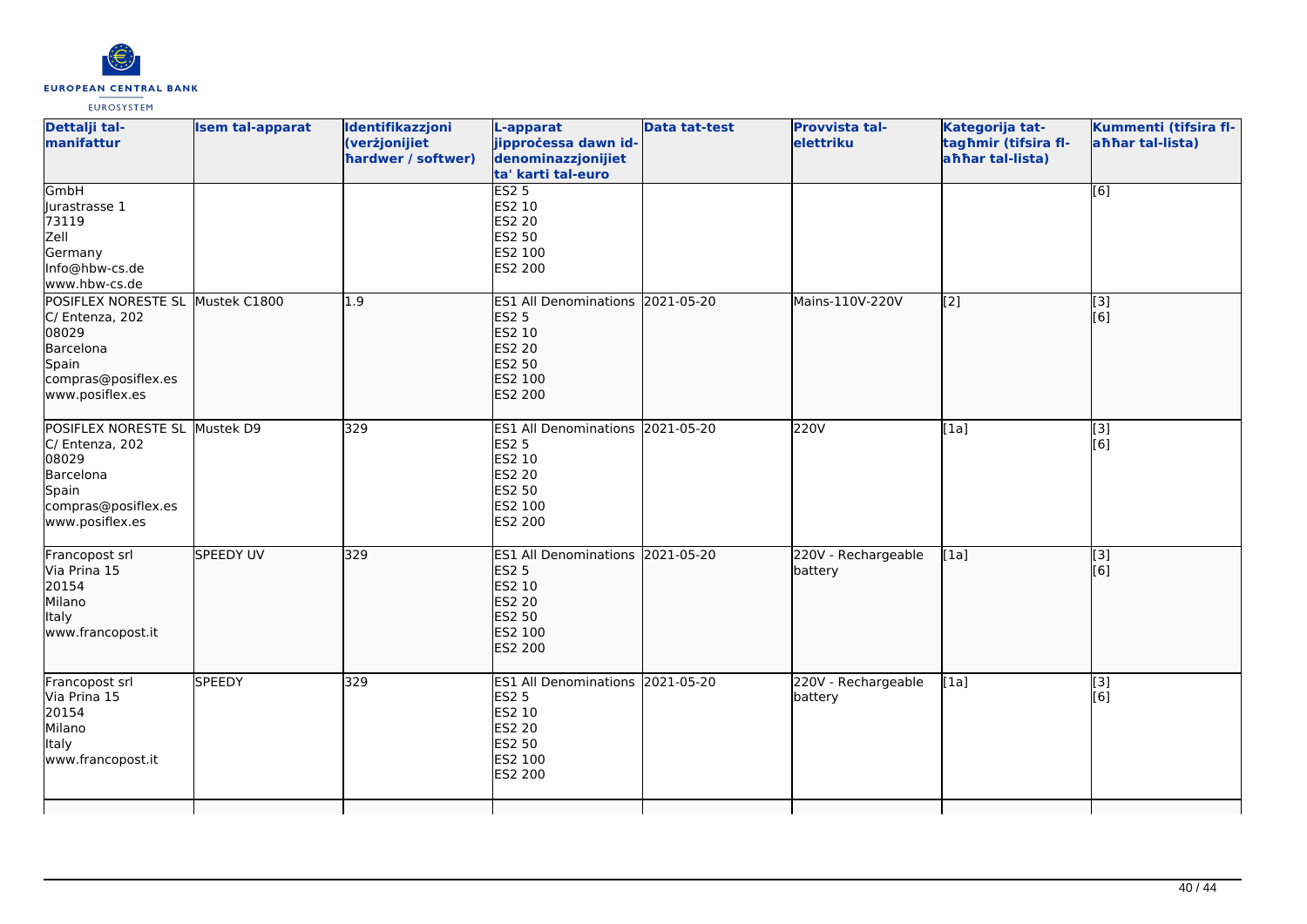

| Dettalji tal-<br>manifattur                                                                                                                                                                                          | <b>Isem tal-apparat</b>                  | Identifikazzjoni<br>(verżjonijiet<br>hardwer / softwer) | L-apparat<br>jipprocessa dawn id-<br>denominazzjonijiet<br>ta' karti tal-euro                                             | <b>Data tat-test</b> | <b>Provvista tal-</b><br>elettriku | Kategorija tat-<br>tagħmir (tifsira fl-<br>ahhar tal-lista) | Kummenti (tifsira fl-<br>ahhar tal-lista) |
|----------------------------------------------------------------------------------------------------------------------------------------------------------------------------------------------------------------------|------------------------------------------|---------------------------------------------------------|---------------------------------------------------------------------------------------------------------------------------|----------------------|------------------------------------|-------------------------------------------------------------|-------------------------------------------|
| MBS s.r.l.<br>Via Cosenza, 5<br>81030<br>Succivo (CE)<br><b>Italy</b><br>info@mbs-srl.com<br>lwww.mbs-srl.com                                                                                                        | <b>EASYCONTROL NEW</b><br><b>AGE PRO</b> | 329                                                     | ES1 All Denominations 2021-05-20<br><b>ES2 5</b><br>ES2 10<br><b>ES2 20</b><br><b>ES2 50</b><br>ES2 100<br>ES2 200        |                      | 220 <sub>v</sub>                   | [1a]                                                        | $\overline{[}$ [3]<br>[6]                 |
| MBS s.r.l.<br>Via Cosenza, 5<br>81030<br>Succivo (CE)<br><b>Italy</b><br>info@mbs-srl.com<br>www.mbs-srl.com                                                                                                         | <b>MBS 1800N</b>                         | 1.9                                                     | ES1 All Denominations 2021-05-20<br><b>ES2 5</b><br>ES2 10<br><b>ES2 20</b><br><b>ES2 50</b><br>ES2 100<br>ES2 200        |                      | mains-110v-220v                    | $\left[2\right]$                                            | [3]<br>[6]                                |
| <b>DISTRIBUCIONES</b><br>MYLAR S.A.U.<br>Avda. De la Industria 1,<br>Pol. Ind. Guadalquivir<br>41120<br>Gelves<br>Spain<br>mariaj@mylar.es<br>www.mylar.es                                                           | appBILLDETECTOR                          | 329                                                     | ES1 All Denominations 2021-05-20<br><b>ES2 5</b><br>ES2 10<br><b>ES2 20</b><br><b>ES2 50</b><br>ES2 100<br><b>ES2 200</b> |                      | Mains - 110V - 220V                | [1a]                                                        | $\overline{[}3]$<br>[6]                   |
| Guangzhou SuperEyes SE330<br>Electronics Technology<br>Co. Ltd<br>3/F, No. 5, East Eleven<br>Heng Road, Xingye<br>Avenue, Chenchong Vil<br>511400<br>Guangzhou<br>China<br>info@super-eyes.com<br>www.super-eyes.com |                                          | 329                                                     | ES1 All Denominations 2021-05-20<br><b>ES2 5</b><br>ES2 10<br><b>ES2 20</b><br><b>ES2 50</b><br>ES2 100<br><b>ES2 200</b> |                      | Mains - 110V - 220V                | [1a]                                                        | [3]<br>[6]                                |
| Guangzhou SuperEyes<br>Electronics Technology<br>Co. Ltd                                                                                                                                                             | SE350                                    | 329                                                     | ES1 All Denominations 2021-05-20<br><b>ES2 5</b><br><b>ES2 10</b>                                                         |                      | Mains - 110V - 220V                | [1a]                                                        | [3]<br>[[6]                               |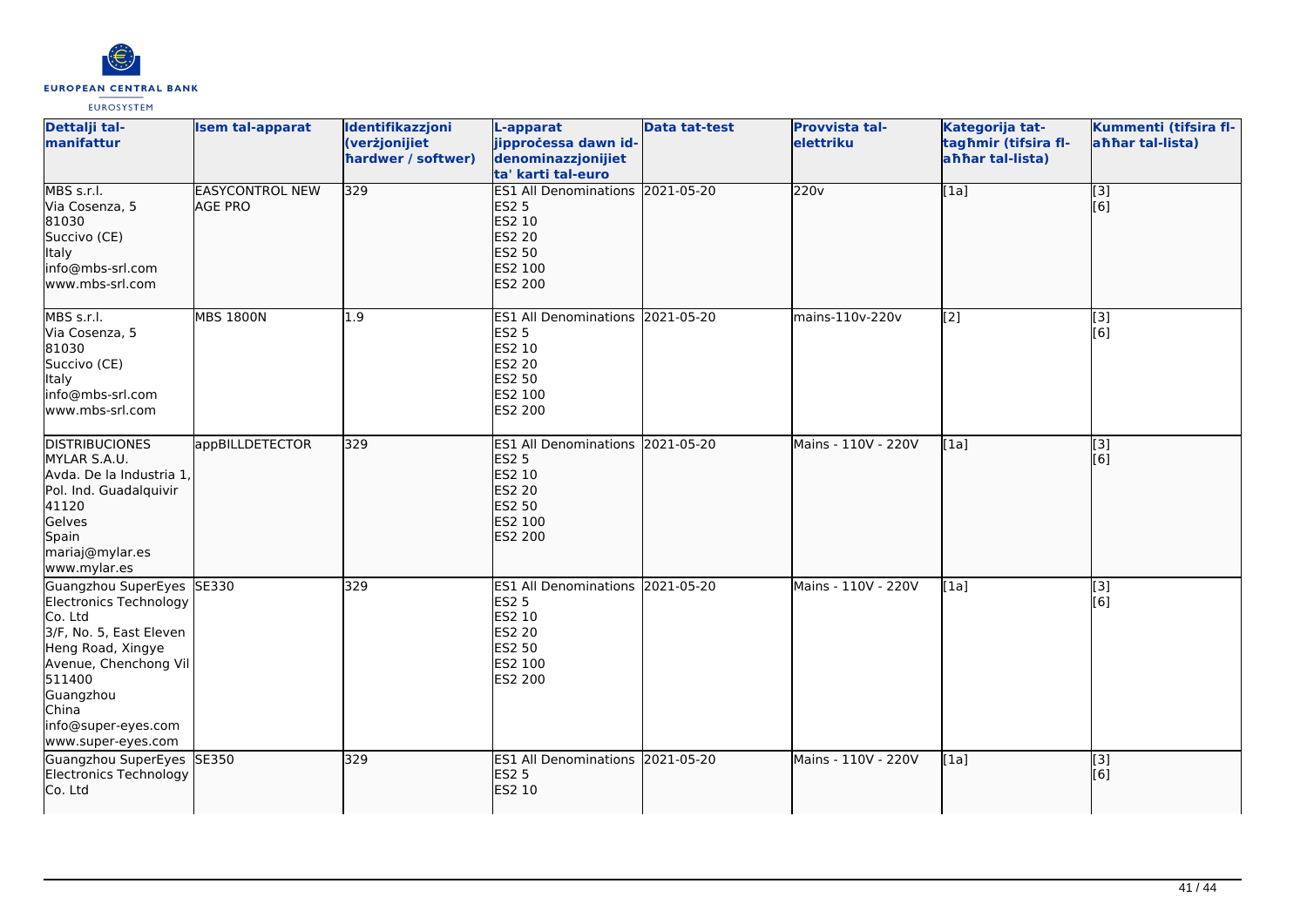

| Dettalji tal-<br>manifattur                                                                                                                                                                                          | <b>Isem tal-apparat</b> | Identifikazzjoni<br>(verżjonijiet<br>hardwer / softwer) | L-apparat<br>jipprocessa dawn id-<br>denominazzjonijiet<br>ta' karti tal-euro                                             | <b>Data tat-test</b> | <b>Provvista tal-</b><br>elettriku | Kategorija tat-<br>tagħmir (tifsira fl-<br>ahhar tal-lista) | Kummenti (tifsira fl-<br>ahhar tal-lista) |
|----------------------------------------------------------------------------------------------------------------------------------------------------------------------------------------------------------------------|-------------------------|---------------------------------------------------------|---------------------------------------------------------------------------------------------------------------------------|----------------------|------------------------------------|-------------------------------------------------------------|-------------------------------------------|
| 3/F, No. 5, East Eleven<br>Heng Road, Xingye<br>Avenue, Chenchong Vil<br>511400<br>Guangzhou<br>China<br>info@super-eyes.com<br>www.super-eyes.com                                                                   |                         |                                                         | <b>ES2 20</b><br>ES2 50<br>ES2 100<br><b>ES2 200</b>                                                                      |                      |                                    |                                                             |                                           |
| Guangzhou SuperEyes<br>Electronics Technology<br>Co. Ltd<br>3/F, No. 5, East Eleven<br>Heng Road, Xingye<br>Avenue, Chenchong Vil<br>511400<br>Guangzhou<br>China<br>info@super-eyes.com<br>www.super-eyes.com       | <b>SE500</b>            | 329                                                     | ES1 All Denominations 2021-05-20<br><b>ES2 5</b><br><b>ES2 10</b><br><b>ES2 20</b><br><b>ES2 50</b><br>ES2 100<br>ES2 200 |                      | Mains - 110V - 220V                | [1a]                                                        | [3]<br>[6]                                |
| Guangzhou SuperEyes SE580<br>Electronics Technology<br>Co. Ltd<br>3/F, No. 5, East Eleven<br>Heng Road, Xingye<br>Avenue, Chenchong Vil<br>511400<br>Guangzhou<br>China<br>info@super-eyes.com<br>www.super-eyes.com |                         | 329                                                     | ES1 All Denominations 2021-05-20<br><b>ES2 5</b><br>ES2 10<br><b>ES2 20</b><br><b>ES2 50</b><br>ES2 100<br><b>ES2 200</b> |                      | Mains - 110V - 220V                | [1a]                                                        | [[3]<br>[6]                               |
| Guangzhou SuperEyes<br>Electronics Technology<br>Co. Ltd<br>3/F, No. 5, East Eleven<br>Heng Road, Xingye<br>Avenue, Chenchong Vil<br>511400<br>Guangzhou<br>China<br>info@super-eyes.com                             | SE600                   | 329                                                     | ES1 All Denominations 2021-05-20<br><b>ES2 5</b><br>ES2 10<br><b>ES2 20</b><br><b>ES2 50</b><br>ES2 100<br>ES2 200        |                      | Mains - 110V - 220V                | [1a]                                                        | $\overline{[}3]$<br>[6]                   |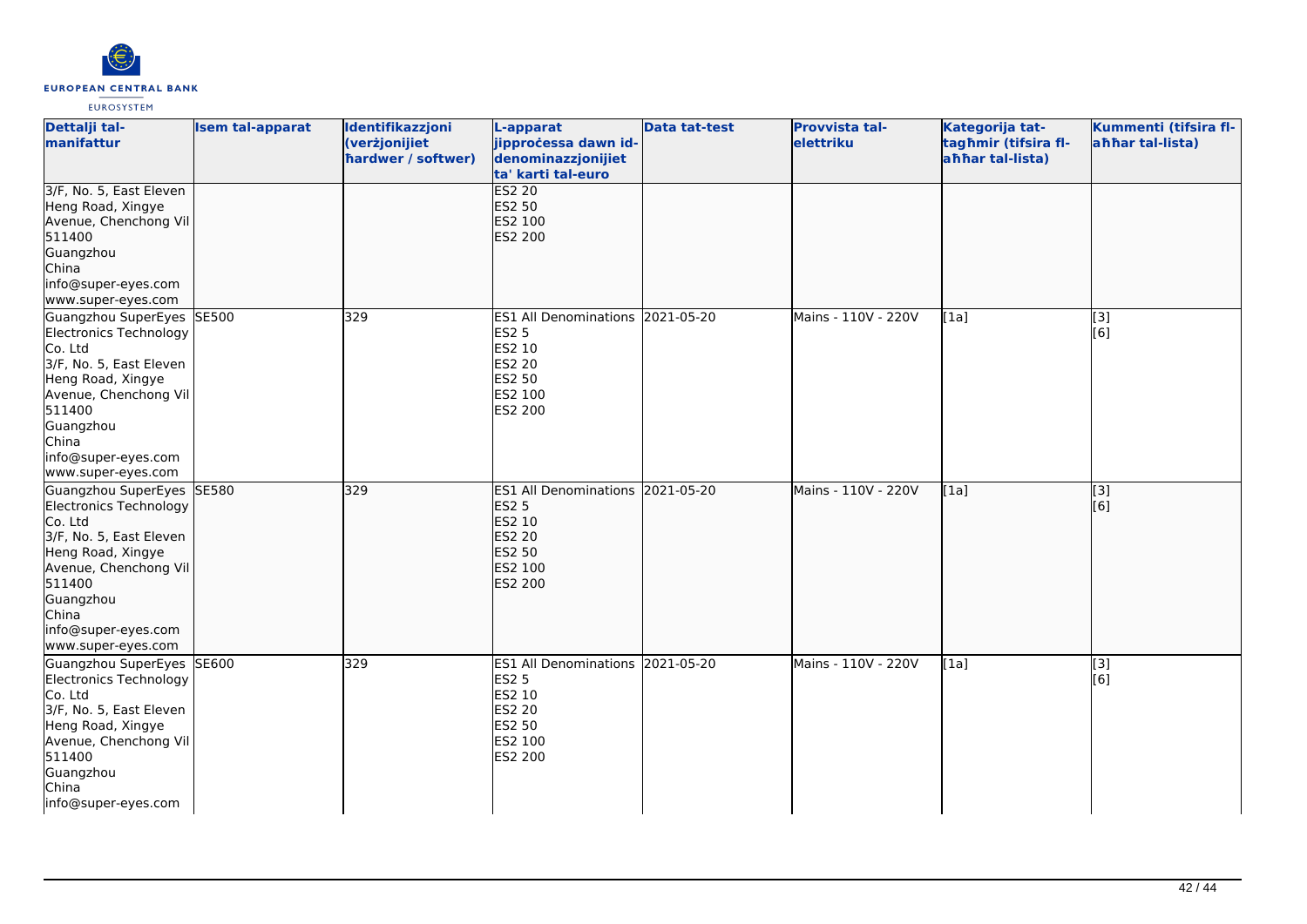

| Dettalji tal-<br>manifattur                                                                                                                                                                                           | <b>Isem tal-apparat</b> | Identifikazzjoni<br><i>(verzjonijiet</i><br>hardwer / softwer) | L-apparat<br>jipprocessa dawn id-<br>denominazzjonijiet<br>ta' karti tal-euro                                             | <b>Data tat-test</b> | <b>Provvista tal-</b><br><b>lelettriku</b> | Kategorija tat-<br>tagħmir (tifsira fl-<br>ahhar tal-lista) | Kummenti (tifsira fl-<br>ahhar tal-lista) |
|-----------------------------------------------------------------------------------------------------------------------------------------------------------------------------------------------------------------------|-------------------------|----------------------------------------------------------------|---------------------------------------------------------------------------------------------------------------------------|----------------------|--------------------------------------------|-------------------------------------------------------------|-------------------------------------------|
| www.super-eyes.com                                                                                                                                                                                                    |                         |                                                                |                                                                                                                           |                      |                                            |                                                             |                                           |
| Guangzhou SuperEyes SE3020<br>Electronics Technology<br>Co. Ltd<br>3/F, No. 5, East Eleven<br>Heng Road, Xingye<br>Avenue, Chenchong Vil<br>511400<br>Guangzhou<br>China<br>info@super-eyes.com<br>www.super-eyes.com |                         | 1.9                                                            | ES1 All Denominations 2021-05-20<br><b>ES2 5</b><br><b>ES2 10</b><br><b>ES2 20</b><br><b>ES2 50</b><br>ES2 100<br>ES2 200 |                      | Mains - 110V - 220V                        | $\left[2\right]$                                            | [3]<br>[6]                                |
| Hyundai MIB<br>International Co. Ltd.<br>3301, A Bld, 17, Gosan-<br>ro 148beon-gil<br>15850<br>Gunpo-si, Gyeonggi-do,<br>15850, Gunpo City<br>KOREA (Republic)<br>sjpark5423@hyundaim<br>ib.com<br>www.hyundaimib.com | MIB-1S                  | Main: 5.5; Image: 3.0                                          | ES1 All Denominations 2021-05-17<br><b>ES2 5</b><br>ES2 10<br><b>ES2 20</b><br><b>ES2 50</b><br>ES2 100<br>ES2 200        |                      | Mains                                      | [2]                                                         | [3]<br>[6]                                |

# **Kategorija tat-tagħmir**

- [1a] Apparat li jivverifika l-karti tal-flus waħda waħda awtomatiku.
- [1b] Module li jaċċetta l-karti tal-flus waħda waħda.
- [2] Apparat li jipprocessa mazzi ta' karti tal-flus.

## **Kummenti**

- [1] Mhux ċar jekk it-tagħmir huwiex konformi mal-leġiżlazzjoni nazzjonali jew tal-Unjoni Ewropea dwar is-saħħa u s-sigurtà.
- [2] It-tagħmir ma jaċċettax id-denominazzjonijiet kullha. Jekk jogħġbok ikkuntattja lill-fornitur għal tagħrif dwar id-denominazzjonijiet li huma aċċettati.
- [3] It-tagħmir jaċċetta l-orjentazzjonijiet kullha ta' kif jiddaħħlu l-karti tal-flus.
- [4] It-tagħmir jaċċetta orjentazzjoni waħda biss ta' kif jiddaħħlu l-karti tal-flus.
	- [4.1] L-orjentazzjoni korretta hija indikata ċar fuq it-tagħmir.
	- [4.2] L-orjentazzjoni korretta mhijiex indikata (ċar) fuq it-tagħmir.
- [5] Il-kumpanija ma tatx kjarifika dwar liema karatteristiċi ta' awtentikazzjoni jivverifika t-tagħmir.